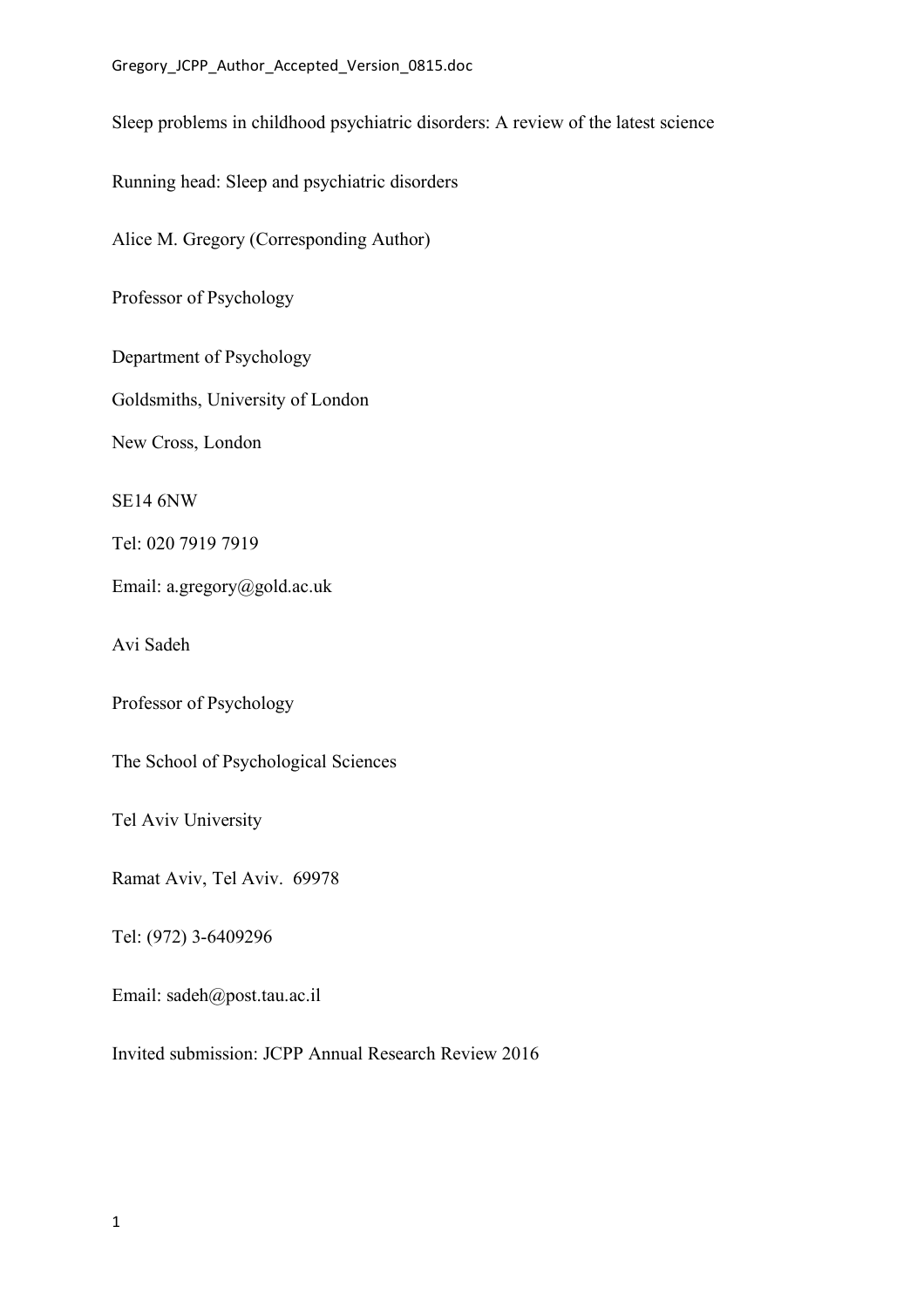#### Abstract

Hippocrates flagged the value of sleep for good health. Nonetheless, historically, researchers with an interest in developmental psychopathology have largely ignored a possible role for atypical sleep. Recently, however, there has been a surge of interest in this area, perhaps reflecting increased evidence that disturbed or insufficient sleep can result in poor functioning in numerous domains. This review outlines what is known about sleep in the psychiatric diagnoses most relevant to children and for which associations with sleep are beginning to be understood. There is a description of both concurrent and longitudinal links as well as possible mechanisms underlying associations. Preliminary treatment research is also considered which suggests that treating sleep difficulties may result in improvements in behavioural areas beyond sleep quality. To maximize progress in this field, there now needs to be: 1) greater attention to the assessment of sleep in children; 2) sleep research on a wider range of psychiatric disorders; 3) a greater focus on and examination of mechanisms underlying associations; 4) a clearer consideration of developmental questions; and 5) largescale well-designed treatment studies. While sleep problems may sometimes be missed by parents and health-care providers and hence constitute a hidden risk for other psychopathologies – knowing about these difficulties creates unique opportunities. The current excitement in this field from experts in diverse areas including developmental psychology, clinical psychology, genetics and neuropsychology should make these opportunities a reality.

### Key Words:

Sleep, psychopathology, child, adolescent, review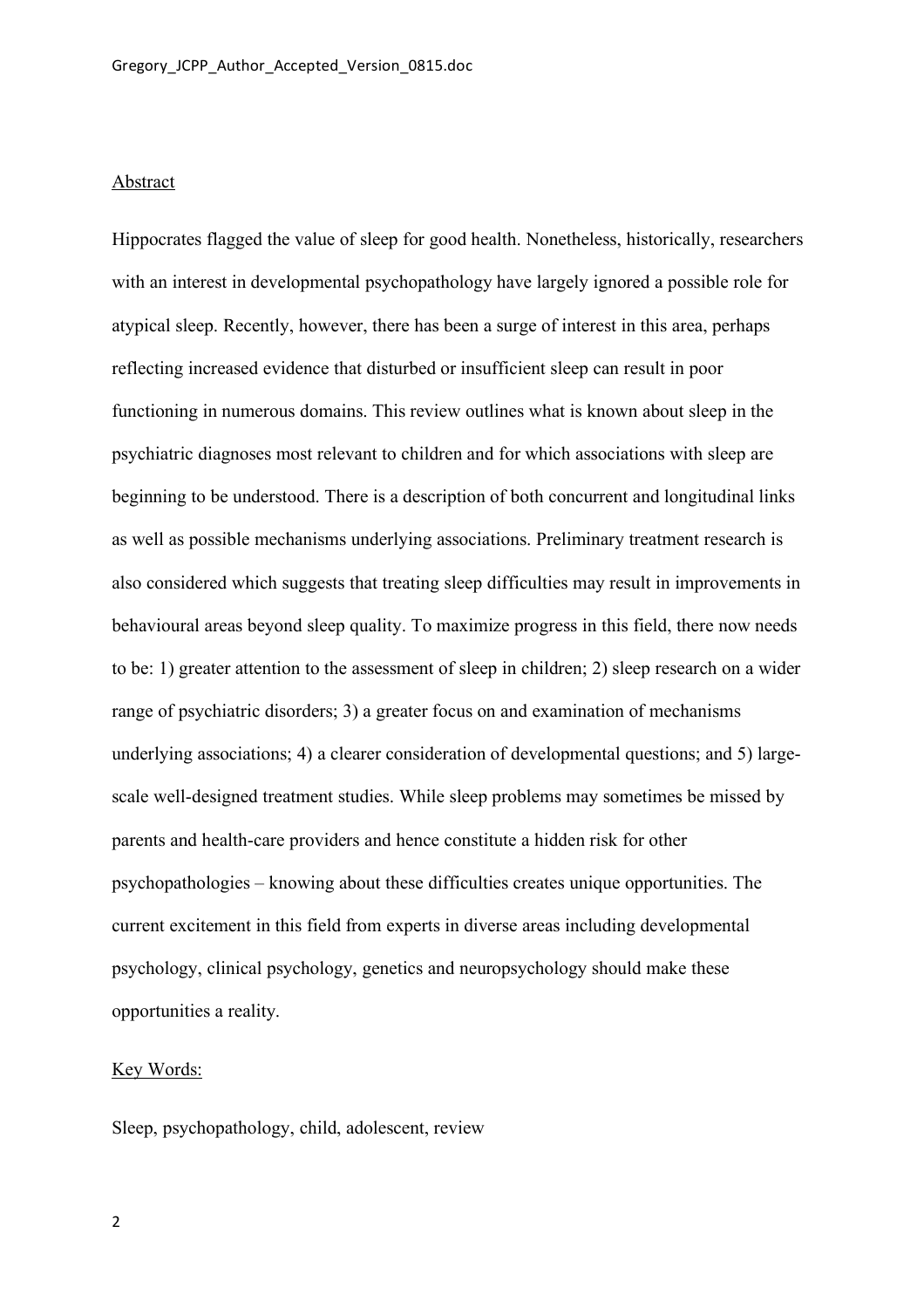### Introduction

Parents around the world have witnessed the chaotic sleep patterns of new born babies. As an infant develops, typically sleep patterns consolidate (e.g. Galland et al., 2012) allowing the child to benefit from the multifaceted advantages of sleep on development and functioning (e.g. Gregory et al., 2009a; Touchette et al., 2007; Sadeh et al., 2003). Troubled sleep in children is associated with poorer well-being in family members (Lam et al., 2003; Meltzer & Mindell, 2007) so good sleep in childhood may also bolster family functioning. While many typically functioning children retain or develop certain sleep difficulties as they grow older (Finn Davis et al., 2004; Gregory & O'Connor, 2002), the proportion of those considered to have a sleep problem is particularly high in children with another psychiatric disorder (e.g. Wiggs, 2001; for a review, see Gregory & Sadeh, 2012). This has possible implications for the subsequent development of these children as well as the pressures faced by their families. There have been numerous reviews on sleep and childhood disorders by ourselves (e.g. Gregory & Sadeh, 2012; Barclay & Gregory, 2014; Sadeh et al., 2014) as well as others (e.g. Tesler et al., 2013). Subsequently, this narrative review will focus on the latest science (largely from 2010). We begin with a brief overview of normal sleep physiology and measurement before introducing normal sleep development and pathological sleep in children. The main part of the review focuses on concurrent and longitudinal associations between sleep and a range of disorders listed in the fifth edition of the Diagnostic and Statistical Manual of Mental Disorders (DSM-5, American Psychiatric Association, 2013) – addressing mechanisms and treatment. The two latter topics are then summarised separately before conclusions are drawn.

#### What is sleep and how do we assess it?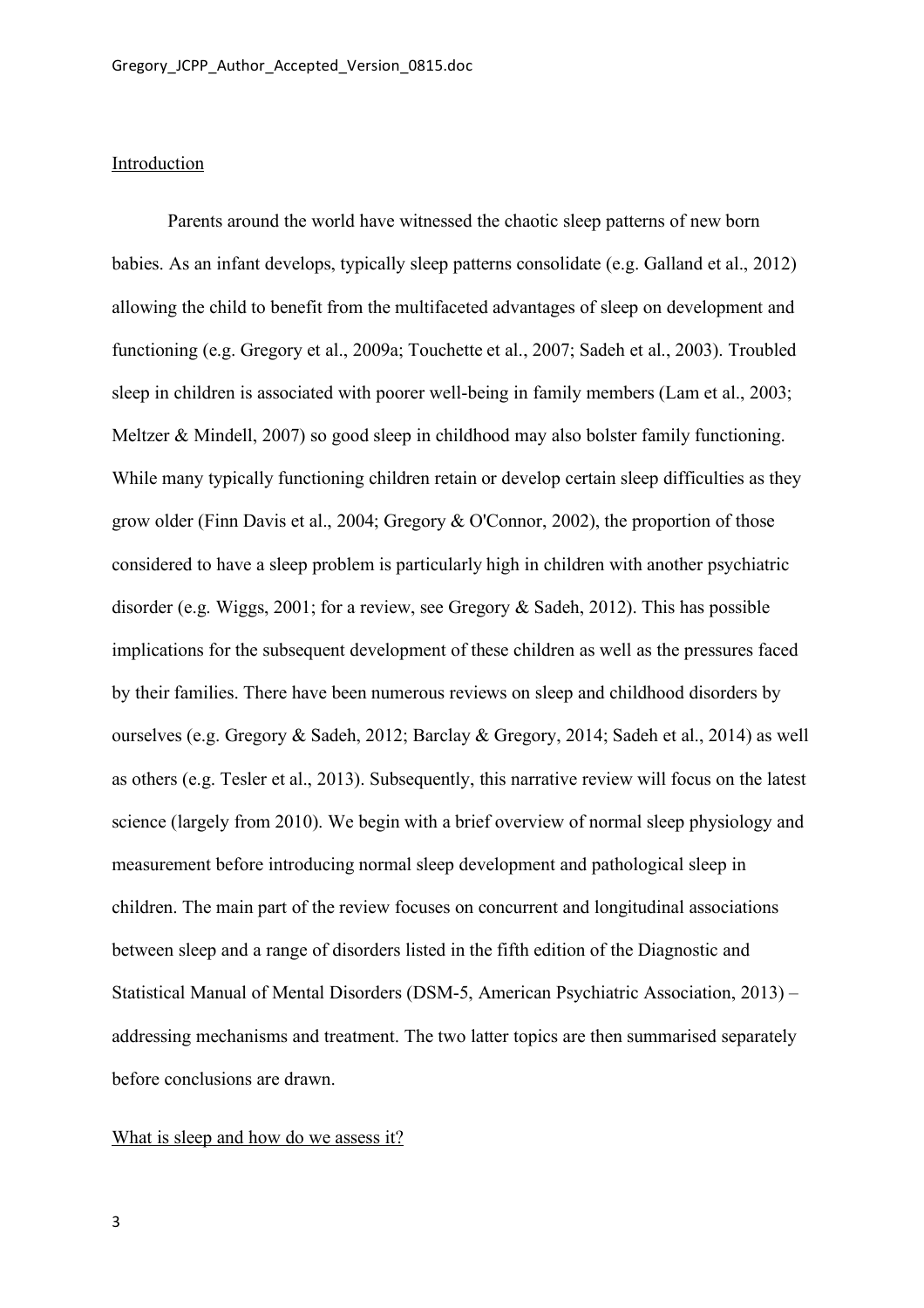#### Sleep patterns and stages

Sleep is a state which can be distinguished from wakefulness in terms of certain physiological changes including those related to cardiovascular and brain wave activity, posture, mobility, response to stimulation, level of alertness, eyelid movement, respiration and body temperature (see Adair & Bauchner, 1993). Sleep involves alternating patterns of Rapid Eye Movement (REM, sometimes referred to as 'active sleep' in infants) and Non-Rapid Eye Movement (NREM, sometimes referred to 'quiet sleep' in infants). NREM sleep is currently split into three stages. Unsurprisingly, REM sleep is characterised by distinctive eye movements which are not found during NREM sleep. Sleep stages can be distinguished based on brain activity, eye movement, tone of voluntary muscles and heart/ respiratory rate (e.g. Adair & Bauchner, 1993; Carskadon & Dement, 2011).

### Sleep-wake regulation

The sleep-wake cycle is hypothesised to be regulated by two core processes (see the 'Two-Process Model', Borbely, 1982). One process is considered 'sleep-dependent' (Process 's') and depends to some extent on the length of time since sleep/ duration of sleep – with a longer period of wakefulness associated with a greater need for sleep. Process 's' is therefore greatest just before sleep and smallest immediately upon waking. The second component is 'sleep-independent' (Process 'c') and focuses on circadian processes which regulate 24-hour rhythmicity. Process 'c' explains why the need for sleep is greater at certain times of the day regardless of when an individual last slept and for how long.

### Assessing sleep

Sleep can be measured using a variety of different techniques (Sadeh, 2015, see also **Table 1**). Associations reported with psychiatric difficulties depend in part on the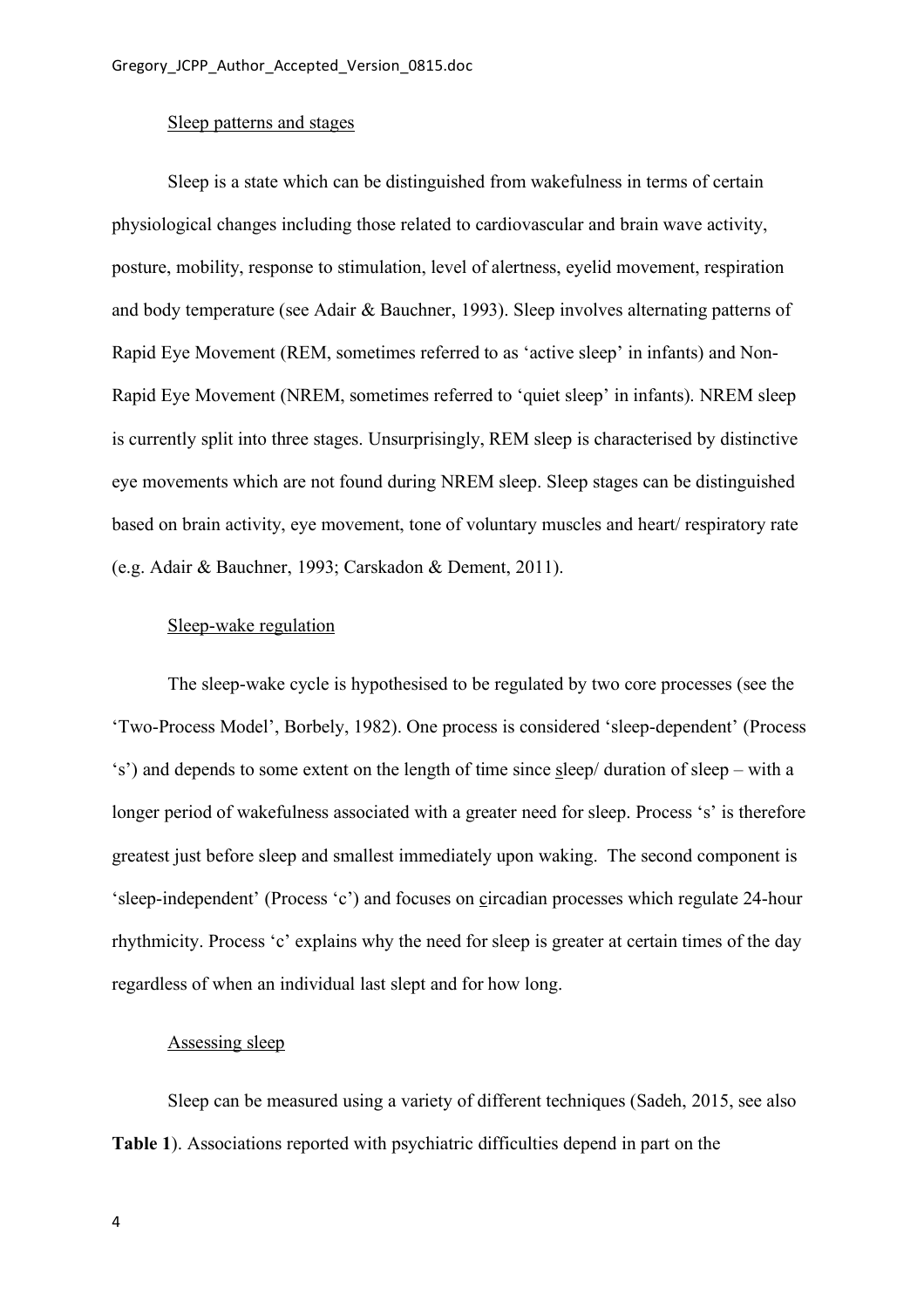methodology used to assess sleep (e.g. see section on sleep and depression). While polysomnography (PSG) is often considered the 'gold-standard' method of assessing sleep, it should be noted that subjective reports are not always 'second-best' but provide unique information about the nature of sleep and the mechanisms underlying relationships to daytime functioning. Indeed, when assessing insomnia, the third edition of the International Classification of Sleep Disorders (ICSD-III, American Academy of Sleep Medicine, 2014) emphasises that the routine use of PSG to evaluate this condition is unnecessary – although notes that it can be useful in ruling out other sleep disorders. The degree of correspondence between subjective and objective measures needs to be considered when interpreting results of studies (e.g. Gregory et al., 2011b). Furthermore, discrepancies *within* subjective reports (e.g. between parent- and self-report, see Gregory et al., 2006c) and objective reports (e.g. between actigraphy and PSG, Meltzer et al., 2012) also need to be considered.

#### Sleep in typically functioning children

During child development sleep-wake patterns undergo dramatic changes. The most prominent changes occur during early childhood and involve the process of sleep consolidation. During the first 6 months, sleep-wake patterns evolve from 5-6 sleep episodes distributed throughout the day and night to more consolidated sleep concentrated during the night-time hours with a diminishing number of daytime sleep episodes (Henderson et al., 2010; Henderson et al., 2011). During this process most infants learn to sleep through the night with minimal disruption. However, difficulties in this process are associated with common complaints of early childhood, namely, excessive and extended night-wakings (Hysing et al., 2014; Wang et al., 2013).

In parallel to sleep consolidation, a major maturational process during the first years of life is related to sleep architecture or the time spent in different stages of sleep. Newborns spend around 50% of their sleep time in active/REM sleep which amounts to around 8 hours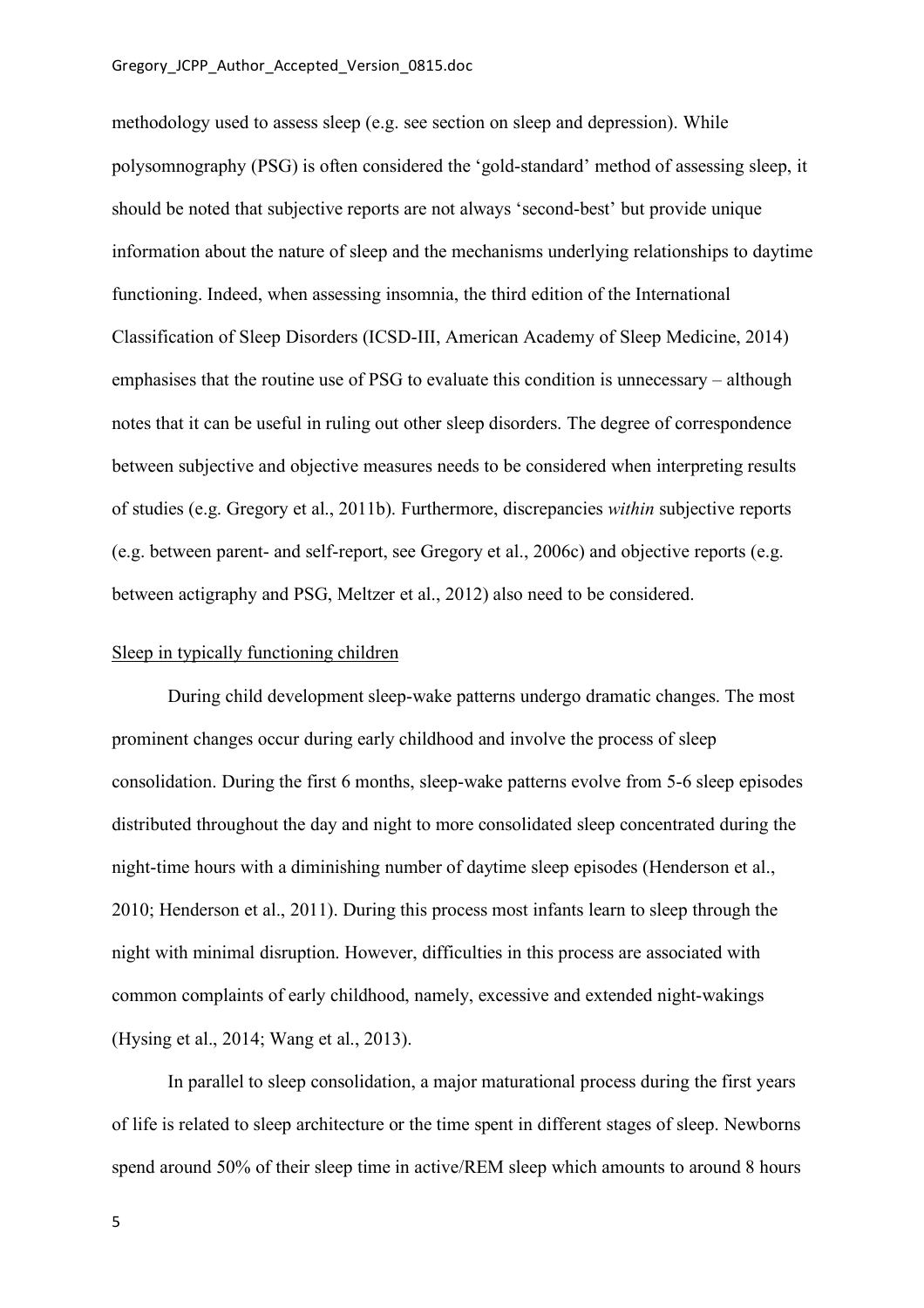per day (Roffwarg et al., 1966). During the first 2 years of life the proportion of REM sleep diminishes to 20-25% of sleep time, a proportion that is roughly maintained throughout later development (Louis et al., 1997; Roffwarg et al., 1966).

Another prominent developmental phenomenon in sleep patterns is the delay in sleep onset time and the reduction in sleep time starting in preschool years and lasting well into adolescence (Maslowsky & Ozer, 2014; Pesonen et al., 2014; Price et al., 2014; Williams et al., 2013). The delay in sleep onset appears to be associated with puberty and is accelerated during adolescence (Carskadon et al., 1993). This process of a delayed sleep onset and the resultant sleep reduction often leads to insufficient sleep which is very common during adolescence (Carskadon et al., 2004). Importantly, studies have demonstrated a global trend of decreased sleep duration over decades which may suggest that children today are more sleep deprived than children in earlier decades (Matricciani et al., 2012).

Finally, other underlying maturational processes have been documented in regard to the localization, distribution and coherence of brain activity during sleep from early childhood to late adolescence. Indeed, studies have demonstrated that (a) slow wave activity during sleep shifts from posterior to anterior brain regions with maturation (Kurth et al., 2010); (b) the coherence of EEG activity increases with maturation in both the left and right hemispheres (Tarokh et al., 2010); and (c) non-REM slow wave activity decreases during adolescence (Campbell et al., 2011; Feinberg & Campbell, 2010). These phenomena are believed to reflect changes in brain organization and synaptic pruning occurring around the adolescence period (Feinberg & Campbell, 2010).

The maturation of sleep-wake patterns and the structural changes occurring in sleep stages and EEG patterns during sleep suggests that sleep plays a major role in brain development and information processing (Feinberg & Campbell, 2010; Mirmiran & Van Someren, 1993). Therefore, it is unsurprising that poor and insufficient sleep has been linked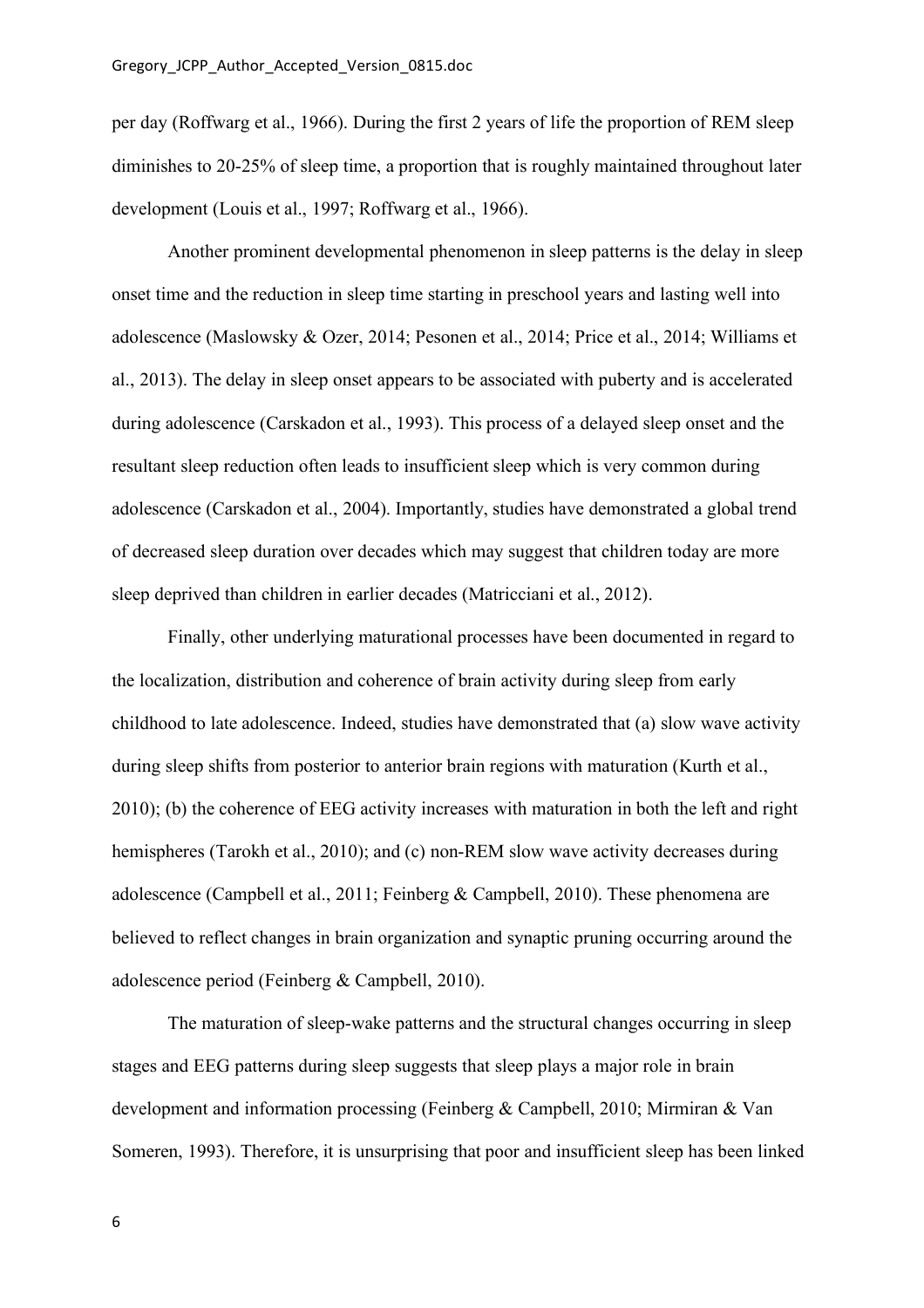to compromised cognitive, emotion and behavior regulation (e.g. Gregory & Sadeh, 2012; Sadeh et al., 2003).

#### What can go wrong with sleep?

Sleep is a very vulnerable state that can be affected by a variety of medical, physiological, environmental and psychological factors. Every condition leading to physical discomfort or pain (including reflux, milk allergy, atopic dermatitis, headaches and even simple colds) is likely to adversely affect sleep (Brockmann et al., 2014; Camfferman et al., 2013; Chang et al., 2014; Guidetti et al., 2014; Machado et al., 2013). For the main classification of sleep disorders see **Table 2**. Of note, it can be problematic to define certain difficulties (e.g. sleep onset delay) as there may be familial and cultural differences in terms of what constitutes a sleep problem (Wiggs, 2007).

## Childhood psychiatric disorders and sleep disturbances

The DSM-5 (American Psychiatric Association, 2013) includes a category of 'sleepwake disorders'– and also includes sleep disturbances within criteria for other disorders (e.g. a symptom of major depressive disorder can be insomnia or hypersomnia nearly every day). Perhaps what keeps pediatric sleep researchers particularly busy is that when considering the full range of disorders listed in the DSM-5, sleep phenotypes appear to be relevant to most disorders listed. Here we describe the current state of knowledge on associations between sleep and the DSM-5 diagnostic categories most relevant to children and for which associations with sleep are beginning to be understood. Throughout this section we refer to research conducted on both clinical and non-clinical samples. We describe concurrent and longitudinal links between phenotypes and touch upon mechanisms and treatment research.

## Neurodevelopmental disorders

Children with neurodevelopmental disorders are more likely than typically developing children to have altered sleep patterns and suffer from sleep problems. This pervasive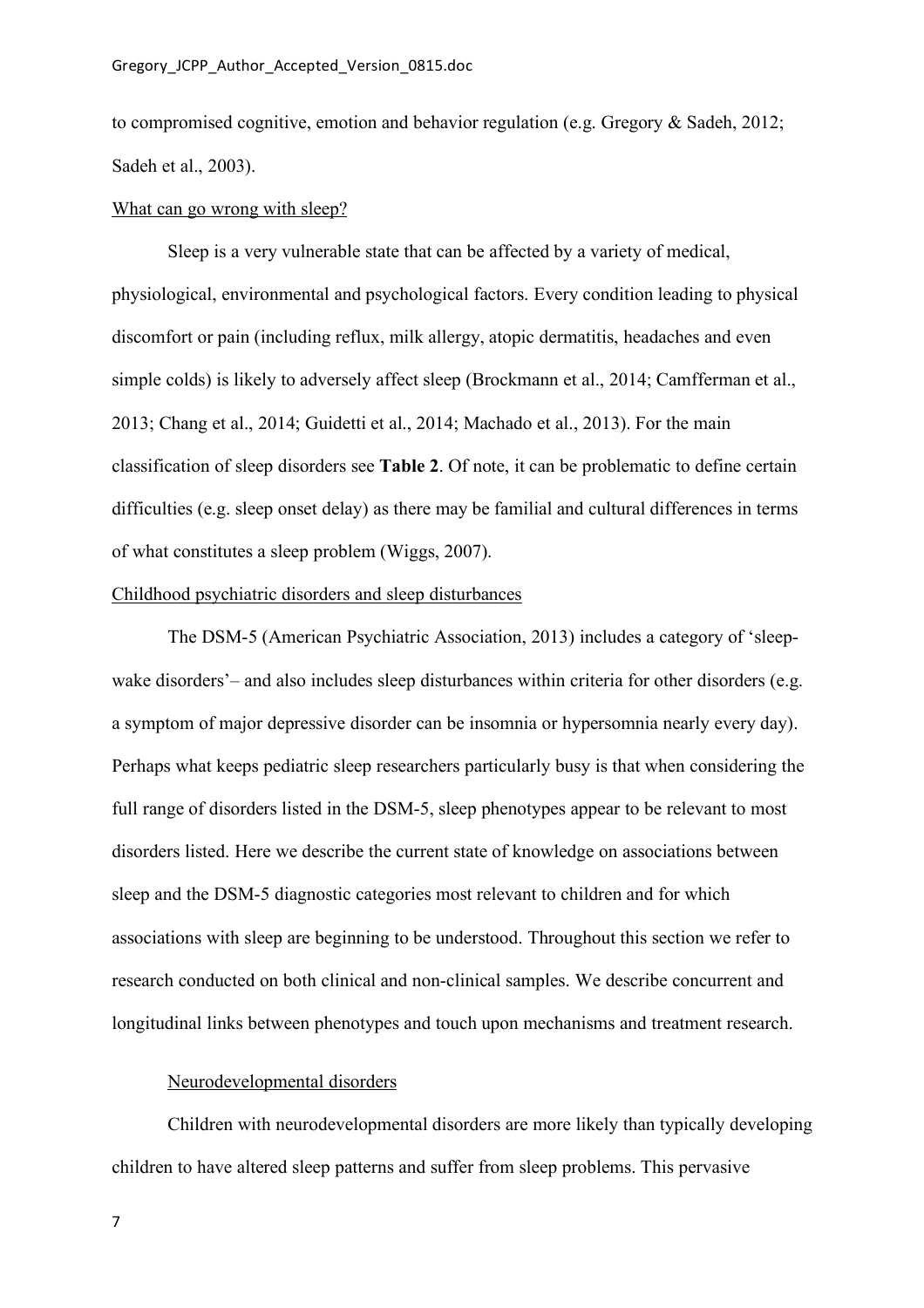comorbidity of disordered sleep has been documented in studies with children suffering from a wide range of disorders including epilepsy (Carotenuto et al., 2014; Pereira et al., 2012), autism (Allik et al., 2006; Cohen et al., 2014; Goodlin-Jones et al., 2008; Hodge et al., 2014; Richdale & Schreck, 2009), Down syndrome (Ashworth et al., 2013; Austeng et al., 2014), Asperger syndrome (Allik et al., 2006; Paavonen et al., 2008), Rett syndrome (Carotenuto et al., 2013), Williams syndrome (Gombos et al., 2011), Angelman syndrome (Miano et al., 2004), Tourette syndrome (Ghosh et al., 2014) and general intellectual disabilities (Wiggs  $\&$ Stores, 1996).

For example, children diagnosed with autism (and autism spectrum disorders) tend to have more difficulties than others falling asleep and maintaining sleep as well as in experiencing shorter sleep duration (Allik et al., 2006; Hodge et al., 2014; for a meta-analysis see Elrod & Hood, 2015). As with other disorders the aetiology of the associations between autism and sleep disturbances are likely to be complex. One explanation is that sleep problems in children with autism are related to their endogenous melatonin secretion and indeed research has highlighted significantly lower nocturnal 6-sulphatoxymelatonin secretion rate in these children in comparison to controls (Tordjman et al., 2005). Furthermore, the level of melatonin secretion has been negatively correlated with the level of functional impairments. These findings suggest that lower melatonin production is an underlying factor in sleep problems in children with autism. These findings have been challenged by a recent study that found normal endogenous melatonin secretion patterns in children with autism (Goldman et al., 2014). Nonetheless, clinical research suggests that melatonin intake might be a helpful component of intervention for children with autism (Cortesi et al., 2012; Malow et al., 2012). Recent pilot data suggests that genetic variants involved in melatonin metabolism may help to explain why some patients stop responding to melatonin treatment over time (see Braam et al., 2013).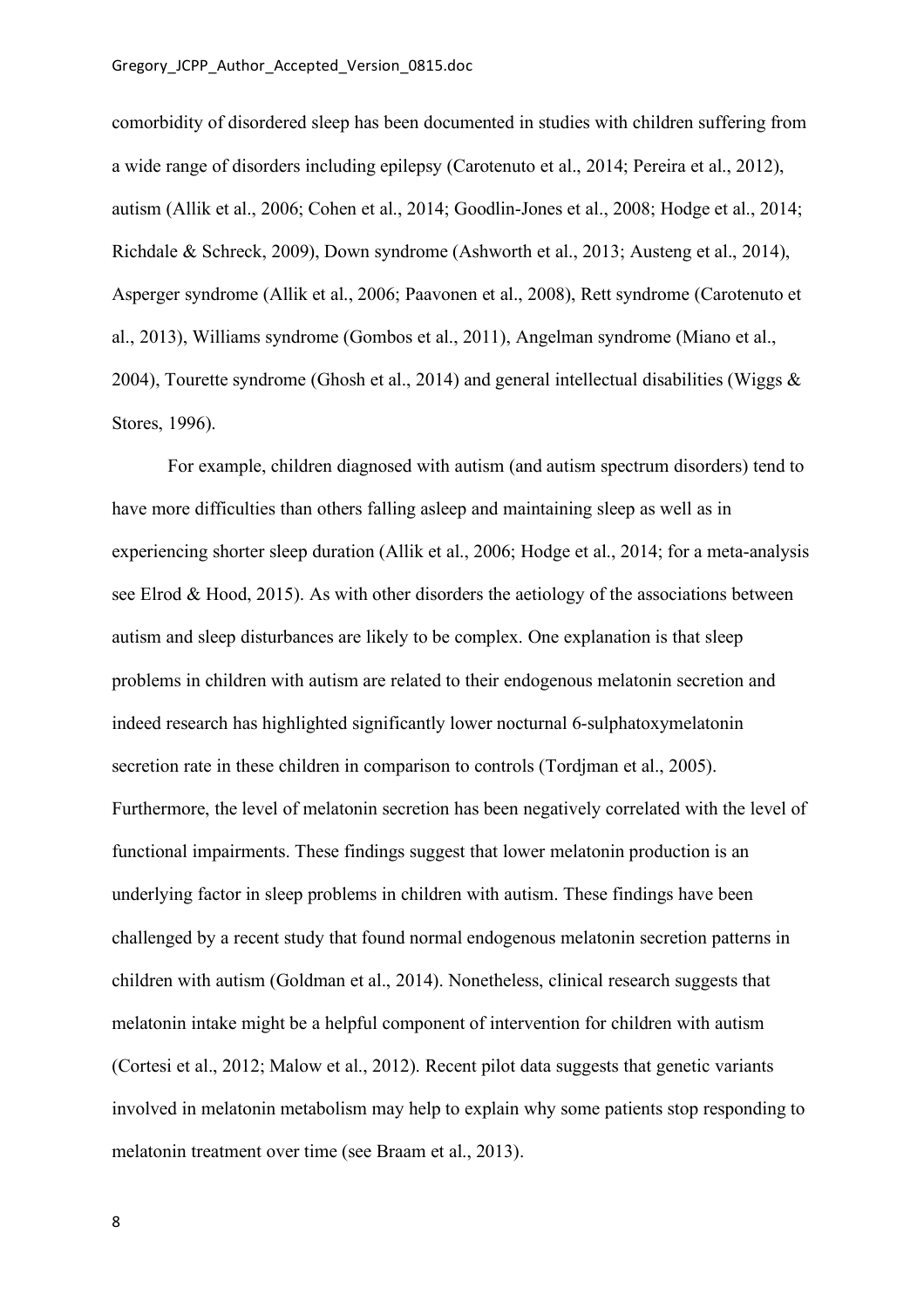For some disorders, genetic factors lead to development of divergent anatomy that may compromise sleep. For example, in Down syndrome, common anatomical features often lead to mouth breathing and breathing difficulties during sleep (Churchill et al., 2012). Indeed, studies have documented very high prevalence (above 50%) of sleep-disordered breathing and obstructive sleep apnoea (OSA) in children with Down syndrome (Ashworth et al., 2013; Austeng et al., 2014). These sleep-related breathing disorders are associated with severely compromised sleep quality which may have serious developmental consequences.

Extensive research has demonstrated links between sleep and attention deficit hyperactivity disorder (ADHD) in children suggesting that children with ADHD are more likely to be reported as poor and short sleepers and more likely to be diagnosed with OSA and periodic limb movement disorder (PLMS) (Cortese et al., 2009; Sadeh et al., 2006; Sedky et al., 2014). Extensive studies in this area have often led to contradictory or inconclusive results, particularly when objective sleep measures (actigraphy or PSG) are used. However, meta-analyses indicate that, in comparison to controls, children with ADHD are more likely to suffer from periodic limb movements in sleep (Sadeh et al., 2006); and are more likely to have lower sleep efficiency, more sleep stage shifts and higher apnea-hypopnea index (Cortese et al., 2009). Studies have also revealed longitudinal associations between sleep problems and ADHD (e.g. Lycett et al., 2014; Scott et al., 2013). Explanations for the links between ADHD and sleep include the suggestion that sleep disturbance can lead to ADHD. Consistent with this idea, one study of children with ADHD (who were either treated with methylphenidate or placebo) found that sleep efficiency moderated performance on a neuropsychological task (the Continuous Performance Test, which has been found previously to distinguish children with and without ADHD, see Gruber et al., 2007). This study could potentially have implications for treatment – as the children treated with methylphenidate only experienced improved performance on the Continuous Performance Test if their sleep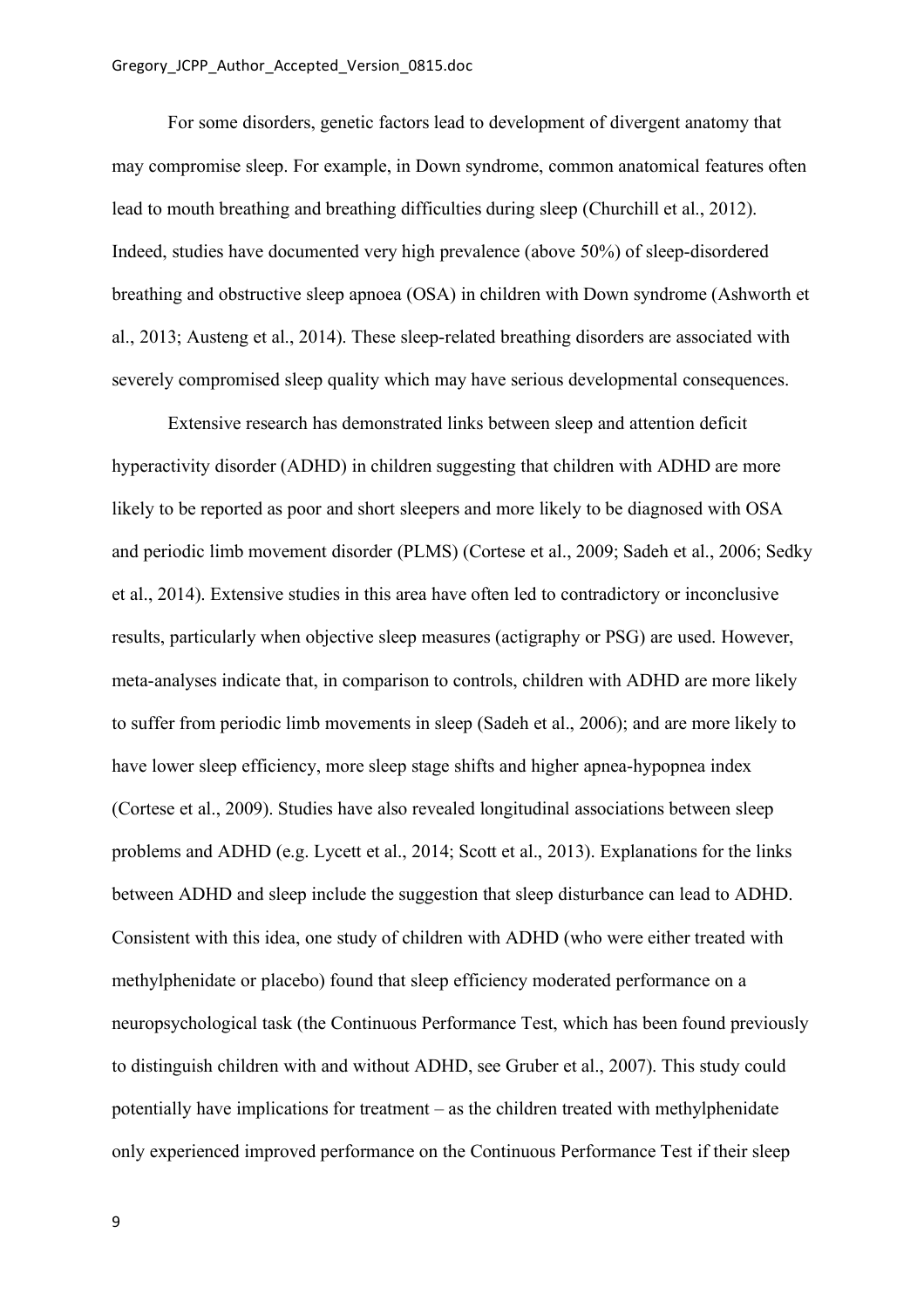was poor (as compared to if their sleep was good). Genetic studies have also shed light on the association between sleep and ADHD, with one study suggesting that a functional polymorphism of the catechol-*O*-methyltransferase gene may be involved in risk of poor sleep continuity in those with ADHD (Gruber et al., 2006).

### Sleep and schizophrenia spectrum and other psychotic disorders

Much of the literature on sleep and schizophrenia focuses on adults – perhaps because schizophrenia is often considered to develop in late teens/ early adulthood (Sham et al., 1994). In adults, certain sleep patterns appear to characterise those suffering from schizophrenia. For example, those with schizophrenia may show increased sleep onset delay and decreased sleep efficiency (for a meta-analysis, see Chouinard et al., 2004). There is also mixed evidence of atypical sleep architecture such as decreased REM latency (for a review, see Monti & Monti, 2005). Recently, there has been increased interest in the associations between sleep and psychotic experiences in youth, perhaps reflecting more recent knowledge that symptoms of psychosis are likely to appear in early life (e.g. Poulton et al., 2000). In a sample of over 6000 children, previous and concurrent nightmares and sleep terrors predicted psychotic experiences aged 12 (Fisher et al., 2014b). Concurrent associations between sleep phenotypes and psychotic symptoms have also been reported in adolescents – with insomnia, excessive daytime somnolence and probable cataplexy all associated with psychosis – even when controlling for symptoms of depression (Lee et al., 2012) . Furthermore, a prospective study of high-risk adolescents/ young adults, found that sleep disturbances predicted first episodes of psychosis over an 18-month period (Ruhrmann et al., 2010).

It is perhaps unsurprising that sleep disturbances are found in individuals suffering from schizophrenia-related symptoms/ psychotic experiences. Indeed, decades of sleep research links disrupted or disturbed sleep to difficulties in numerous areas of functioning (e.g. see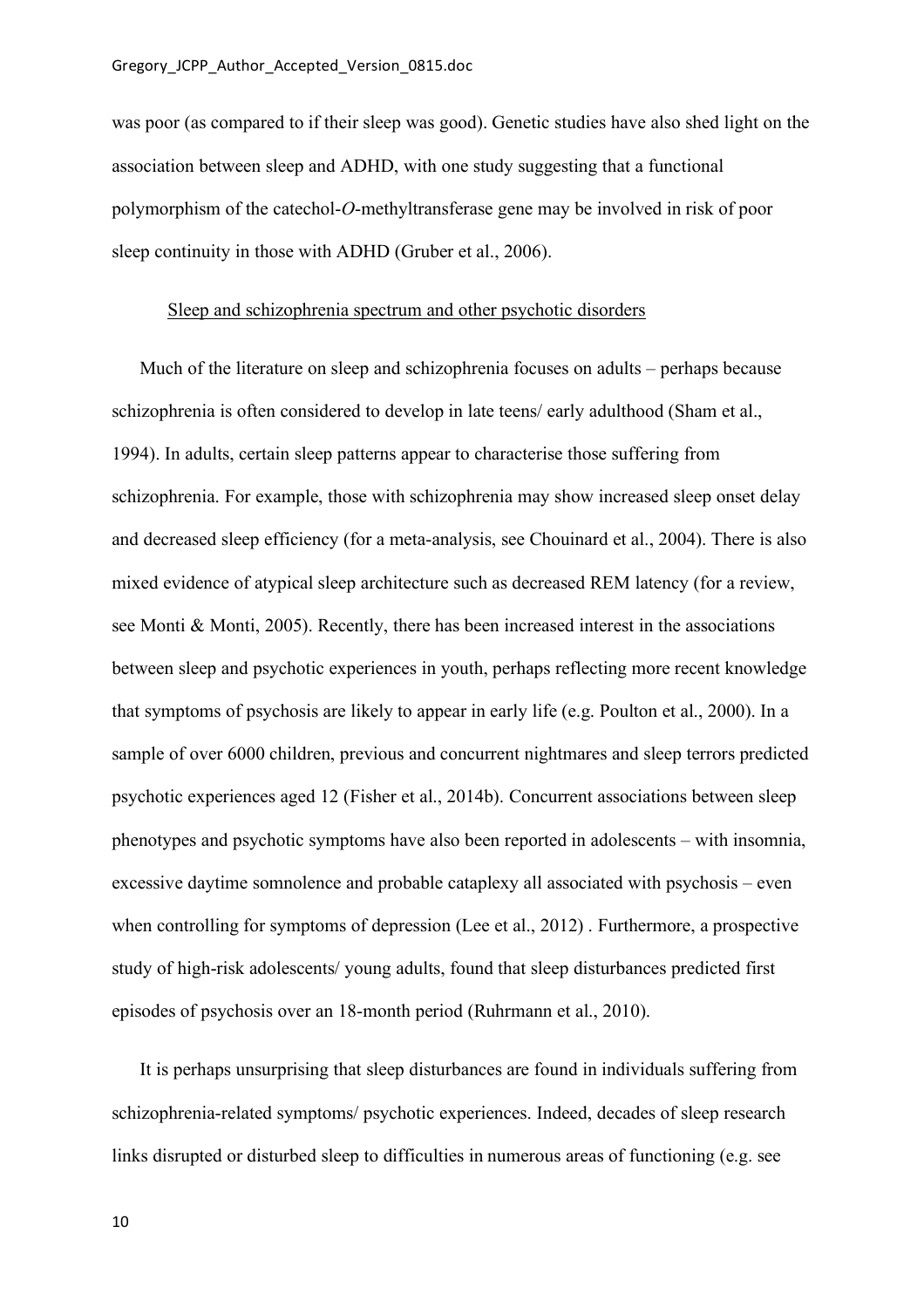Roth & Ancoli-Israel, 1999). Of relevance, one study in adults found that participants experiencing one night of sleep deprivation reported psychosis-like symptoms (such as perceptual distortions and disorganised cognition, Petrovsky et al., 2014). The idea that sleep disturbance could cause psychotic experiences has also been considered by others (e.g. Freeman et al., 2012; Freeman et al., 2013). The aetiology of the association between sleep disturbance and symptoms of psychosis can also been considered in other ways – with the possibility that brain abnormalities are important. Indeed, one team found that adolescents at particular high-risk for psychosis had a decreased volume of the bilateral thalamus (a structure involved in sleep) – and that this was associated with the extent of sleep problems reported (Lunsford-Avery et al., 2013). Taking a different etiological perspective, a recent study of 16 year old twins found that genetic factors explained most of the overlap between self-reported sleep disturbance and reports of psychotic experiences (Taylor et al., 2015). Bringing together what is known about genetic and environmental influences as well as brain abnormalities on risk for psychosis a 'neurodevelopmental diathesis-stress conception of sleep dysfunction' has been proposed and needs further testing (Lunsford-Avery & Mittal, 2013).

## Sleep and Bipolar and Related disorders

Atypical sleep in bipolar disorder is a feature of both manic episodes (where there appears to be a decreased sleep requirement) and depressive episodes (where insomnia or hypersomnia may be present) (DSM-5, American Psychiatric Association, 2013). Research on sleep and pediatric bipolar disorder has been well-reviewed elsewhere (Harvey et al., 2006; Harvey, 2009; Staton, 2008). Briefly, focusing on pediatric populations with mania there is evidence of a decreased need for sleep (for a meta-analysis of characteristics of mania in youth, see Kowatch et al., 2005). Those with bipolar disorder may also have a high prevalence of insomnia symptoms (Faedda et al., 2004; Lofthouse et al., 2007), as well as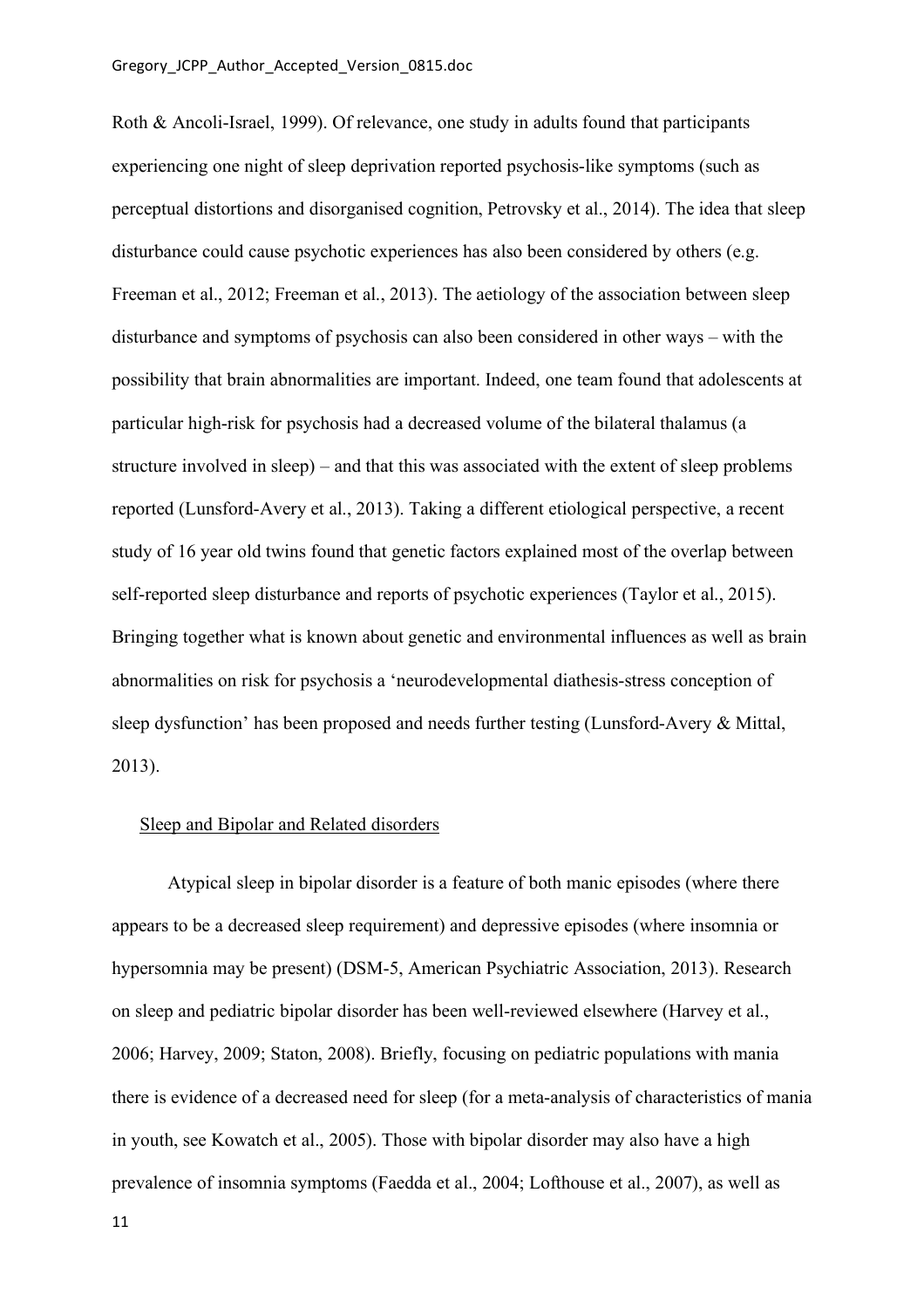hypersomnia (e.g. Parker et al., 2006). There are other ways in which sleep may differ in children and adolescents with bipolar disorder as compared to others. For example, in one study, adolescents who had recently experienced mania awoke more frequently at night as compared to matched controls (Roybal et al., 2011). Youth with bipolar disorder may also experience a high prevalence of parasomnias (Faedda et al., 2004) and enuresis (Baroni et al., 2012) – although these latter studies did not include comparison groups – so it is difficult to draw clear conclusions. It seems likely that circadian abnormalities are important in bipolar disorder – and research is needed to further understand this in youth (Harvey et al., 2006; Harvey, 2009).

While few pediatric sleep studies have distinguished subtypes of bipolar disorder – one report compared reports of sleep disturbances in those with bipolar disorder type I and those with bipolar disorder not otherwise specified (Baroni et al., 2012). No differences were reported between the groups in terms of sleep difficulties.

While most pediatric studies of sleep and associated difficulties have focused on *concurrent associations*, it is important to understand *longitudinal associations* between phenotypes as this can potentially facilitate prevention and treatment of disorders. A longitudinal study on this topic reported that sleep disturbances were associated with both manic and depressive symptoms over a 2 year period (Lunsford-Avery et al., 2012). As sleep disturbances may be a prodrome for the early onset of bipolar spectrum disorders, it becomes particularly important to understand how to treat these difficulties and one large-scale internet-based study asked parents of children with early-onset bipolar spectrum disorders to provide feedback on the treatments they had been given to aid their children's sleep (Lofthouse et al., 2010). Whereas some treatments were reported to be helpful (e.g. 54% of parents considered atypical antipsychotics to help their children's sleep), others were not (e.g. stimulants were considered by just 3% to be helpful and by 35% to be harmful). Moving on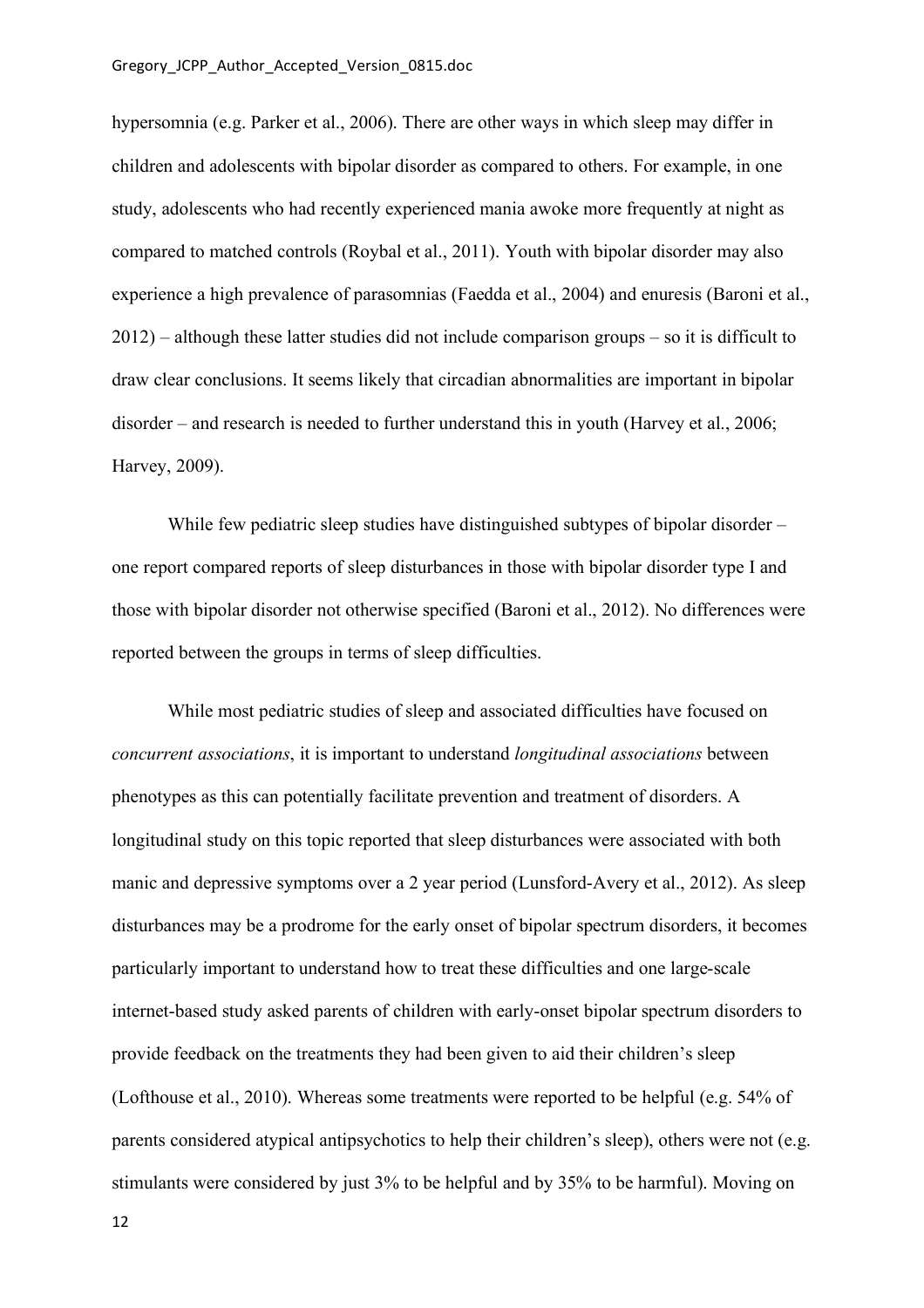from describing sleep abnormalities in pediatric bipolar disorder a next step is to focus more heavily on understanding the mechanisms underlying these associations and to use this information to improve outcome for youth at high risk of bipolar disorder.

### Sleep and depressive disorders

Previous reviews have addressed the associations between sleep and depression in children and adolescents (Ivanenko et al., 2005; Lofthouse et al., 2009). To summarise previous findings, it appears that children and adolescents with high levels of depression symptoms (or major depressive disorder [MDD]) report sleep disturbances, perhaps most notably insomnia (e.g. Puig-Antich et al., 1982; Liu et al., 2007; Sivertsen et al., 2014; Urrila et al., 2012). Despite this focus, there is also evidence of an association between depression and obstructive sleep apnoea in children and a recent meta-analyses revealed a medium association between the two and that there was improvement of depression symptoms following adenotonsillectomy (Yilmaz et al., 2013).

Importantly, studies have also revealed that sleep disturbances (including insomnia and hypersomnia) may be an important indicator of depression severity (e.g. Liu et al., 2007) and suicidal thoughts (e.g. see Urrila et al., 2012). While depression is likely to play a role in the association between sleep and suicidality, it has also been proposed that nightmares may be an independent predictor of suicidality in youth (for a review, see Liu & Buysse, 2005).

Associations between sleep and depression appear stronger in adolescents as compared to children (for a meta-analysis of the associations between sleep and depression in adolescence, see Lovato & Gradisar, 2014). For example, in a study of 175 non-clinical children and adolescents the correlation between a composite of different sleep problems and symptoms of depression was smaller in children ( $r = .26$ ) as compared to adolescents ( $r = .58$ ) (Alfano et al., 2009). Furthermore, in a clinical study of MDD, hypersomnia was less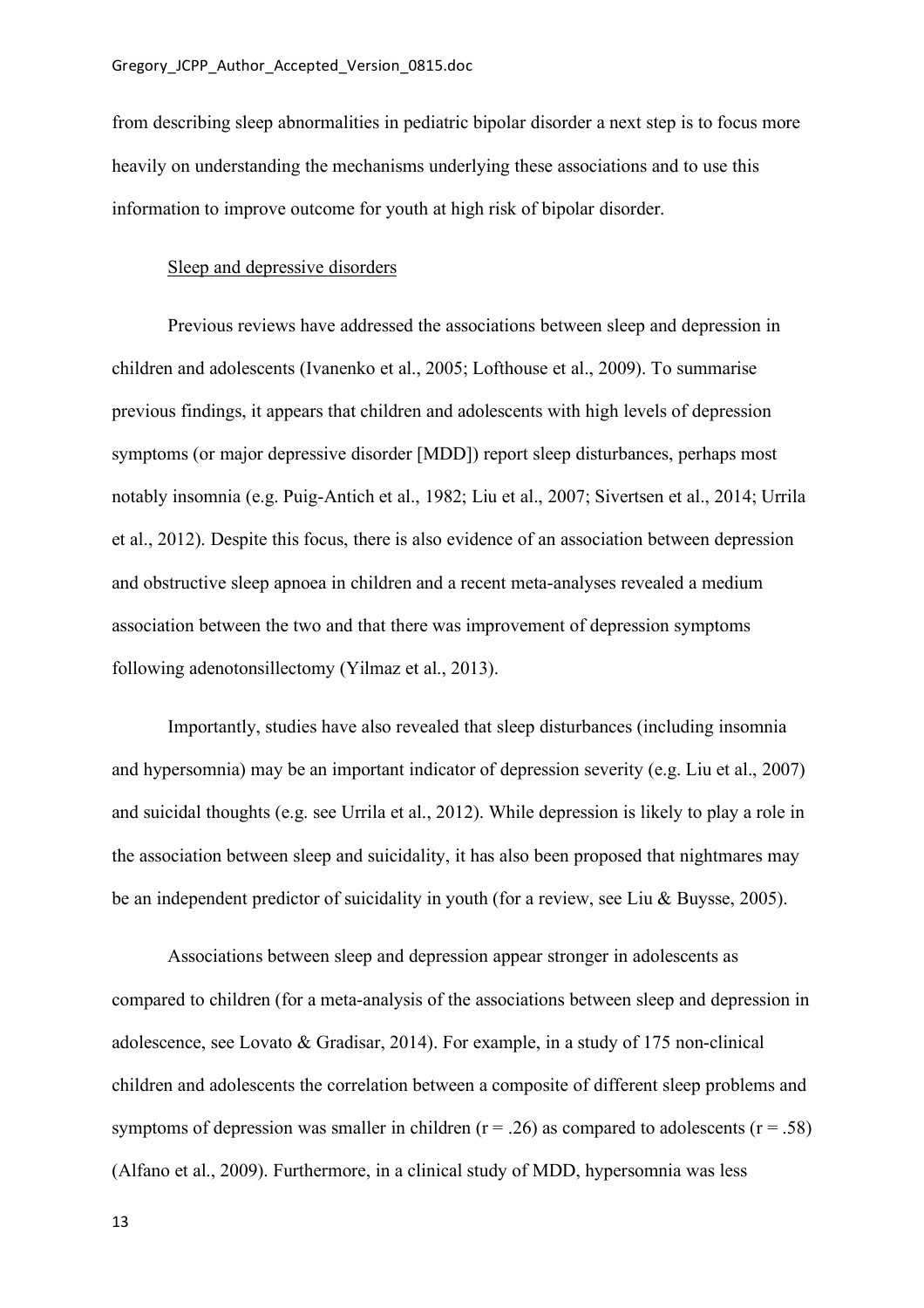frequently reported in children (16%) than in adolescents (34%) (Ryan et al., 1987). These differences may in part reflect developmental changes in terms of the CNS and hormonally (see Lofthouse et al., 2009) – and it makes sense that sleep in children is largely protected given the likely vital role it plays for development, particularly in the young.

As flagged at the outset of this review, associations reported are often partially dependent on the methodology used to assess sleep – and whereas subjective reports of sleep problems are commonly flagged in youth with depression, objective differences obtained using PSG data are less consistent. For example, certain reports do not find objective differences in the sleep of youth with depression as compared to controls (e.g. Bertocci et al., 2005; Dahl et al., 1990; Puig-Antich et al., 1982). Nonetheless, some studies do report objective sleep differences between those with MDD and without. For example, short REM latency (time from sleep onset until first REM period) which has been considered a biological marker for depression (Kupfer, 1976), has been found in both depressed children (Arana-Lechuga et al., 2008; Emslie et al., 1990) and adolescents (Lahmeyer et al., 1983). It has been proposed (see Lofthouse et al., 2009) that the discrepancy between subjective and objective reports of sleep in depressed patients could be due a negative perception of sleep caused by negative depression-related cognitions– although it was also noted that this explanation does not easily explain the fact that both subjective and objective differences in sleep are found in adults suffering from depression (who presumably may also suffer from depression-related negative cognitions). Perhaps, as proposed elsewhere (Lofthouse et al., 2009), children suffering from depression do indeed experience - or have a susceptibility towards - objective sleep differences, but that most sleep studies are not sensitive enough to identify these differences.

Adding to what is known about concurrent associations, multiple studies have now addressed longitudinal associations between these phenotypes, using different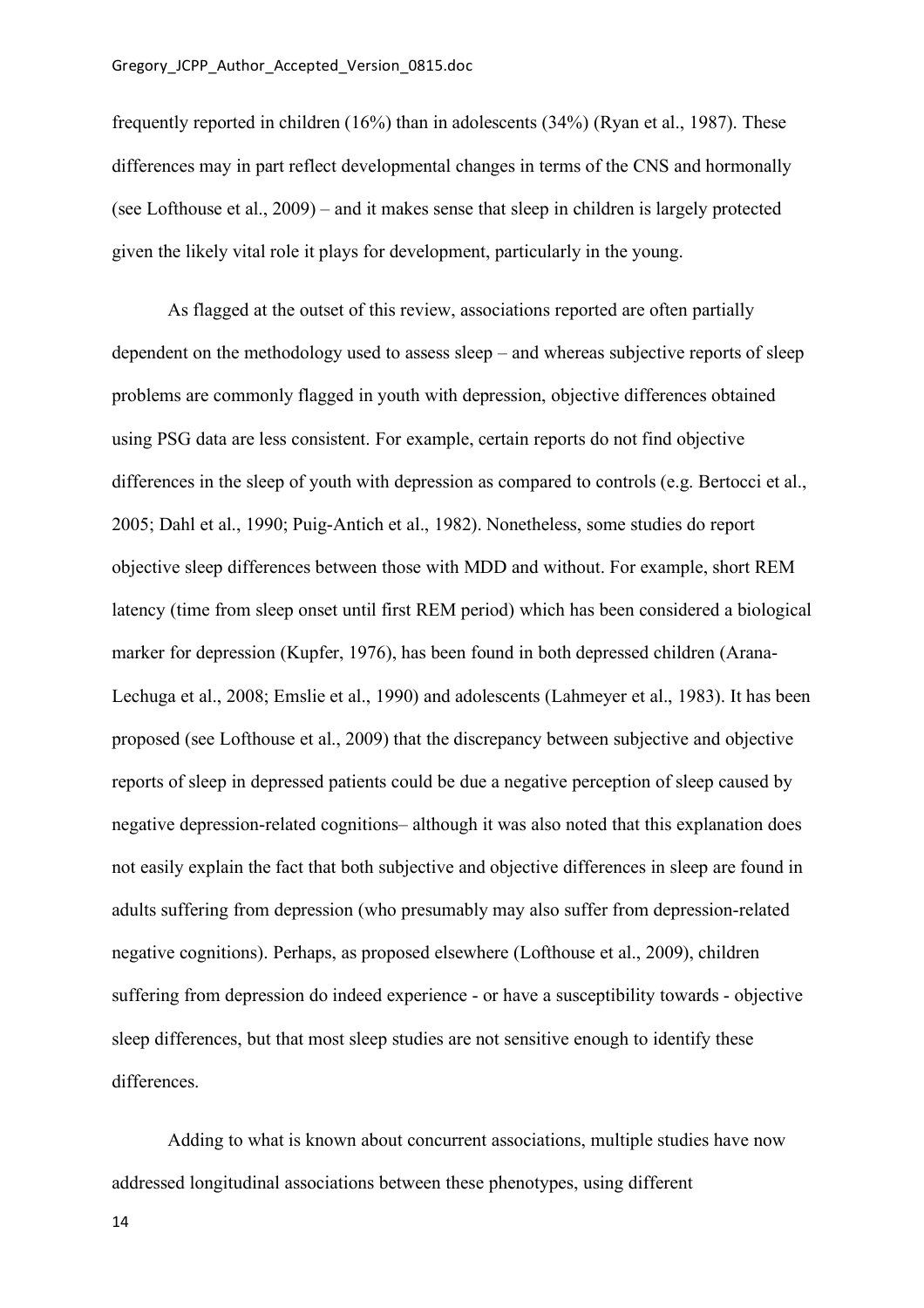conceptualisations of sleep disturbance and depression and focusing on different time-periods - reporting mixed results. For example, some studies in childhood and adolescents have found that sleep disturbances can predict later depression symptoms or disorders (Gregory et al., 2009b; Roane & Taylor, 2008; Roberts & Duong, 2013). A recent study on this topic examined parent-reported sleep difficulties in a large sample of 5-year olds (Greene et al., 2015). These children were followed up over 30 years – and when the participants were aged 34 years they were asked if they had been treated for depression in the past year. After adjusting for a number of potential cofounds (including maternal depression and sleep), severe, but not modest sleeping difficulties at 5 years were significant predictors of age 34 depression (Greene et al., 2015). Other studies have failed to show that earlier sleep problems predict later depression (e.g. Gregory et al., 2005; Johnson et al., 2000). Furthermore, a recent study investigated sleep disturbances (including self-reports of insomnia, hypersomnia, nightmares, sleep-rhythm disturbances and non-restorative sleep) in a sample of adolescents with MDD followed up over one year (Urrila et al., 2014). Contrary to expectations, sleep problems at baseline were not associated with poorer clinical outcome.

There is some support for the converse association - that depression symptoms in childhood/ adolescence predict later sleep difficulties (for a longitudinal reciprocal relationship between insomnia and depression, see Roberts & Duong, 2013). Investigating the developmental history of adults with insomnia, an epidemiological study reported that after controlling for concurrent diagnoses (depression, Generalised Anxiety Disorder [GAD], Post Traumatic Stress Disorder [PTSD], fear/ phobias, alcohol/cannabis/ hard drug dependence), adults who had a developmental history of anxiety and depression (i.e. who experienced these disorders at childhood, adolescence and young adulthood) and who had a family history of these disorders were at risk for later insomnia (Goldman-Mellor et al., 2014). In contrast, other disorders/ difficulties experienced during development (including alcohol and drug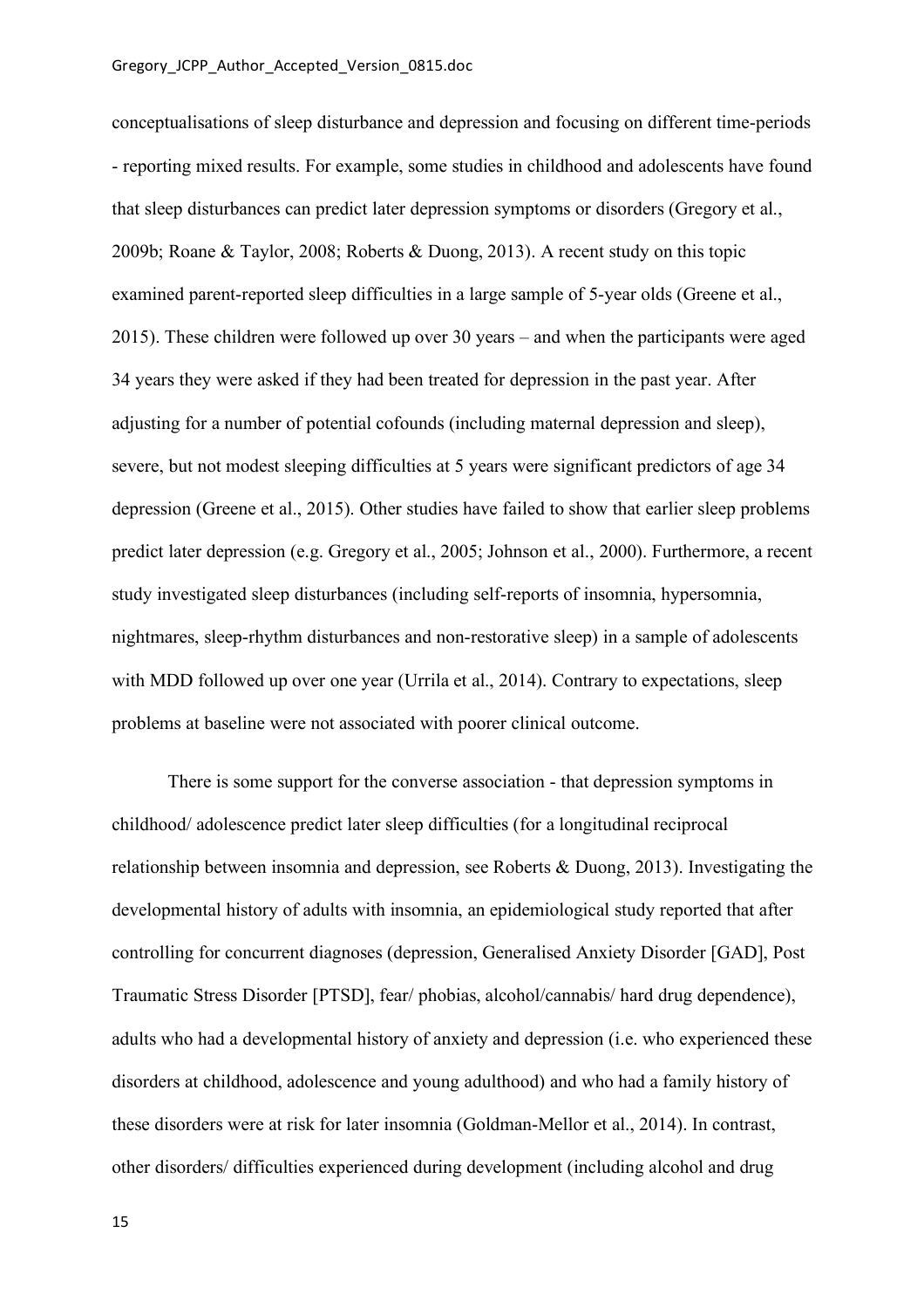dependence and externalising problems) did not appear to predict later insomnia. Of note, there have also been studies finding that earlier depression scores do not predict later sleep problems (e.g. Gregory et al., 2009b).

While the literature is clearly mixed, a recent meta-analysis focusing on sleep and depression in adolescents concluded that sleep disturbance appears to predict later depression but not vice versa (Lovato & Gradisar, 2014). A further systematic review of the field (including studies of both childhood and adulthood) concluded that the best evidence suggests a likely bidirectional association between insomnia, anxiety and depression (Alvaro et al., 2013). This review also noted, in line with the aforementioned meta-analysis, that some childhood studies had found that sleep problems predicted later anxiety/ depression but not vice versa (Alvaro et al., 2013).

Possible mechanisms underlying associations between sleep disturbances and depression have been considered from multiple perspectives, including quantitative genetic approaches (for a review see Barclay & Gregory, 2013) and those considering intermediate pathways, including the role of hormones, neural and psychological processes (see Gregory & Sadeh, 2012). To summarise some of the findings concerning mechanisms, there is some indication that shared environmental influences may be important in the associations between sleep disturbances and emotional difficulties in early childhood (Van den Oord et al., 2000) – but that genes are more important in explaining associations in older children and adolescents (Gregory et al., 2006b; Gehrman et al., 2011). Genes may also be important in explaining longitudinal associations between phenotypes within childhood (Gregory et al., 2009b). Specifying these shared genetic effects is a work-in progress, with heroic efforts underway. Understanding of neural processes has also advanced (for an overview of the neuroanatomy of psychopathology, see Hariri, 2015). A recent study of children with obstructive sleep apnoea examined functional neural activation in response to a task which has been associated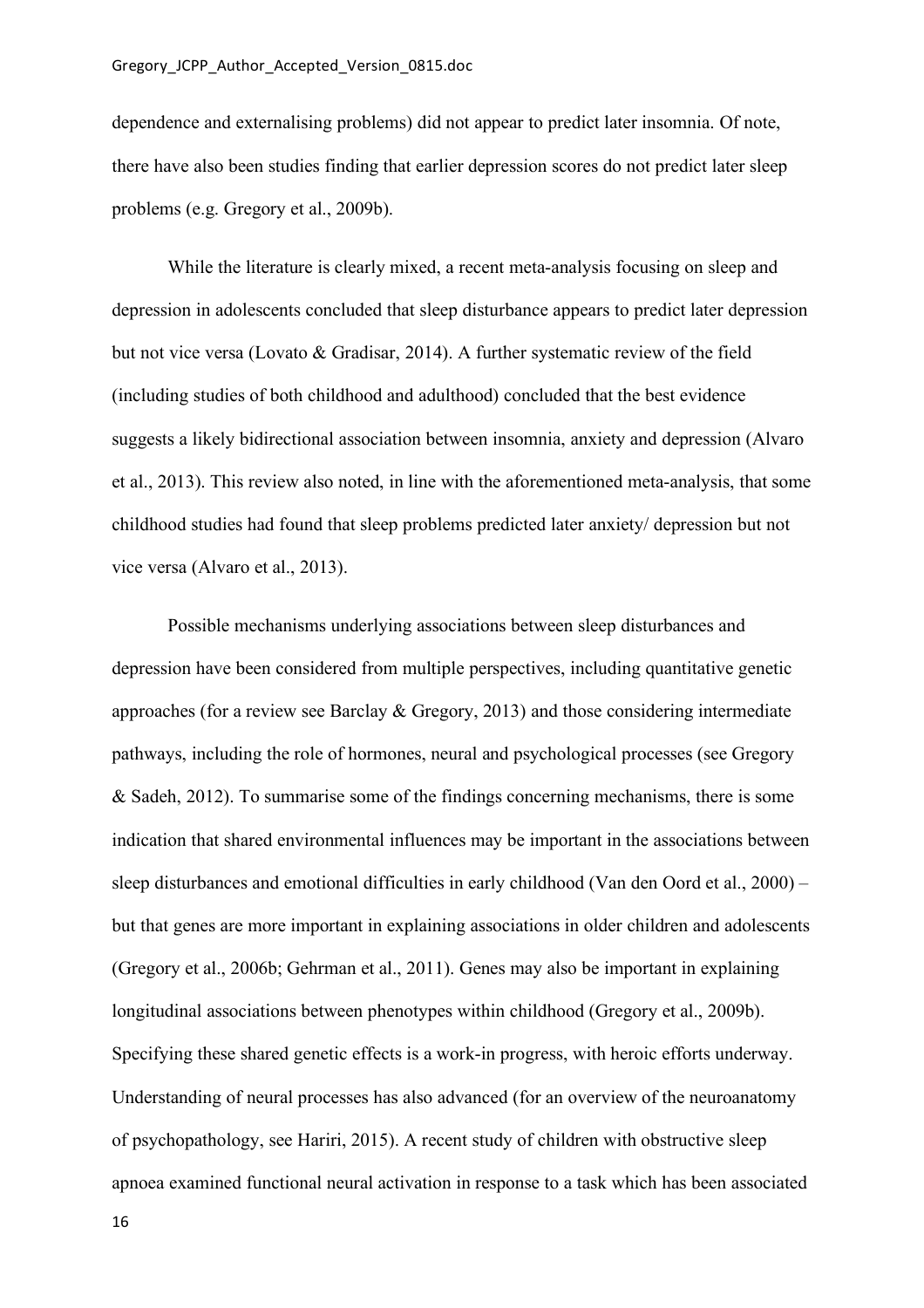with depression previously (empathy-eliciting scenarios) (Kheirandish-Gozal et al., 2014). Interestingly, apnoea-hypopnea index (a measure of the severity of sleep apnoea) was associated with activity in the left amygdala (a brain region previously associated with response to emotional stimuli) in response to viewing harm versus neutral actions. Specifically, greater severity of sleep apnoea appeared to be associated with reduced amygdala response. A further study (albeit in adults) demonstrated that in those reporting poor sleep (but not in good sleepers), amygdala response to threat-related facial expressions was associated with symptoms of depression (Prather et al., 2013). When sex differences were examined, this pattern of results was found in men and not women. An elegant synthesis of the literature on the importance of sleep in the functioning of the emotional brain has been proposed elsewhere (see Goldstein & Walker, 2014). This includes the proposal that REM abnormalities found in those suffering from depression could result in noradrenaline activity being blunted which could lead to differences in brain functioning, including less top-down control and greater amygdala response to non-salient information.

Given the possibility that sleep disturbances may exacerbate or even cause depression symptoms, there has been a call to incorporate treatment for sleep disturbances in adolescents suffering depression – including the proposal of specific guidelines for treating insomnia in this population (Clarke  $\&$  Harvey, 2012). An initial study attempting to improve sleep (by extending sleep and providing information about sleep hygiene) in adolescents with chronic sleep reduction, found this initiative to have a positive impact on both sleep length as well as insomnia and depression symptoms (Dewald-Kaufmann et al., 2014).

## Sleep and anxiety disorders

Anxiety has been associated with a range of sleep disturbances in youth (for recent reviews see Peterman et al., 2014; Willis & Gregory, 2015). For example, in non-clinical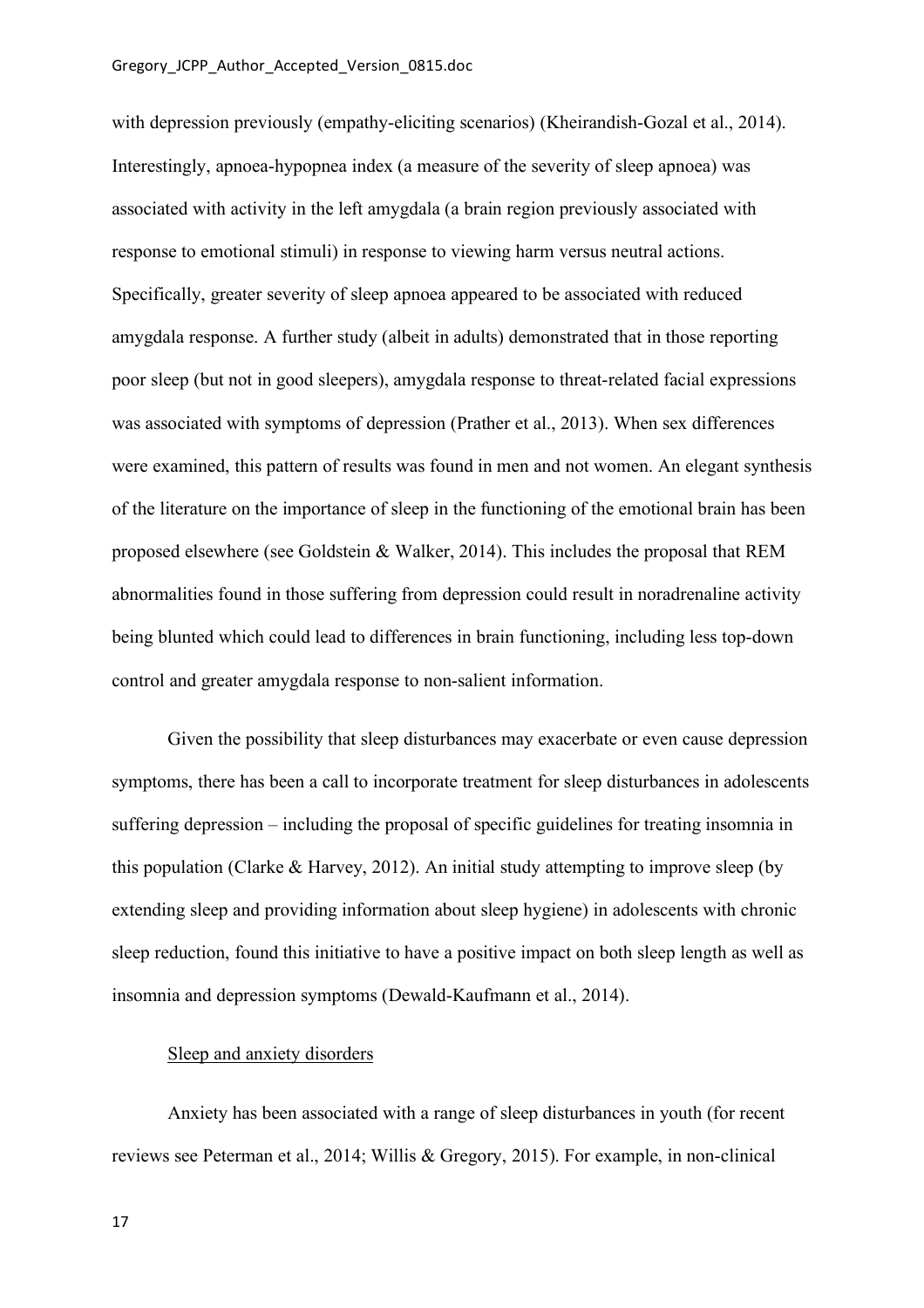samples of children, anxiety symptoms have been associated with both increased bedtime resistance (Gregory & Eley, 2005; Gregory et al., 2006b); as well as nightmares (Gregory & Eley, 2005; Mindell & Barrett, 2002) – although results are mixed and certain sleep disturbances may not be associated with anxiety. For example, in one study, self-reported anxiety in children aged 8 was associated with parent-reported bedtime resistance, but not other aspects of sleep including sleep onset delay, sleep duration, nightwakings or parasomnias (Gregory et al., 2006b) .

In clinical samples, anxious youth have also been found to have sleep disturbances (e.g. Alfano et al., 2007; Alfano et al., 2010; Alfano et al., 2013; Forbes et al., 2008). Focusing on subjectively assessed sleep disturbances, one study found that one or more sleep related problem (including a range of difficulties such as insomnia, nightmares, and long and short sleepers) were reported by 88% of youth aged 6-17 years with an anxiety disorder (Alfano et al., 2007). A very similar proportion (90%) of anxious disordered youth also reported sleep related difficulties in a further study (Chase & Pincus, 2011). In this latter study it was also reported that the number of anxiety disorders was associated with more sleep related problems (Chase & Pincus, 2011). There is also evidence of objective sleep differences in anxious youth – and comparing children and adolescents with: 1) anxiety disorders; 2) MDD and; 3) no history of psychiatric disorder, it was found that those with anxiety had less slow wave sleep than the other groups, and also woke more during the night than the those with MDD (Forbes et al., 2008).

More recent studies have distinguished anxiety subtypes, and a PSG study of children with GAD (who did not have comorbid depression and were unmedicated) revealed increased sleep onset latency and reduced REM latency as compared to controls (Alfano et al., 2013). Studies examining anxiety subtypes have revealed that certain sleep related problems may be more common in certain types of anxiety than others. For example, one study examined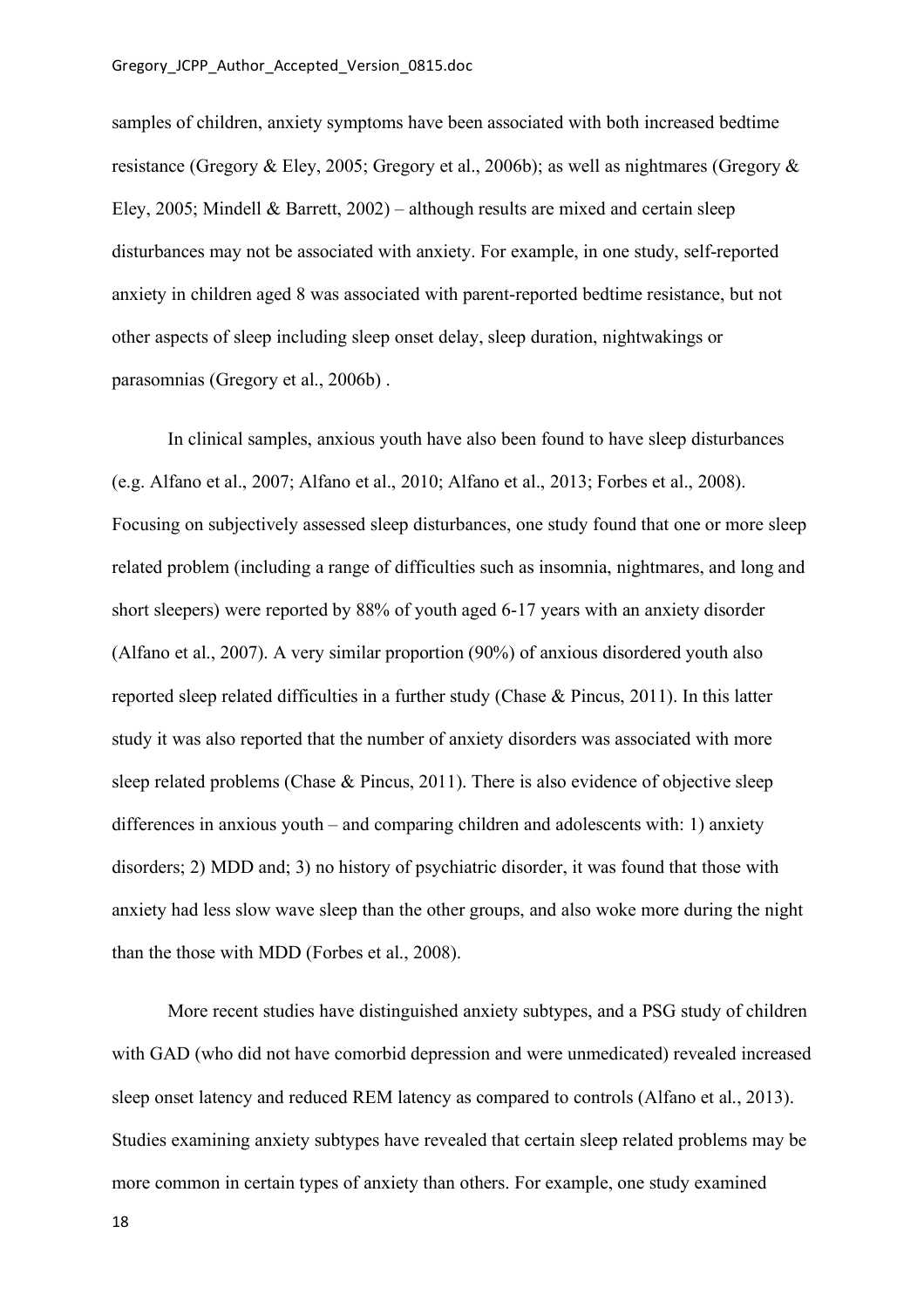sleep-related problems in youth with different types of anxiety disorders, reporting (amongst other findings) that those with separation anxiety disorder were more likely to experience nightmares and walk/ talk in their sleep; whereas those with social phobia were more likely to experience fatigue than those without (Chase & Pincus, 2011). Of note, patterns vary between samples investigated (Alfano et al., 2009; Gregory  $\&$  Eley, 2005) – and further research is necessary before conclusions about specificity can be drawn.

Longitudinal studies between sleep disturbances and anxiety have reported that certain early sleep problems (conceptualised in different studies in different ways) can forecast anxiety symptoms or disorders in later childhood (Jansen et al., 2011; Shanahan et al., 2014) and even adulthood (Gregory et al., 2005). As with the depression literature, bidirectional associations have been reported (Shanahan et al., 2014; Kelly & El-Sheikh, 2014), although there is also some evidence that sleep disturbances are more predictive of later anxiety than vice versa (Jansen et al., 2011; for a study combining anxiety/ depression see Gregory & O'Connor, 2002; for a recent review see, Leahy & Gradisar, 2012).

Certain mechanisms underlying associations between sleep disturbances and depression reviewed above, may also be relevant to anxiety (e.g. genes shared with poor sleep quality, anxiety and depression, see Gregory et al., 2011a). Environmental risks may also help to explain the association between sleep disturbance and anxiety. For example, it has been proposed that co-sleeping, which occurs in many homes of anxious children may impair sleep quality and also reinforce levels of anxiety (see Peterman et al., 2014). Of note, a recent study of young infants (aged 2 months and 24 months) found that parental presence at sleep onset but not co-sleeping, predicted anxiety and depression symptoms at 36 months (Jansen et al., 2011). Further research is needed to explore the role of these common familial practices on the associations between sleep quality and anxiety at different developmental stages.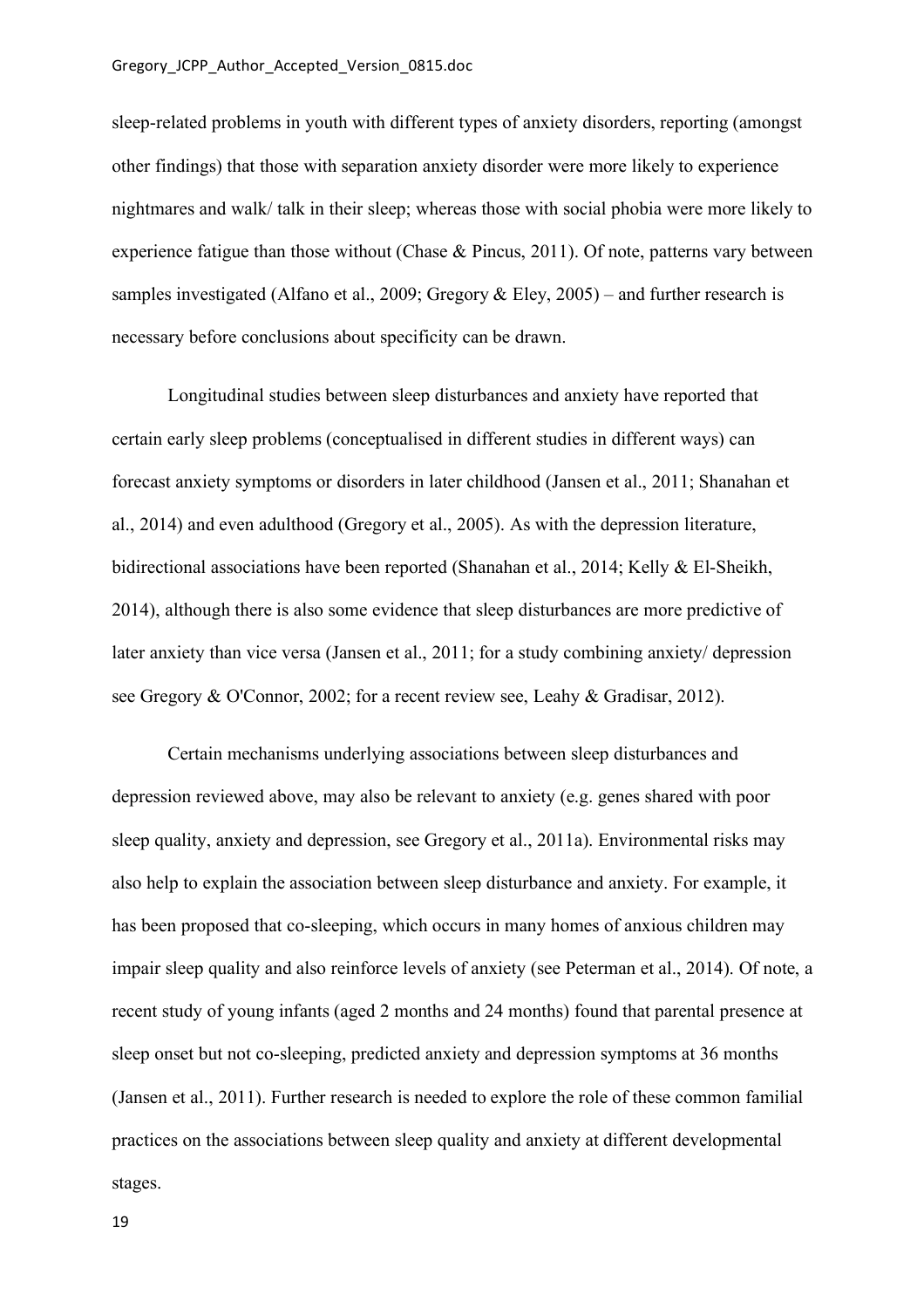Genetic and environmental risks exert their effects via various pathways including their impact upon hormones – and cortisol disruption is a sign of hypothalamic-pituitaryadrenal (HPA) axis dysregulation and so may be particularly relevant in the association between sleep disturbance and anxiety. Studies examining presleep cortisol levels in anxious children have reported mixed results (e.g. Alfano et al., 2013; Feder et al., 2004; Forbes et al., 2006). For example, one study found that anxious children (although not adolescents) showed elevated levels of cortisol during the pre-sleep period as compared to those with depression or controls (Forbes et al., 2006). However, a further study of children with GAD and matched controls, reported no differences between pre-sleep cortisol levels between the two groups (Alfano et al., 2013). Higher levels of cortisol during the presleep period may be associated with arousal during the presleep period and subsequent sleep difficulties in anxious children (see Peterman et al., 2014). Indeed, research has reported associations between presleep arousal (particularly cognitive rather than somatic) and symptoms of insomnia in both children and adolescents (Alfano et al., 2010; e.g. Gregory et al., 2008). Alternatively, stress associated with bedtime struggles in anxious children could lead to elevated cortisol levels (Forbes et al., 2006). The associations are likely to be complex and are only just beginning to be understood.

Regulatory systems are likely to overlap for sleep, arousal and affect (Dahl, 1996). Indeed, disturbed sleep may disrupt prefrontal cortex functioning (Muzur et al., 2002) which plays an important role in emotional processing (e.g. Hariri, 2015). The amygdala is also likely to play an important role in the associations between sleep and emotional regulation – and the neural mechanisms described in the section on sleep and depression above are also likely to be relevant in explaining associations with anxiety (Kahn et al., 2013).

Focusing on psychological processes, a sleep deprivation study in adolescents and adults included a focus on anxiety (and examined catastrophizing, worry, threat appraisal,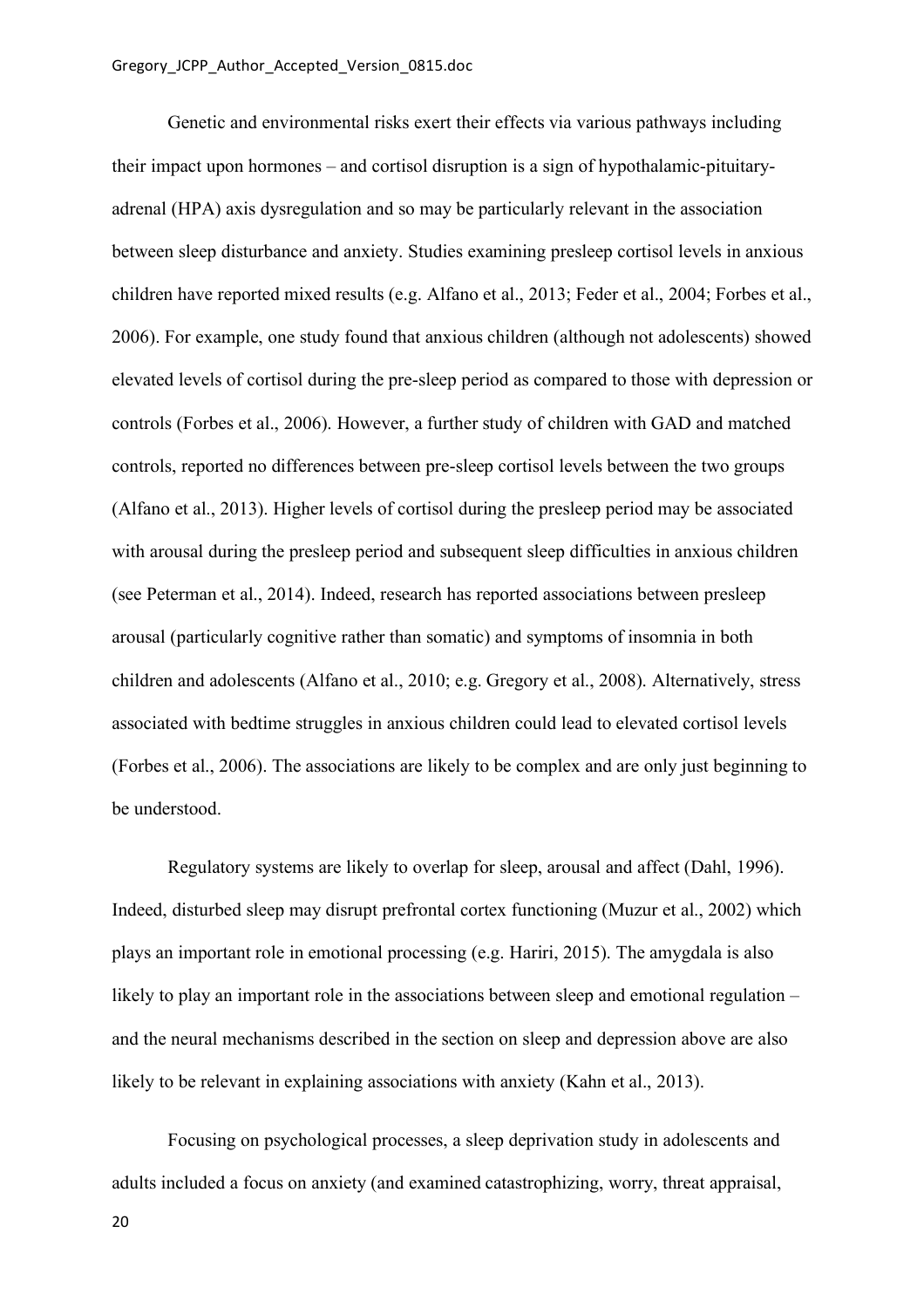#### Gregory\_JCPP\_Author\_Accepted\_Version\_0815.doc

likelihood of specific threats occurring amongst other things, Talbot et al., 2010). There was mixed support for the prediction that sleep deprivation results in greater anxiety. For example, participants when sleep deprived (as compared to when rested) reported greater anxiety following catastrophizing and considered the likelihood of catastrophes occurring to be greater. In contrast, sleep deprivation was not associated with greater worries or longer catastrophizing sequences. There were also interesting developmental findings including the discovery that while early adolescents rated their most concerning worry as significantly worse when sleep deprived as compared to when rested – this was not the case for older adolescents and adults. Models integrating explanations at different levels have been proposed – and further work is needed to test different pathways (see Peterman et al., 2014).

Shared mechanisms underlying sleep disturbance and anxiety and insight from treatment literature focusing on adults, suggests that treating anxiety in youth may result in benefits to sleep and vice versa (for a review of the literature see Peterman et al., 2014). While pediatric reports are few, a study of cognitive behavioural therapy (CBT) for behavioural insomnia (which included anxiety reduction techniques) in children aged 7-13 years found that those in the treatment group (as compared to waiting list controls) made significant improvements on a number of sleep phenotypes (e.g. sleep latency, efficiency and wake after sleep onset) as well as for anxiety (total and separation) following treatment and at 6-months follow-up (Paine & Gradisar, 2011). Furthermore, a recent study of 4 children examined the effects of Targeted Behavioural Therapy (which included a component aimed at improving sleep) for GAD on anxiety symptoms as well as sleep at post-treatment and 3 month follow-up – finding some significant improvements for both anxiety and sleep (rated by the children themselves but not their parents) over time (Clementi & Alfano, 2014). While the authors noted that some of their results (such as the large fluctuation in symptoms at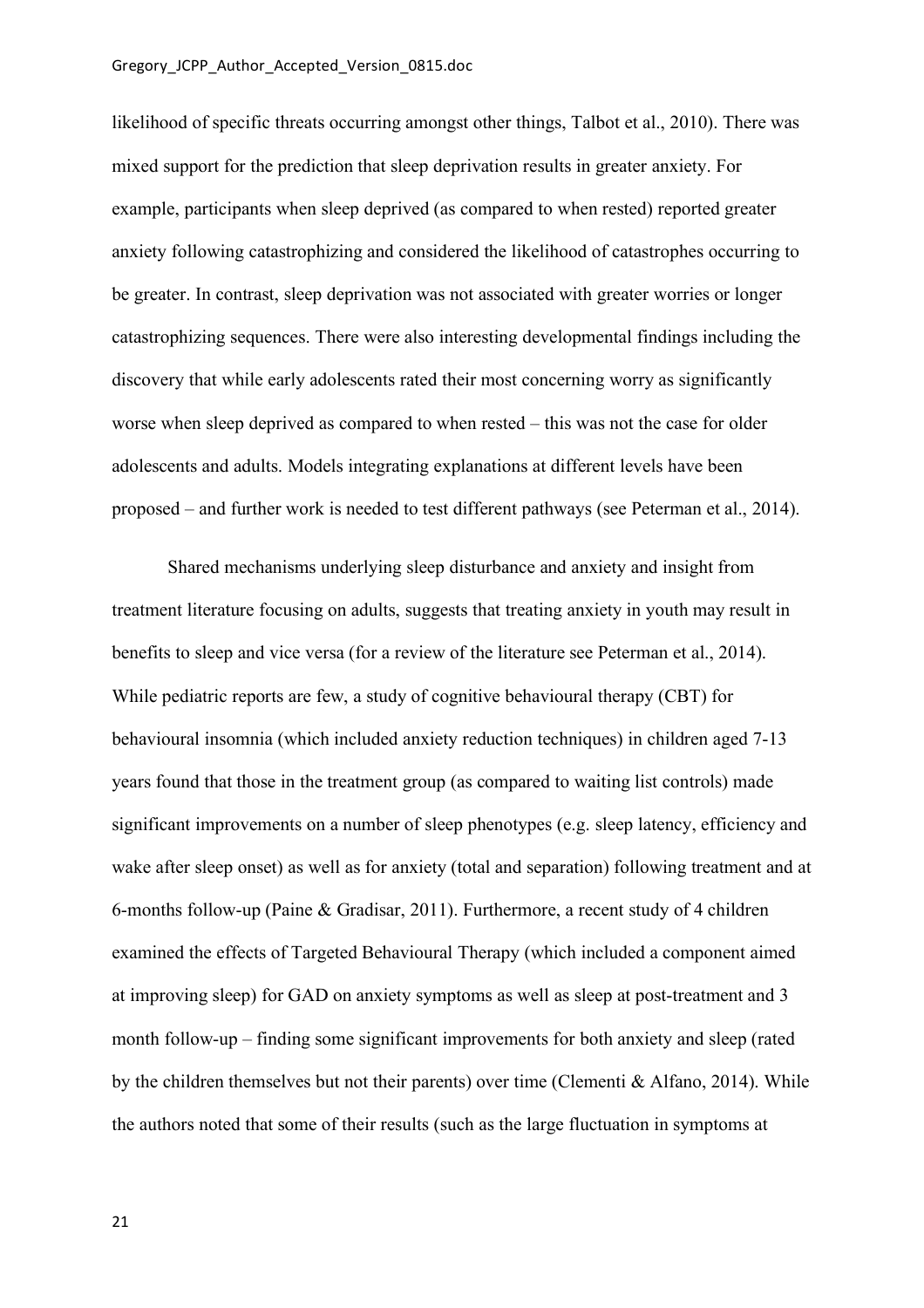different points during treatment) are difficult to interpret – further study of this topic on a larger scale is underway by different groups (e.g. Clementi & Alfano, 2014).

### Sleep and obsessive-compulsive and related disorders

A recent review of sleep and obsessive compulsive disorder (OCD), emphasised that atypical sleep seen in adults suffering from OCD may resemble that of depressed patients (e.g. reduced sleep efficiency, see Paterson et al., 2013) – although there were also differences which are not typically found in depressed populations – e.g. circadian differences (such as delayed sleep phase). While with almost every disorder, there has been less attention to sleep in children as compared to adults – interestingly, the pediatric literature reflects to some extent what has been found in adults. For example, one study compared six unmedicated children aged 7-9 years with OCD but not depression to matched controls (Alfano & Kim, 2011). Those with OCD were also found to have reduced total sleep time as well as longer wake after sleep onset as compared to the control group. Reduced total sleep time was also reported in a study of adolescents suffering from OCD as compared to controls matched for age and sex (Rapoport et al., 1981). This study also highlighted differences in sleep architecture between those with OCD and controls, such as less time spent in NREM sleep in the patient group. Further considering the association, in a child/ adolescent sample, the reported number of sleep-related problems (e.g. experiencing nightmares, being overtired, having trouble sleeping) was associated with the severity of OCD symptomology and cognitive behavioural therapy for OCD, appeared to improve sleep (Storch et al., 2008; see also, Ivarsson & Skarphedinsson, 2015). It has also been shown that sleep problems recorded prior to CBT can predict worse outcome for OCD in children and adolescents following treatment – emphasising the complex associations between sleep and OCD symptoms (Ivarsson & Skarphedinsson, 2015). Explanations for the association between OCD symptomology and sleep disturbances include the suggestion that those suffering OCD are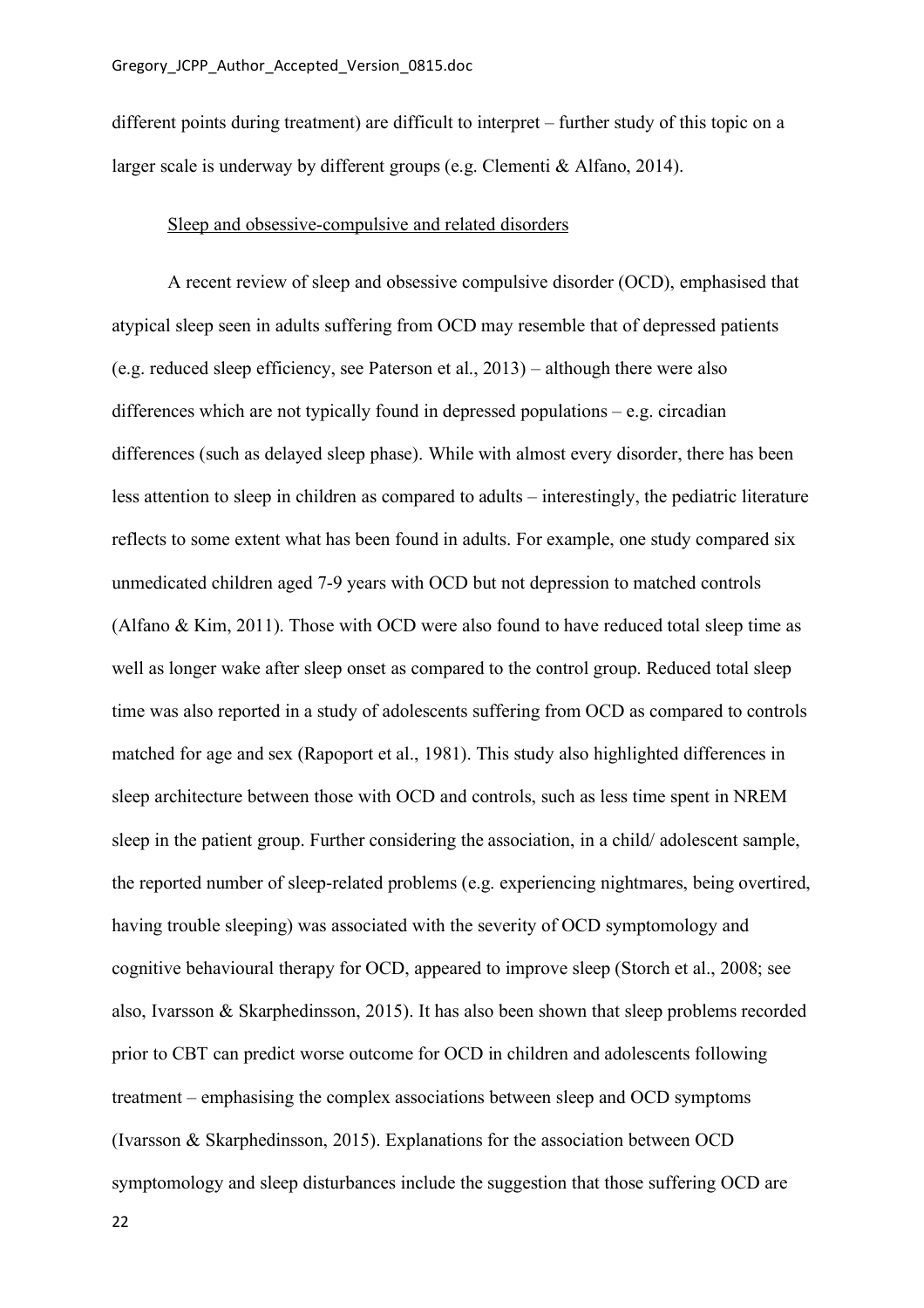more likely to experience pre-sleep arousal (which can interfere with sleep) or may engage in pre-sleep rituals which extend the pre-sleep period (see Ivarsson & Skarphedinsson, 2015). As noted elsewhere, (e.g. Ivarsson & Skarphedinsson, 2015), while these explanations can account for certain sleep related problems (e.g. sleep onset delay) they are perhaps less able to explain others (e.g. short sleep duration). Future work needs to more thoroughly understand the mechanisms underlying these various associations.

### Sleep and trauma and stress related disorders

The relevance of sleep to trauma and stressor related disorders is highlighted clearly by reference to sleep in the diagnostic criteria for both posttraumatic stress disorder and acute stress disorder (DSM-5, American Psychiatric Association, 2013). Of all the trauma and stressor related disorders, most sleep research has focused on PTSD. The diagnostic criteria for PTSD includes reference to recurrent distressing dreams related to the trauma and also increased arousal which may be shown by insomnia symptoms or restless sleep (DSM-5, American Psychiatric Association, 2013).

In line with reviews of the literature focusing on PTSD and sleep in children (see Charuvastra & Cloitre, 2009; Kovachy et al., 2013), we include discussion of both exposure to traumatic events and sleep as well as PTSD and sleep. With regards traumatic events, it is clear that exposure to different types of traumatic events can result in sleep disturbances and nightmares. For example, a previous review highlighted mixed evidence that experiencing traumas including child abuse, exposure to war and disaster could lead to sleep problems (Sadeh, 1996). However, there is also some suggestion that certain types of traumas may have a particularly salient impact upon sleep disturbances and/ or sleep-related problems (e.g. Cecil et al., 2015; for a review, see Sadeh, 1996). Sexual abuse is one type of abuse that has been particularly associated with sleep problems – possibly because this type of abuse is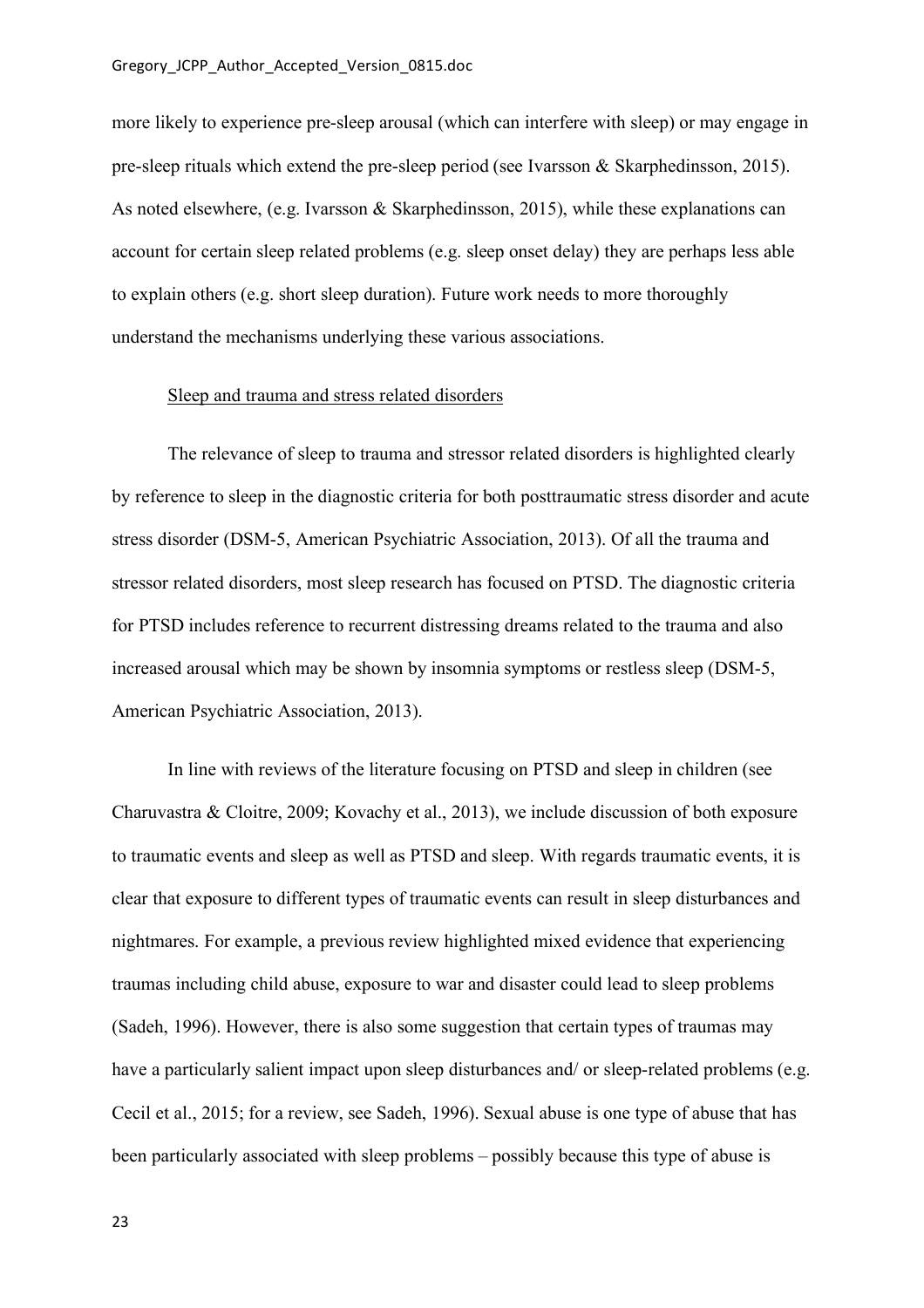particularly likely to occur at night or in a child's bedroom (Noll et al., 2006). Of note, not all studies have reported this pattern (e.g. Glod et al., 1997; for a study in adults see Germain et al., 2004).

A further question which has been addressed is whether there is a relationship between the extent of the trauma and the severity of the sleep disturbance. Supporting this idea, an association was reported between the severity of childhood maltreatment reported and the frequency of disturbing dreams/ nightmare distress and psychopathology in a retrospective study of female undergraduates (Duval et al., 2013). There is also evidence of an association between the severity of sleep disturbances including sleep quality, insomnia and nightmares, and that of PTSD in adults (see Germain et al., 2004; Pigeon et al., 2013).

Examining the association between trauma and sleep longitudinally has yielded interesting results. For example, a number of studies have now revealed that stress/ trauma, in the form of child abuse (Greenfield et al., 2011) and family conflict (Gregory et al., 2006a) can predict sleep problems (e.g. poor sleep quality and/ or insomnia) in adulthood (for a systematic review see Kajeepeta et al., 2015). Focusing on longitudinal associations between sleep problems and PTSD symptoms specifically, a recent study of 350 adolescent survivors of the Wenchuan Earthquake in China investigated self-report symptoms at 1, 1.5 and 2 years following the disaster (Zhou et al., 2014). All three types of PTSD symptoms (ie the intrusive, avoidance and hyperarousal clusters) predicted sleep problems from 1 to 1.5 years following the earthquake. Conversely, during this time, sleep only predicted the intrusive PTSD symptoms (but not the others). At 1.5 to 2 years following the earthquake, only the avoidance PTSD symptoms (and not the others) predicted sleep problems. Conversely, during this period, sleep problems did not predict any of the PTSD symptom clusters – highlighting a reduction in magnitude of the association between sleep problems and PTSD symptoms over time. Understanding more about sleep following trauma has the potential to be of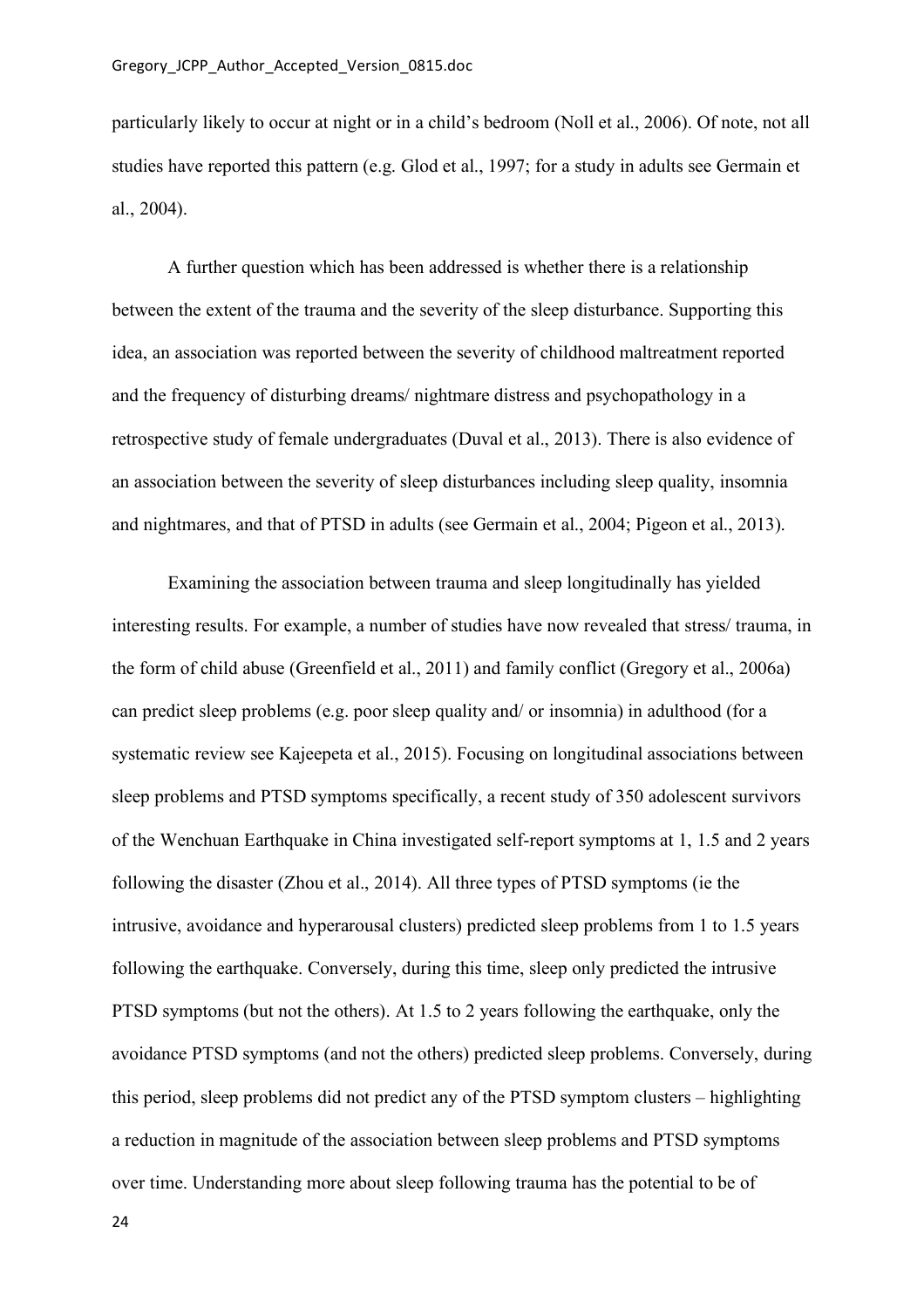prognostic value for the development of PTSD (for a discussion in adults, see Harvey et al., 2003).

Much of the PTSD literature focuses on subjectively defined sleep problems – and future research is needed to establish whether there are also objective sleep problems in youth with PTSD. This is particularly important as research in adults has revealed that while those suffering PTSD are likely to report sleep disturbances, this is not always verified by objective assessments (see Harvey et al., 2003).

Nonetheless, certain objective measures of sleep have been reported in some adults with PTSD as compared to controls – such as increased REM sleep (see Harvey et al., 2003). In a recent review, it was argued that increased REM is likely to aid recovery following stress (Suchecki et al., 2012). REM abnormality following trauma is noteworthy as nightmares (a criteria of PTSD) are most likely to occur during REM sleep. While objective data of sleep disturbance in children experiencing trauma or with PTSD is sparse, there is some actigraphy data to suggest that children experiencing trauma or who are diagnosed with PTSD are more likely than others to show disturbed sleep ( e.g. increased sleep onset latency and nocturnal activity and poorer sleep consolidation, see Sadeh et al., 1995; Glod et al., 1997).

There now needs to be greater attention to understanding the mechanisms underlying associations between trauma, sleep disturbances and PTSD in children. Furthermore, it will be important to understand whether reducing sleep difficulties in those who have experienced trauma has positive implications for long-term outcome. Indeed, in line with the adult literature, it is possible that treating insomnia symptoms and nightmares and could improve PTSD outcome (Krakow et al., 2001b; Krakow et al., 2001a).

Finally, while this section has focused exclusively on trauma and PTSD – it is noteworthy that little is known about sleep in children with other trauma and stressor related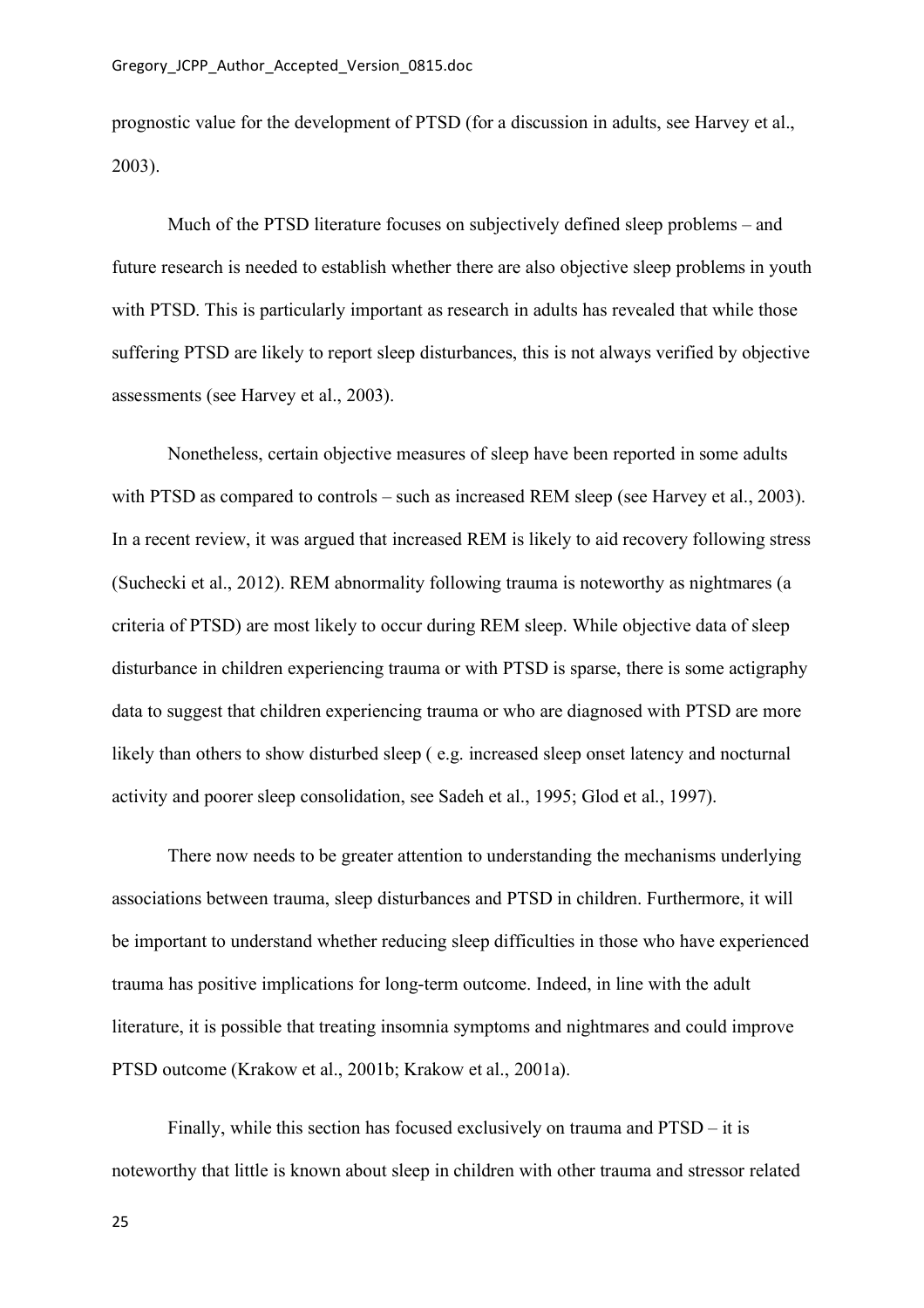disorders such as reactive attachment disorder and disinhibited social engagement disorder. It is likely that children with such disorders may be particularly susceptible to sleep related problems (e.g. sleep onset delay or a desire to have a parent present at sleep-onset) given what is known about the links between attachment and sleep (e.g. for a review, see Adams et al., 2014) understanding more about these association appears to be a fruitful line of future investigation and holds promise for improving life for these children and their families.

### Sleep and feeding and eating disorders

During early childhood, sleep and feeding problems tend to coexist and have some shared predictors such as pre-term birth, family adversity and psychological stress (Schmid et al., 2011; Tauman et al., 2011). Accumulated research has documented that from early ages, short and/or poor sleep is associated with increased body mass index and obesity (Fatima et al., 2015; Miller et al., 2015; Spruyt et al., 2011). Recent research suggest that these relations are mediated by under-regulated eating behaviors (Fisher et al., 2014a; Kruger et al., 2014; Yeh & Brown, 2014). Other physiological mechanisms have been proposed to explain the links between short sleep and excessive weight gain (Markwald et al., 2013).

Considering the metabolic, physiological and psychological links between sleep and eating regulation it is not surprising that eating disorders such as anorexia nervosa and bulimia have also been linked to sleep problems (Bos et al., 2013; Lauer & Krieg, 2004). Furthermore, a NREM-related parasomnia, 'sleep related eating disorder' has been described in the ICSD-III (American Academy of Sleep Medicine, 2014; see also, Howell et al., 2009). This disorder involves involuntary eating following an arousal during sleep.

## Sleep and disruptive, impulse control, conduct disorders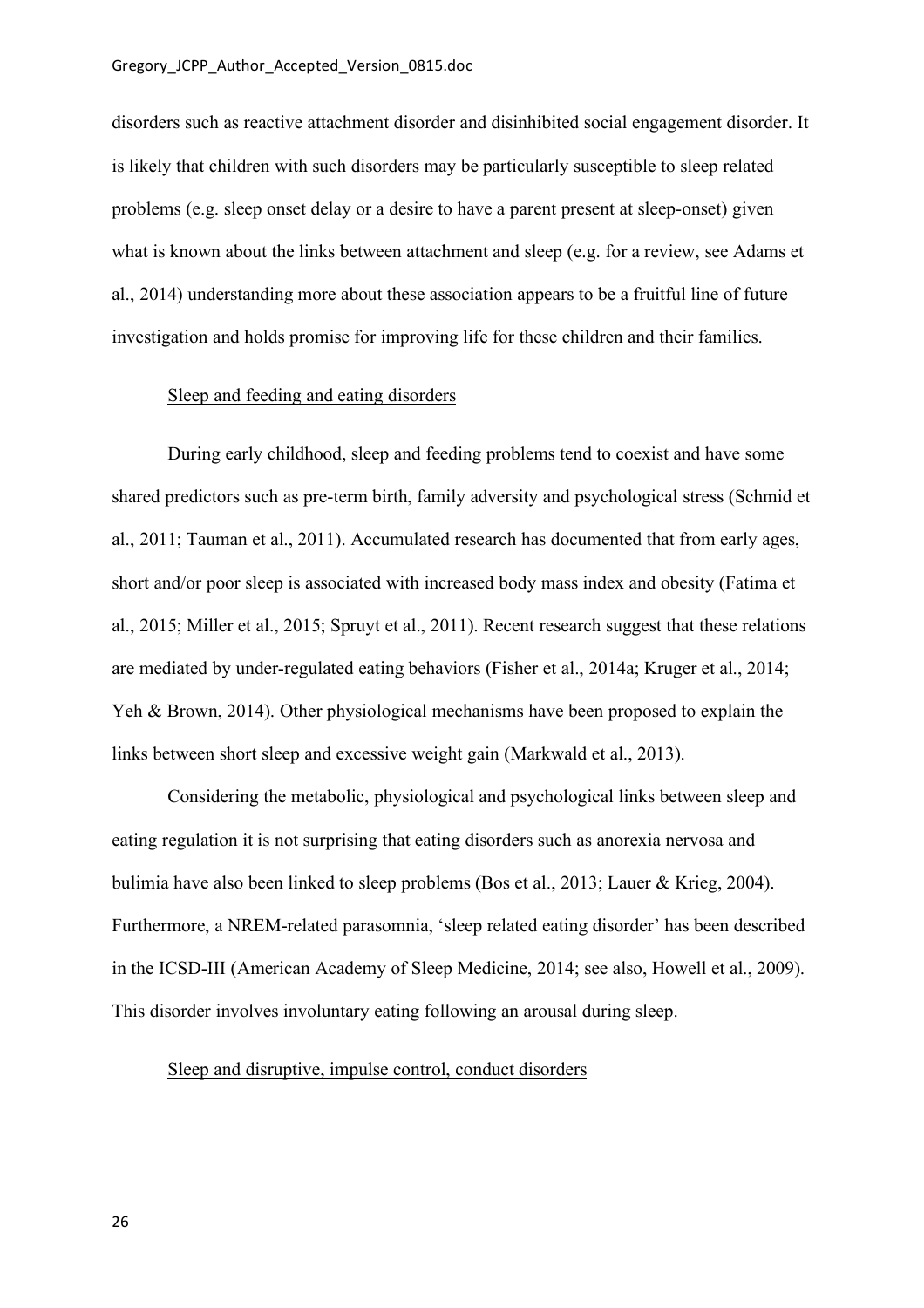Externalizing disorders such as conduct disorder and oppositional-defiant disorder are prevalent disorders that are considered serious risk factors for later psychopathology (Kessler et al., 2012; Loth et al., 2014; Witkiewitz et al., 2013).

Unsurprisingly, research has repeatedly demonstrated that externalizing behavior problems are associated concurrently and longitudinally with poor sleep quality (Armstrong et al., 2014; Kamphuis et al., 2012; Shanahan et al., 2014; Sheridan et al., 2013; Simola et al., 2014) and short sleep duration (Kelly & El-Sheikh, 2014; Scharf et al., 2013). Relationships are likely to be complex, and in a longitudinal study of children aged 5-9 years it was reported that mothers ratings of infant temperamental resistance to control moderated sleep and externalizing behaviour trajectories (with the sleep and externalising trajectories associated only in children who were reported to show high temperamental resistance to control, Goodnight et al., 2007).

In the most recent version of the DSM (DSM-5, American Psychiatric Association, 2013) a distinction has been drawn between those with conduct disorder who do and do not display limited prosocial emotions . Given important distinctions between these two groups (e.g. in terms of affective characteristics, for a review see Frick et al., 2014) we predict that sleep disturbances may also be more characteristic of one group (ie those who do not experience limited prosocial behaviour) as compared to the other (ie those who do experience limited prosocial behaviour) – although future work needs to address this.

As with other associations reported in this review, understanding of the aetiology of the association between sleep quality and externalising behaviours is increasing all the time – and amongst other work, a twin study (albeit of young adults) found that the link between poor sleep and externalising behaviours were largely explained by shared genes (Barclay et al., 2011).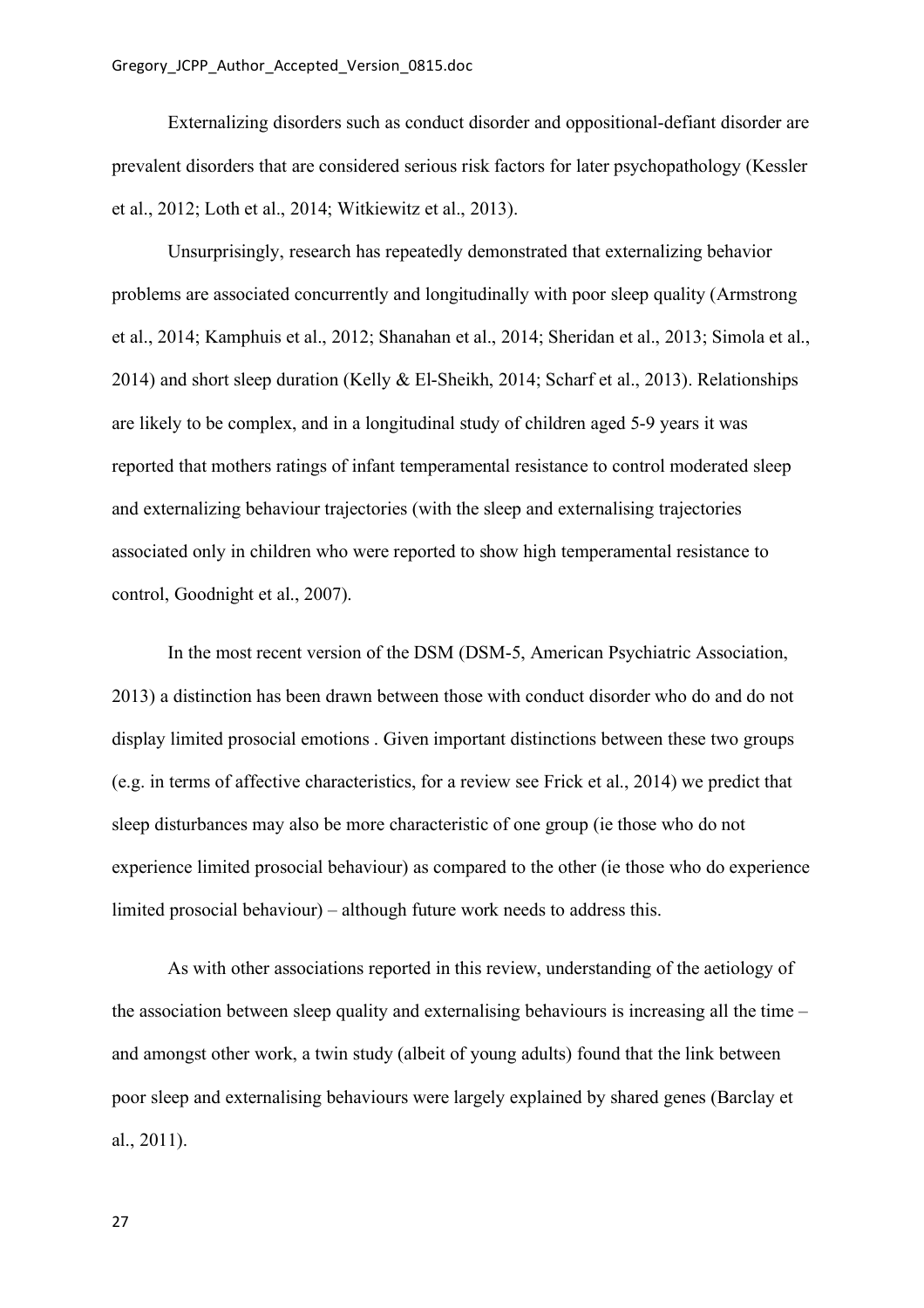### Sleep and substance use and related addictive and risk-taking behaviors

As discussed, inadequate sleep predicts externalizing behavior problems which are considered major risk factors for the development of risk-taking behaviors, substance abuse and other addictive disorders. Therefore, the concurrent and predictive links between insufficient or poor sleep and domains of risk-taking behaviors and addictions are unsurprising (Conroy & Arnedt, 2014; Digdon & Landry, 2013; Hasler et al., 2014b; Hasler et al., 2012; Hasler et al., 2014a; Telzer et al., 2013; Womack et al., 2013; Wong et al., 2010). Insufficient sleep has been proposed as the underlying mechanism for the association between compromised sleep and addictive behaviors and there has been experimental work on the effects of sleep deprivation on reward brain function (Gujar et al., 2011; Venkatraman et al., 2011).

It is important to note that the links between sleep and addictive behaviors are bidirectional such that sleep deprivation can lead to compromised regulatory capacities leading to substance use or other addictions, and vice versa, addictive behaviors and substances can have adverse influence on sleep (Chan et al., 2013; Do et al., 2013; Lin & Gau, 2013). Mechanisms

It is difficult to discuss, in general, the mechanisms underlying the diverse relationships between various sleep disturbances and psychopathologies. Indeed, the mechanisms underlying short periods of slow wave sleep in adolescents with anxiety disorders (Forbes et al., 2008) are likely to differ from those underlying the associations between nightmares and psychotic experiences (Fisher et al., 2014b). Given that this review has addressed a diverse range of sleep phenotypes and associated difficulties, possible mechanisms have been briefly discussed throughout. Nonetheless, this section brings together a more general discussion of a handful of explanations of comorbidity (for a more thorough discussion of comorbidity of childhood disorders see Angold et al., 1999).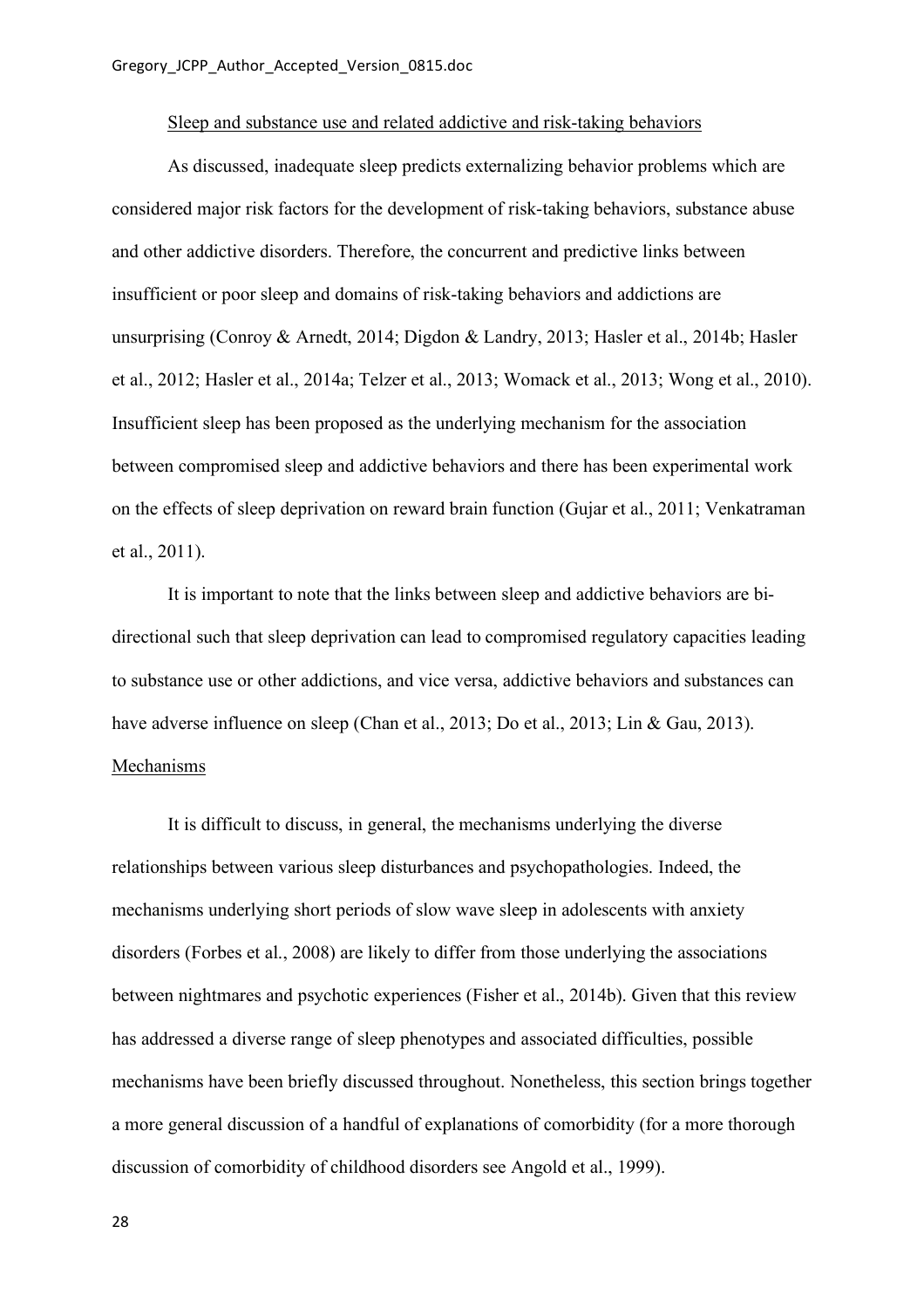Briefly, when considering associations between sleep disturbances and psychiatric disorders it is important to consider nosology. As described in this review, certain sleep disturbances are listed in the diagnostic criteria for various psychiatric disorders (e.g. depression, DSM-5, American Psychiatric Association, 2013). It is important to note that despite sleep disturbance sometimes being considered a symptom of another disorder, there has been a shift away from simply considering sleep disturbances as a symptom of other problems – and 'primary' insomnia was removed from the most recent version of the DSM (DSM-5, American Psychiatric Association, 2013) reflecting the current thinking that insomnia should not be dismissed as secondary to other disorders where comorbidity occurs (for a comprehensive discussion, see Harvey, 2001). Regardless of whether sleep disturbances are considered a symptom of another disorder or a diagnosis in their own right, it remains important to understand co-occurrence.

Other explanations for the associations between sleep disturbances and psychiatric disorders include the suggestion that one disorder causes the other. While causal associations are notoriously difficult to establish (e.g. Hill, 1965) – some research is consistent with the possibility that disrupting sleep could increase vulnerability for certain psychological disorders, including depression. For example, in a neuroimaging study, participants who had been sleep deprived for 35 hours (as compared to non-sleep deprived controls) showed increased amygdala response to negative emotional stimuli and weaker functional connectivity between the medial prefrontal cortex (which plays a role in regulating amygdala functioning) and the amygdala (Yoo et al., 2007). Poorer ability to moderate emotional responses in sleep deprived participants is consistent with the possibility that sleep disturbance could cause certain psychopathologies – including depression.

An alternative view is that shared risks of different types (e.g. genetic, environmental, hormonal, neural and psychological) may underlie associations between sleep disturbances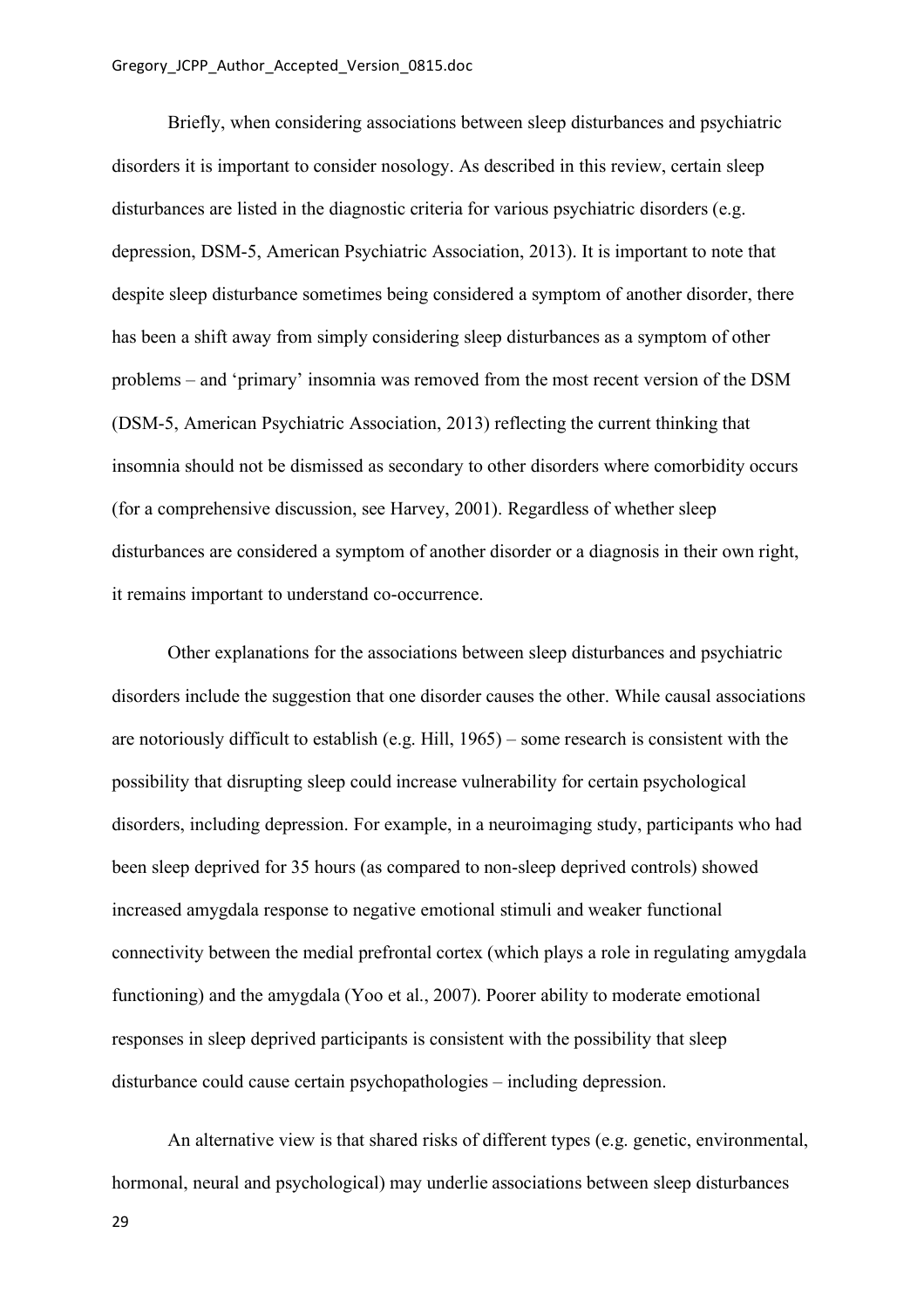and other psychopathologies. For example, there is increasing support for the 'generalist genes hypothesis' which proposes that genes may explain the co-occurrence of traits and the persistence of disorders over time – with environmental factors more likely to be time and phenotype specific (e.g. Eley, 1997). Such explanations could explain why those suffering from sleep disturbances are also more likely than others to display signs of other psychopathologies.

Finally, it is possible that for certain sleep and sleep-related problems (e.g. nightmares; sleep onset delay; poor sleep efficiency) the same mechanism (i.e. a general disruption to sleep) could underlie seemingly disparate associations (see Peterman et al., 2014). Nonetheless, explanations should be tailored for specific associations. For example, recent research suggests that impaired cortical processing may explain associations between sleep disordered breathing and behavioural disorders. Indeed, a study found that children with sleep disordered breathing (as compared to controls) had a reduced amplitude of heartbeat evoked potentials during NREM sleep (Immanuel et al., 2014). This suggests that at least one aspect of cortical processing (interoceptive processing) may be impaired in those with sleep disordered breathing as compared to controls. This could help to explain some of the behavioural differences between groups (e.g. in terms of both internalizing and externalizing disorders). Importantly, following adenotonsillectomy group differences in terms of heartbeat evoked potentials did not remain (although interestingly the children originally classified with sleep disordered breathing retained greater behavioural problems as compared to controls, which the authors hypothesise could be due to insufficient time to 'unlearn' these behaviours before testing). Research would need to test explicitly the extent to which the same mechanisms underlie the associations between other sleep disturbances (such as insomnia) and behavioural problems.

#### Research on prevention and treatment of sleep disorders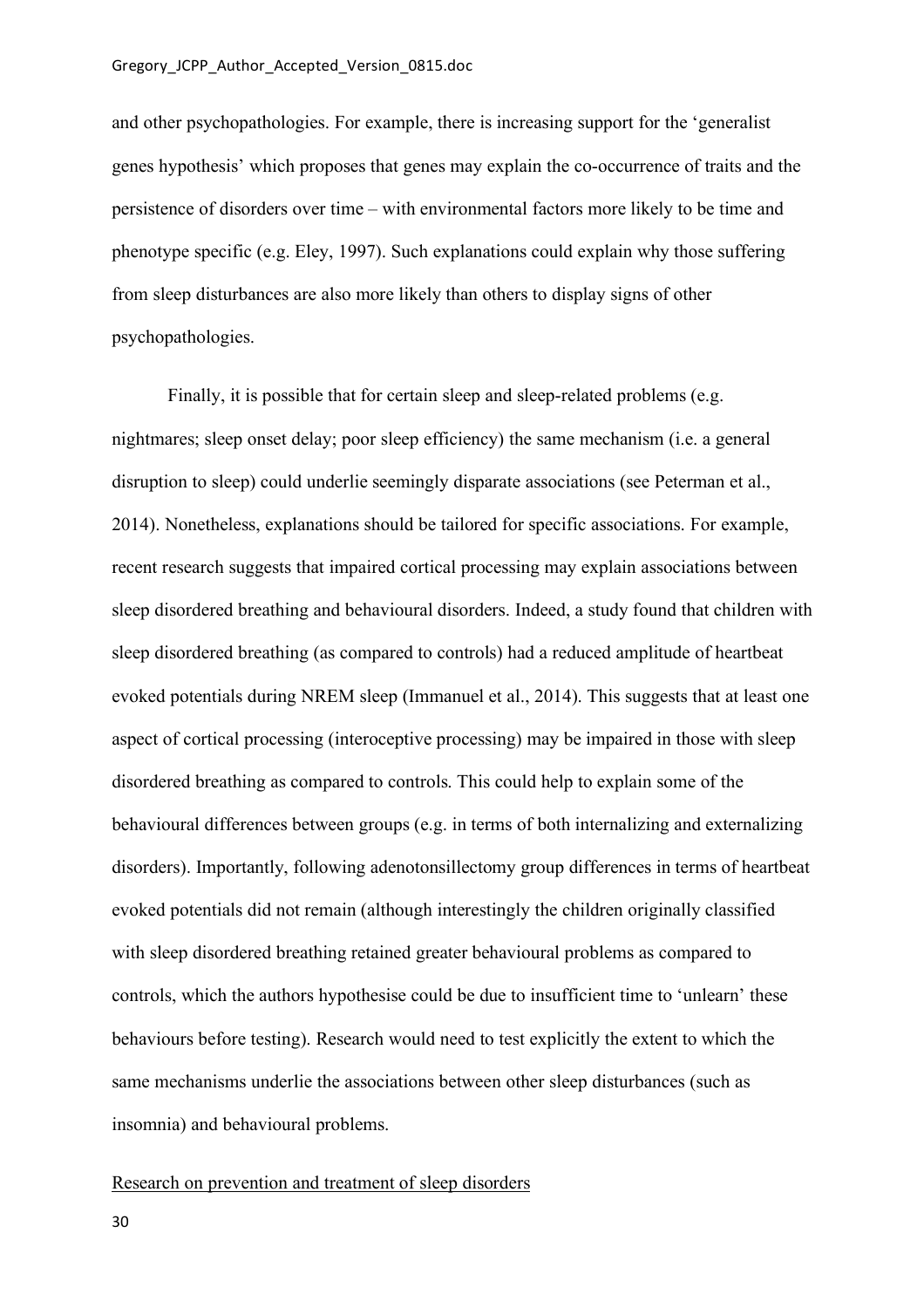The bad news is that sleep disturbances are very prevalent in infants, children and adolescents. The good news is that there are techniques to help prevent certain sleep problems (such as insomnia) and most sleep problems are responsive to clinical interventions.

# Preventing sleep disorders

It may be possible to reduce the chances of insomnia symptoms from developing. For example, one study gave a randomly allocated half of the parents of infants aged 3 months a booklet about the importance of routines and methods which can be used to settle an infant (Kerr et al., 1996). The other half did not receive this information. When parents were asked about their infants sleep aged 9 months, those who had received the booklet (as compared to those who had not received the booklet) were less likely to report difficulties with settling their children to sleep and night wakings.

# Sleep hygiene

Sleep hygiene involves ensuring that aspects of lifestyle and the environment are optimal for sleep. For example, a family may be advised that their child should avoid caffeine, have a regular bedtime and ensure that their child falls asleep alone. Good sleep hygiene practices have been found to be associated with good sleep in children from birth to 10 years of age (Mindell et al., 2009). Sleep hygiene (including considering light exposure and sleep schedule) may be important for treating a range of sleep disorders including circadian rhythm sleep-wake disorders (Morgenthaler et al., 2007).

#### Behavioural interventions

Extensive research has demonstrated that brief behavioral interventions are very effective for pediatric insomnia (Meltzer & Mindell, 2014; Mindell et al., 2006). Most research in this area has been conducted in early childhood where the evidence supporting behavioral interventions is strong – and there is now need for more research in older children and adolescents (Meltzer & Mindell, 2014). Prevention, in the form of early brief online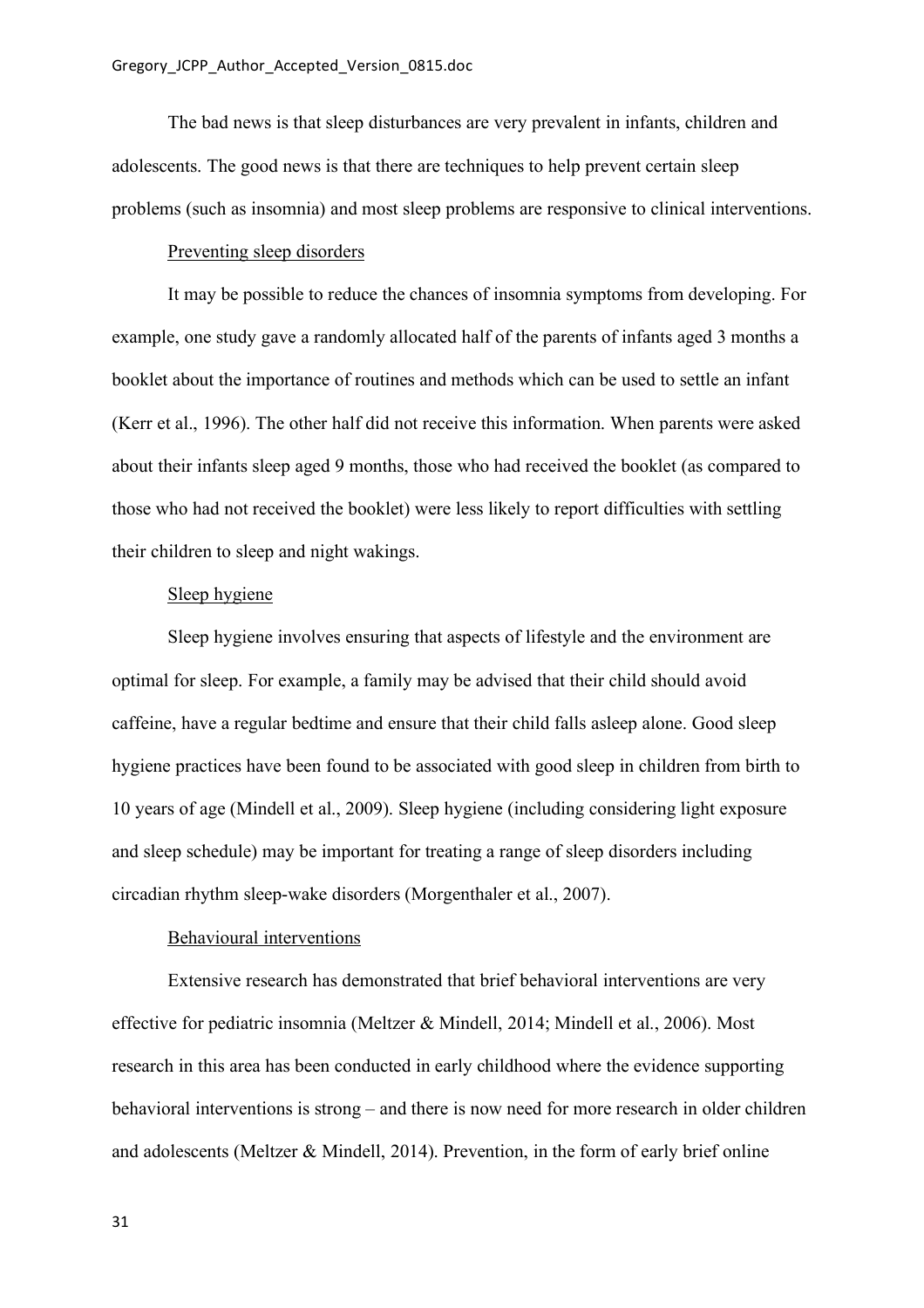intervention for parents of infants and toddlers with moderate sleep problems, has been shown to be effective in improving sleep immediately following the intervention (Mindell et al., 2011a) and in a 1-year follow-up (Mindell et al., 2011b). Different behavioural approaches have been developed to address different types of sleep problems. For example, sleep terrors can be treated using scheduled waking whereby a child's sleep pattern is disrupted by waking them fully a short time (e.g. 10-15 minutes) before they are expected to have a sleep terror and then allowing them to return to sleep (Lask, 1988). Over time the sleep terrors should stop and the parents no longer need to engage in this scheduled waking.

#### Cognitive interventions

Cognitive interventions have also been shown to be effective in children. For example, image rehearsal has been proposed as an effective treatment for nightmares in children (St-Onge et al., 2009; for a meta-analysis, see Hansen et al., 2013). While standard treatments have been constructed with typically developing children in mind, it is important to consider whether modifications are necessary in order to be of optimal value to children suffering from co-occurring disorders. For example, it is possible that standard imagery rehearsal is inappropriate for a child who has intellectual development disorder and is experiencing nightmares.

## **Pharmacotherapy**

Pharmacotherapy is useful for treating sleep disorders of different types. For example, Montelukast (a cysteinyl-leukotriene receptor Antagonist) appears to hold potential to be a successful treatment for OSA in children (Goldbart et al., 2012). Modafinil has also been found to be an effective treatment for excessive daytime sleepiness - which often occurs in the context of narcolepsy (Thorpy, 2015). Circadian rhythm sleep-wake disorders can be treated via pharmacological treatments (such as melatonin, hypnotics and stimulants - for an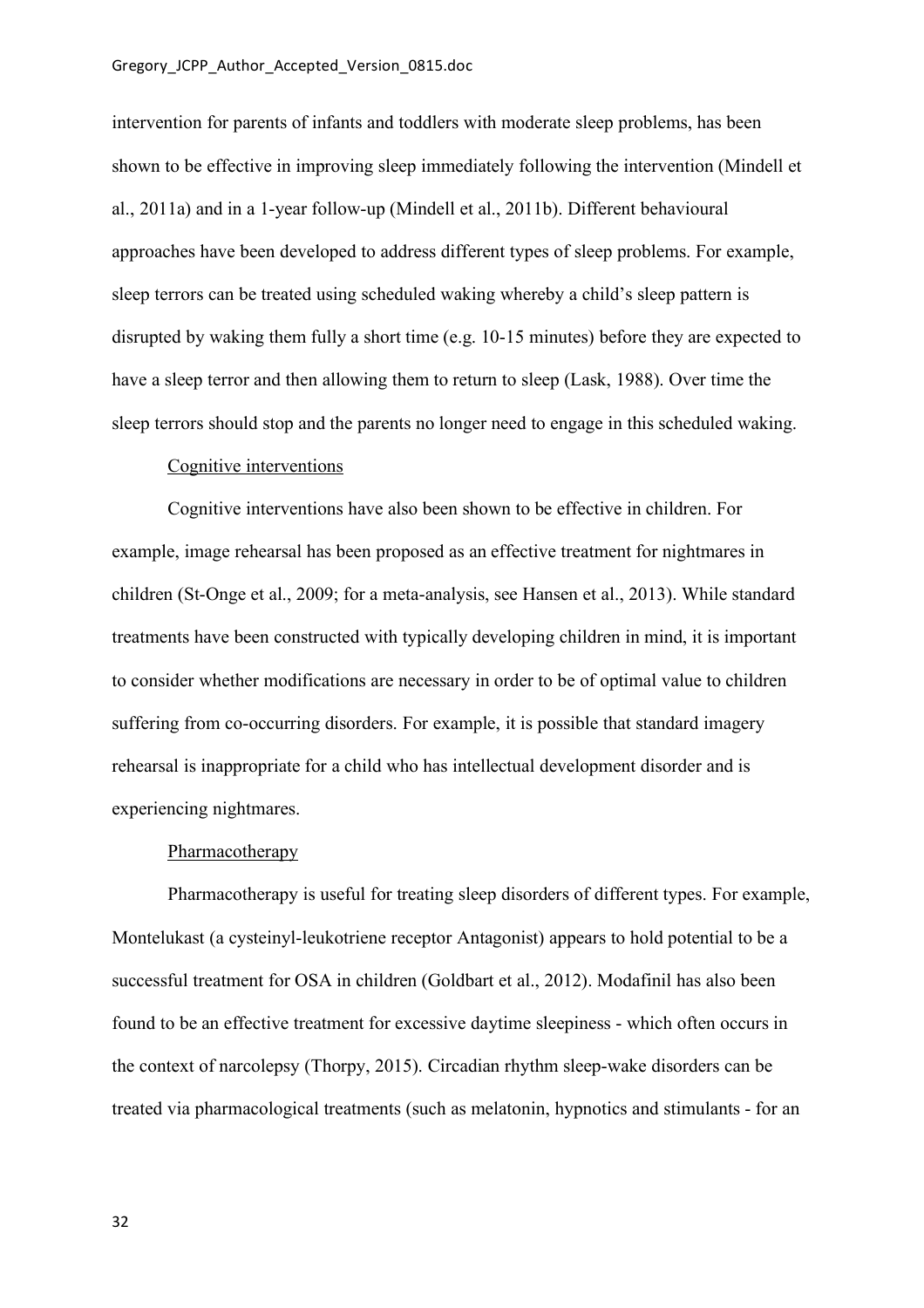expert consensus on this topic see, Morgenthaler et al., 2007; for a meta-analysis of melatonin treatment for delayed sleep phase disorder see van Geijlswijk et al., 2010).

#### Mechanical applications and surgery

Mechanical applications may also yield benefit and continuous positive airway pressure and dental appliances are used as treatments for OSA (e.g. see Kuhle et al., 2009). The efficacy of surgical (adenotonsillectomy), for OSA has also been repeatedly demonstrated (Chervin et al., 2012; Goldbart et al., 2012; Huang et al., 2014; Kuhle et al., 2009; Marcus et al., 2013). There is some evidence that adenotonsillectomy may improve children's sleep and behaviour although certain issues may remain with aspects of neuropsychological functioning (Giordani et al., 2012). Although adenotonsillectomy has some positive outcomes in improving sleep and related daytime functioning, it has limitations particularly when obesity is involved (Huang et al., 2014). Focusing on ADHD symptoms in particular, a recent meta-analysis revealed that there was a moderate association between ADHD symptoms and sleep disordered breathing and that adenotosillectomy improved ADHD symptoms (Sedky et al., 2014).

#### The pervasive effects of treatments

As outlined in this review, it is important to note, that in many studies the effects of the sleep interventions manifested beyond sleep, benefitting other behavioral domains such as a child's increased sense of security, lower irritability and reduced crying (Mindell et al., 2006). However, it has also been argued that early infant sleep interventions, during the first 6 months do not lead to persistent or established improvement in infant outcomes (Douglas & Hill, 2013). Addressing sleep disturbances in children may also have a positive impact upon parents - with one study demonstrating that successfully treating the sleep problems experienced by children with severe intellectual disabilities resulted in various, although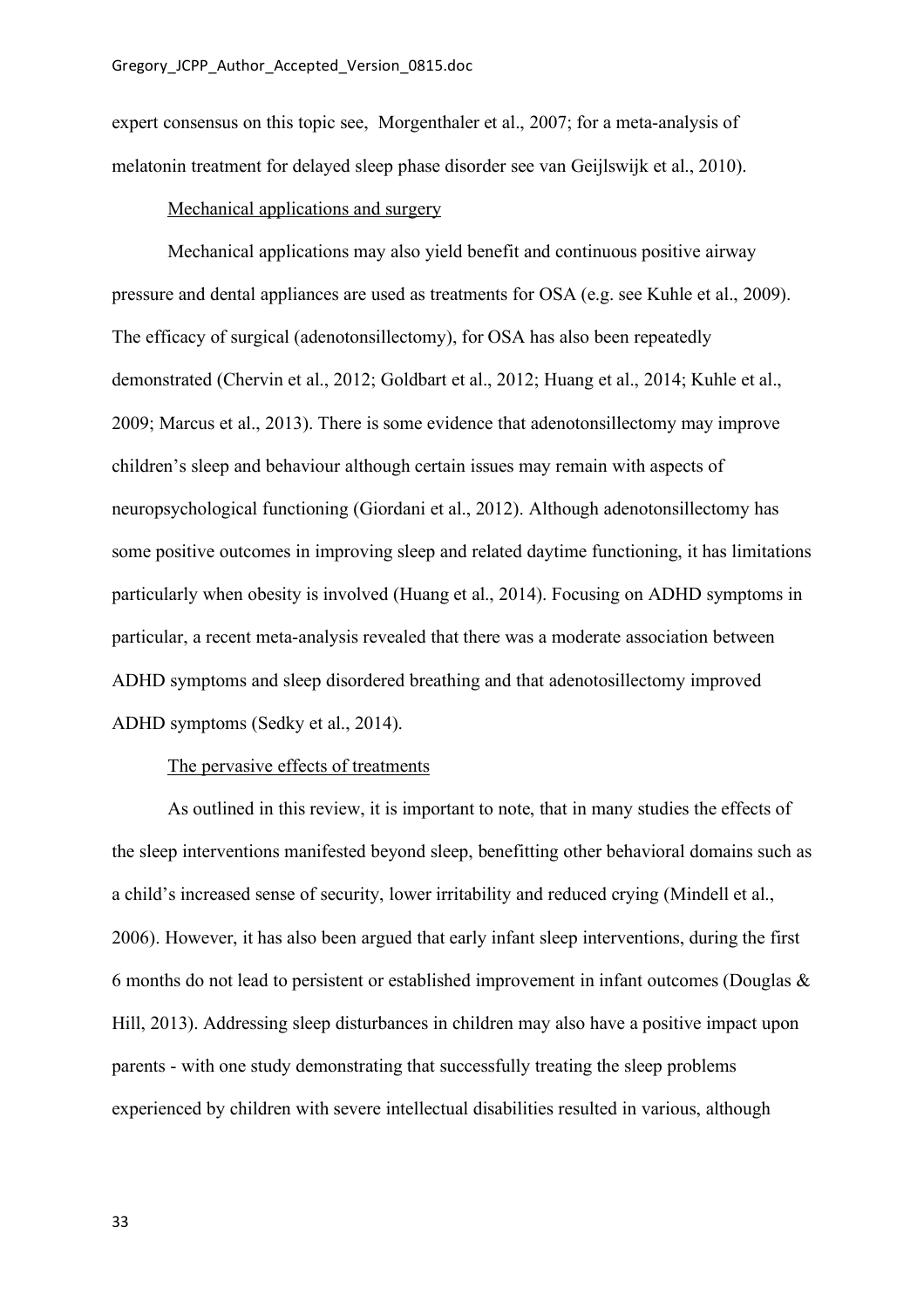differing, advantages for mothers and fathers (with mothers experiencing reduced stress for example, see Wiggs & Stores, 2001).

Because of the bidirectional links between sleep and psychopathology, treating one domain is likely to improve the health status in the other domain or to reduce the risk for developing comorbidity. For example, it has been demonstrated that sleep problems during adolescence often precede and predict the development of depression and that early detection and treatment of sleep problems may reduce the risk for depression (Lovato & Gradisar, 2014). This promising idea needs to be further established by clinical research. Similarly, because insufficient or poor sleep often mimics the symptoms of ADHD and early childhood sleep problems predict later ADHD it has been suggested that treating early childhood sleep problems may reduce the risk for ADHD (Dahl et al., 1991; Owens, 2005). Again, this is yet to be demonstrated in clinical studies.

#### Discussion

Since we last collaborated on a review of this topic (Gregory & Sadeh, 2012) there has been a long overdue surge of research interest in this area from those with a diverse array of expertise. This increased interest is clearly justified given that comorbidity is an epidemiological reality, with (as outlined in this review) sleep disturbances characteristic of many psychological disorders during childhood. Furthermore, disorders typically start early in life (Kim-Cohen et al., 2003) so it is negligent to ignore the childhood and adolescence period when trying to understand the development of psychopathology. Sleep can be assessed very early in life (even from pre-birth), and has been found to constitute an early risk indicator of later problems (e.g. Jansen et al., 2011). As outlined previously, research to date on this topic has proved fruitful clinically, in suggesting that sleep disturbances may serve as a red flag for the development of a host of other disorders as well as predicting the severity and prognosis of certain associated difficulties.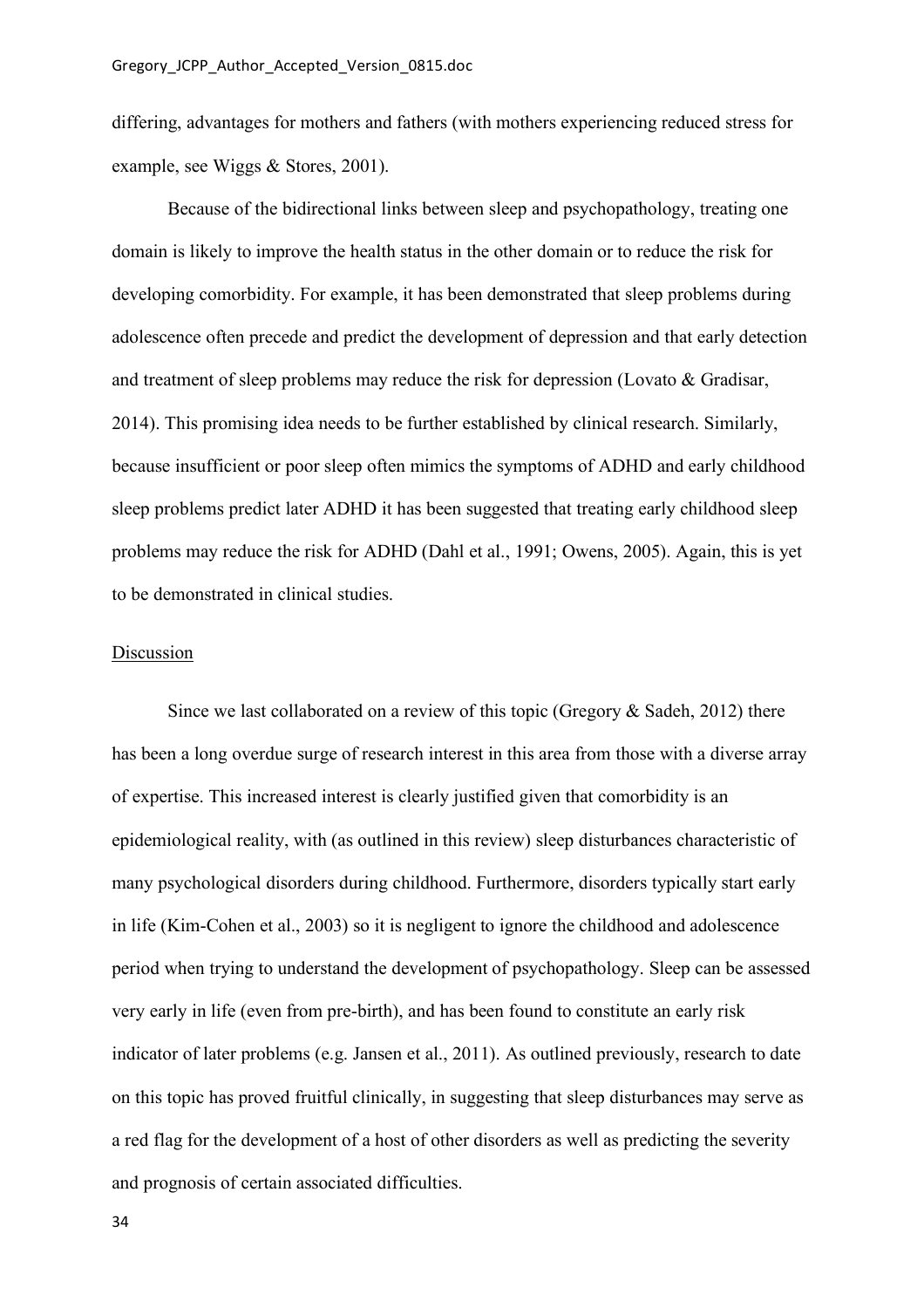Despite our excitement regarding the growth of this research field, there are five areas that should be further considered in future investigation. The first concerns the measurement of sleep. Our review highlights that associations between phenotypes can vary by measurement (e.g. see section on sleep and depression). Indeed, associations may differ depending on whether scales are parent or self-rated or whether objective measurements of sleep are made. This underscores the importance of using multiple methods to assess sleep. Previously, perhaps reflecting the historical neglect of sleep, researchers have used items available from other measures in order to develop their own sleep scale – even referred to as a 'Frankenscale' (Peterman et al., 2014). While this approach has allowed important questions to be asked there are obvious limitations associated with using these scales and future work needs to focus on more widely validated measures which precisely measure the phenotype under investigation and include a focus on the severity and duration of a difficulty.

The second area that we would like to highlight for further study, concerns the array of disorders under investigation. Whereas understanding concerning sleep and depression in youth is becoming more sophisticated all the time, it seems that knowledge about the associations between sleep and certain other phenotypes lags behind. For example, within neurodevelopmental disorders there is strong understanding of the links between sleep and certain disorders (e.g. ADHD) – but not others. For example, almost nothing is known about possible links between sleep and developmental co-ordination disorders, although this appears to be a line of fruitful enquiry (Barnett & Wiggs, 2012). Similarly, within trauma and stress related disorders, there is a good understanding of the associations between sleep and PTSD – but less is known in relation to reactive attachment disorder and disinhibited social engagement disorder. While further investigation of these under-researched areas will likely prove beneficial – researchers also need to carefully consider comorbidity between disorders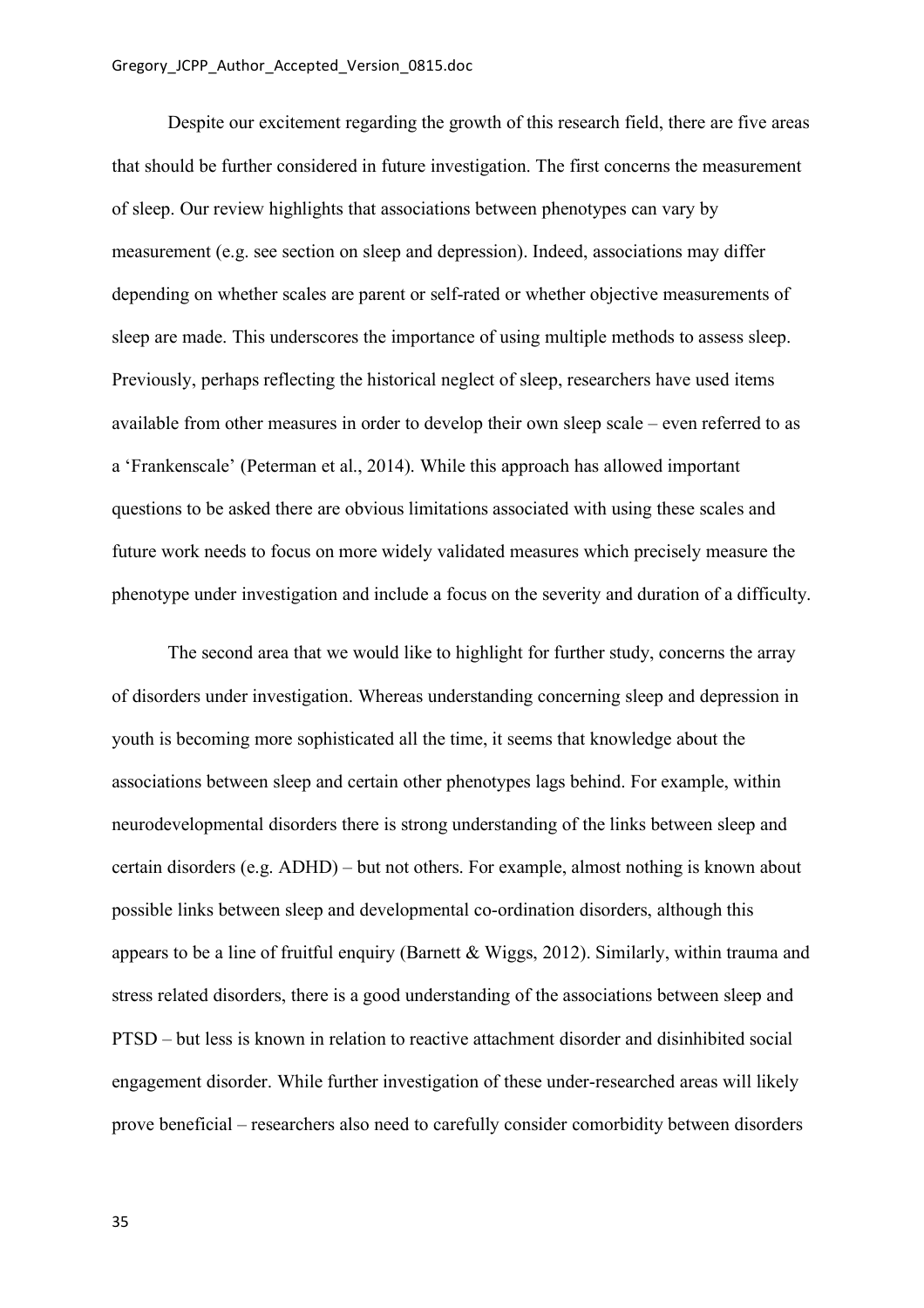– to acknowledge the possibility that a comorbid phenotype (e.g. anxiety) could drive other associations.

The third area to consider in future investigation concerns the mechanisms underlying associations. Most of the research to date describes associations without much attempt to explain them. Perhaps a fruitful next step within this area could be to consider sleep restriction as an environmental stressor (as in previous work focused on depression symptoms, Carskadon et al., 2012) in gene-environment interaction models of symptoms of other phenotypes. Indeed, it may be sleep disturbances trigger symptoms of other disorders in those who are at greatest genetic risk. Given the recent surge of interest from researchers specialising in genetics, neuroscience, cognitive psychology as well as other disciplines, we hope, and think it likely, that in future reviews of this topic, the descriptions of mechanisms underlying associations will constitute a much more substantial component.

The fourth point to address in future research concerns developmental questions. Much of what we know about sleep in children lags behind what is known in adults. For example, most neuroscience research on the links between sleep and emotion has focused on adults (see Goldstein & Walker, 2014). While the adult literature can often provide a useful starting point from which to ask questions concerning the association between sleep and other phenotypes in children – it is important to keep in mind developmental differences in the manifestations of sleep disturbances as well as the underlying processes (e.g. the maturity of cognitive skills; life events experienced). Furthermore, sleep in children in particular must be considered in the family context, given that parents are likely to have control over bedtime routines and the sleep environment (see special edition of Journal of Family Research, with an introduction by Dahl & El-Sheikh, 2007). Taking the field forward, it may also be valuable to investigate associations over sensitive periods. For example, one study investigating sleep and symptoms of anxiety and depression focused on the transition to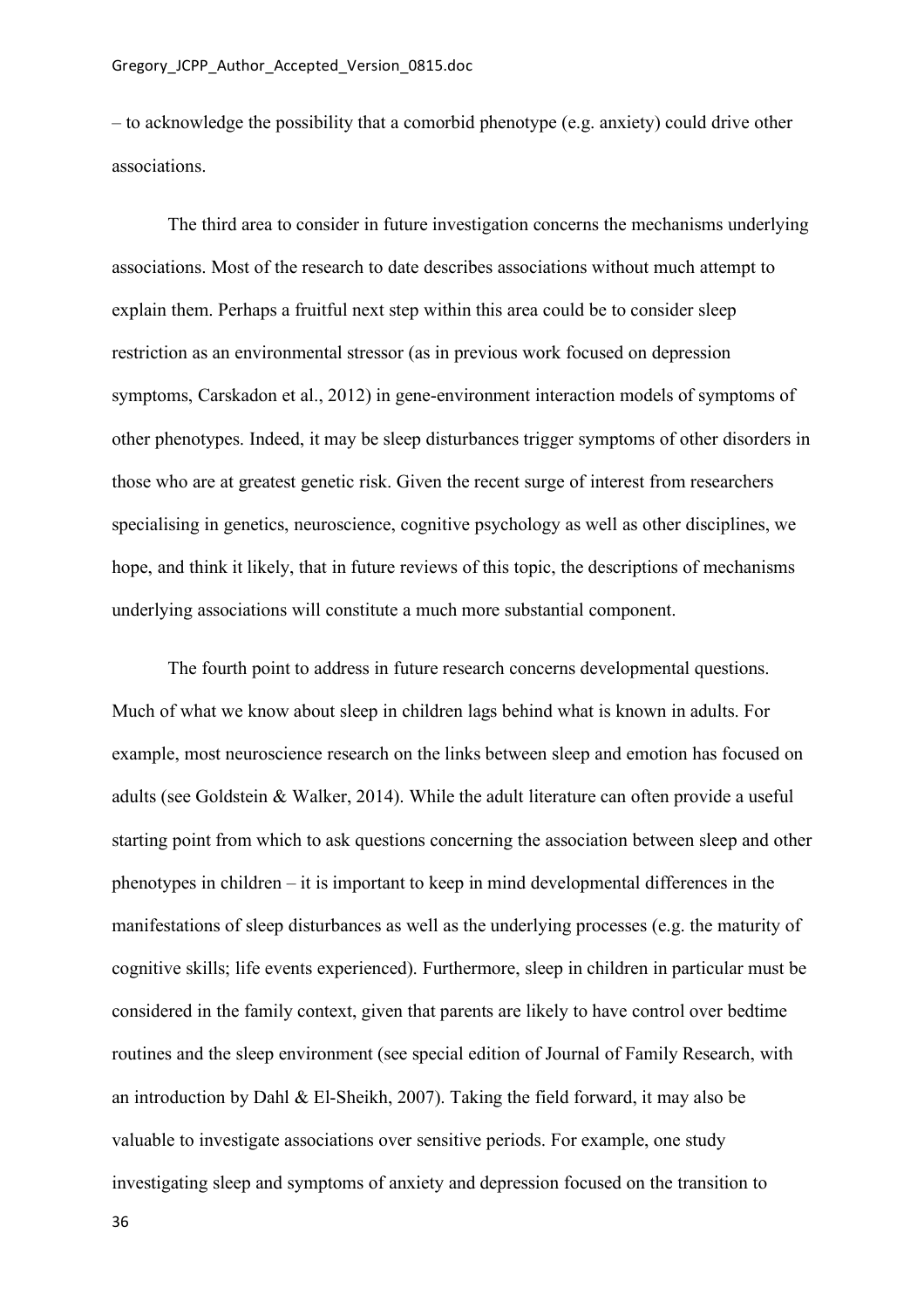University (Doane et al., 2015). Other stages that may be worth focusing on further include the transition to primary and secondary school, and in adults, becoming parents for the first time. Finally, whereas age is often used as a crude index of development, it may be worthwhile considering this from different perspectives (e.g. pubertal development, see Noone et al., 2014).

The fifth area to emphasise for future research is the need to focus on treatment studies – and in particular well-designed randomized controlled trials (RCTs) given that current treatment guidelines and recommendations in this area are often based on expert consensus rather than empirical evidence from well-conducted RCTs (see Bruni et al., 2015; Cortese et al., 2013). It is becoming increasingly clear that treating sleep disturbances may prevent or improve associated difficulties and vice versa (see section on treatment). The effects of tailoring treatments based on whether or not a child with a disorder has comorbid sleep disturbances should also be investigated. Large scale studies of this type should become easier to conduct given continuous development of online treatments for sleep disturbances which can be disseminated widely (e.g. Mindell et al., 2011a).

We hope we have justified why it is fruitful to learn more about sleep in children and adolescents suffering from other disorders - and we believe this knowledge has clinical value. Indeed, parents and youth themselves may find it easier to discuss their sleep as compared to other difficulties – and discussing sleep may provide a starting point from which to build rapport with a health provider. Conversely, we note that sleep problems – such as short sleep, often constitute an 'invisible risk' (Carli et al., 2014) – which must not be ignored. Since the days of Hippocrates, the value of sleep for good health has been discussed (see Suchecki et al., 2012) - but perhaps only now are paediatric researchers really waking up to this.

## Key Bullet Sentences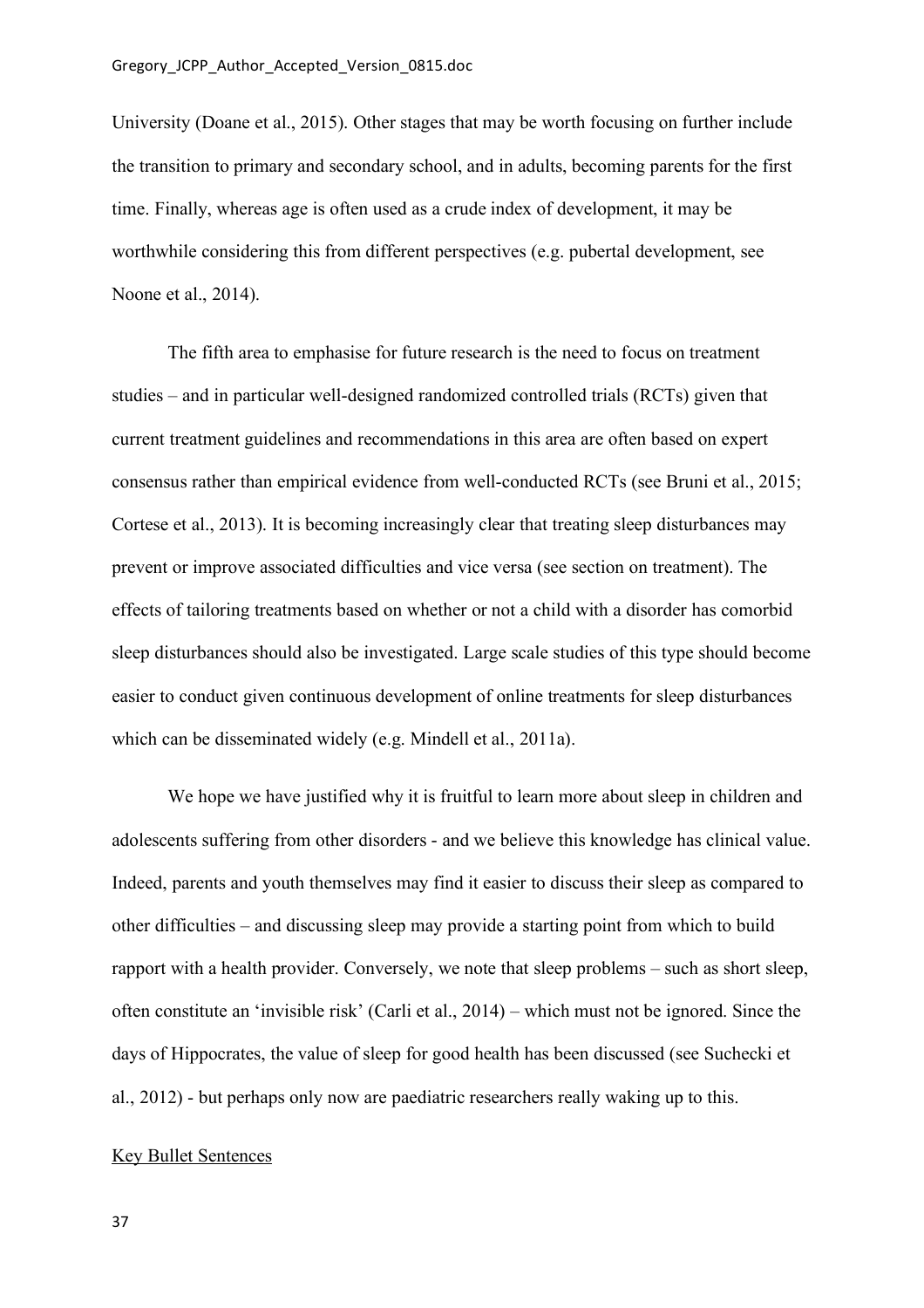- It is becoming increasingly apparent that sleep disturbances in childhood are associated with and predictive of a wide range of psychopathologies - although certain associations are underexplored.
- Longitudinal links between phenotypes suggest that sleep disturbances may represent a 'red flag' for later difficulties – although they may also be missed by parents and clinicians hence constituting an 'invisible risk'.
- There is a recent surge in excitement around the field of pediatric sleep from researchers with diverse expertise (including genetics, neuroscience, cognitive psychology) so future reviews should provide a greater understanding of mechanisms underlying associations.
- There needs to be further well-conducted randomized controlled trials in order to establish the very best treatments for children of different ages and with comorbid difficulties of various types.
- Treatment studies need to further establish the extent to which treating sleep disturbances in children has positive effects on other developmental domains (e.g., psychopathology) beyond the direct effects on sleep.

## Acknowledgements

This review was invited by the Editors of this journal who offered a small honorarium to cover expenses. This work was peer reviewed and the authors have declared no conflicts of interests. The authors thank Angelica Ronald, Mark Taylor, Daniel Freeman Ciara McEwen and Paul Taylor for comments on previous sections of this review.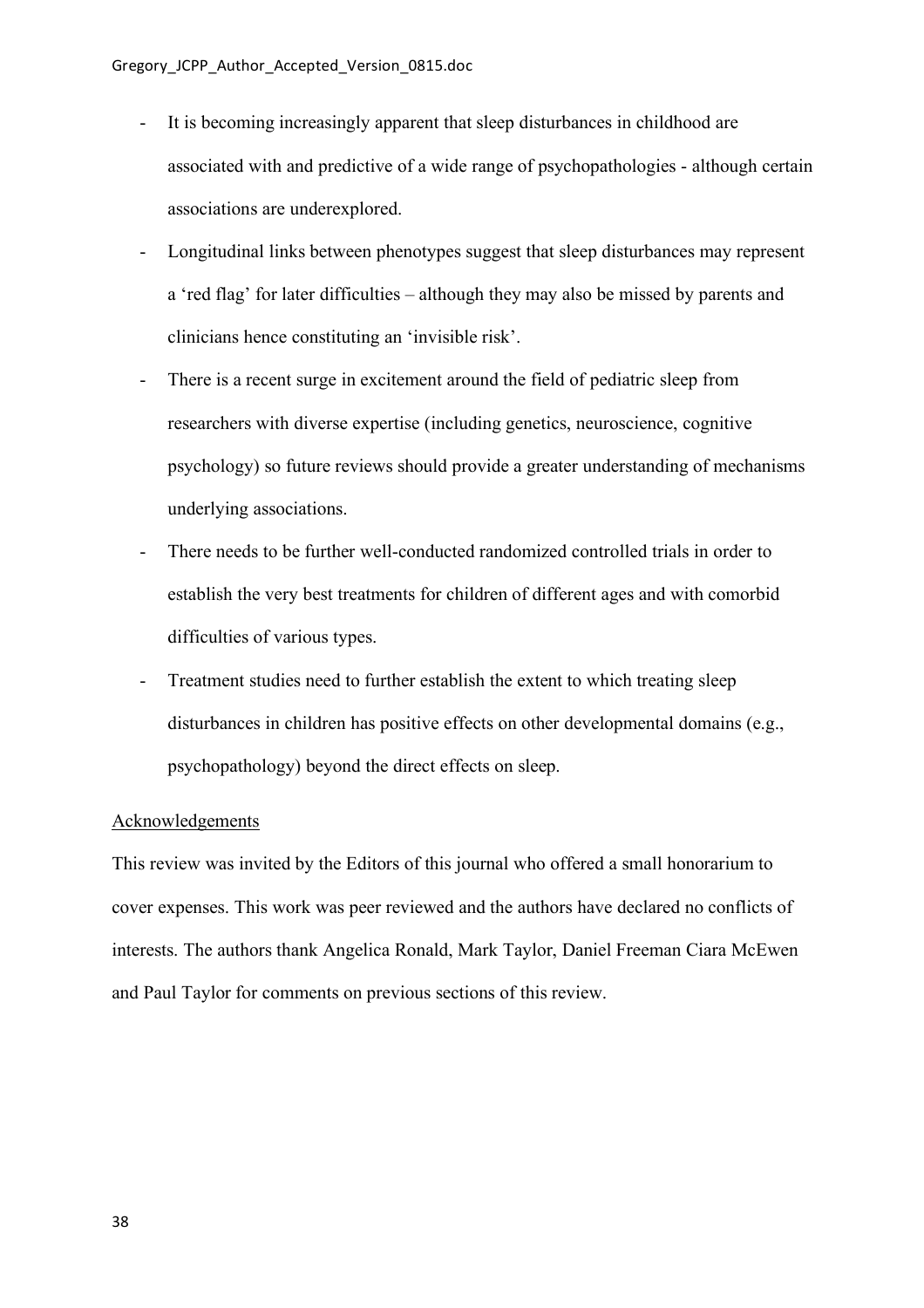## References

- Adair, R. H. & Bauchner, H. (1993). Sleep problems in childhood. *Current Problems in Pediatrics, 23,* 147-170.
- Adams, G. C., Stoops, M. A., & Skomro, R. P. (2014). Sleep tight: exploring the relationship between sleep and attachment style across the life span. *Sleep Medicine Reviews, 18,* 495-507.
- Alfano, C. A., Ginsburg, G. S., & Kingery, J. N. (2007). Sleep-related problems among children and adolescents with anxiety disorders. *Journal of the American Academy of Child and Adolescent Psychiatry, 46,* 224-232.
- Alfano, C. A. & Kim, K. L. (2011). Objective sleep patterns and severity of symptoms in pediatric obsessive compulsive disorder: A pilot investigation. *Journal of Anxiety Disorders, 25,* 835-839.
- Alfano, C. A., Reynolds, K., Scott, N., Dahl, R. E., & Mellman, T. A. (2013). Polysomnographic sleep patterns of non-depressed, non-medicated children with generalized anxiety disorder. *Journal of Affective Disorders, 147,* 379-384.
- Alfano, C. A., Zakem, A. H., Costa, N. M., Taylor, L. K., & Weems, C. F. (2009). Sleep problems and their relation to cognitive factors, anxiety, and depressive symptoms in children and adolescents. *Depression and Anxiety, 26,* 503-512.
- Alfano, C. A., Pina, A. A., Zerr, A. A., & Villalta, I. K. (2010). Pre-sleep arousal and sleep problems of anxiety-disordered youth. *Child Psychiatry and Human Development, 41,* 156-167.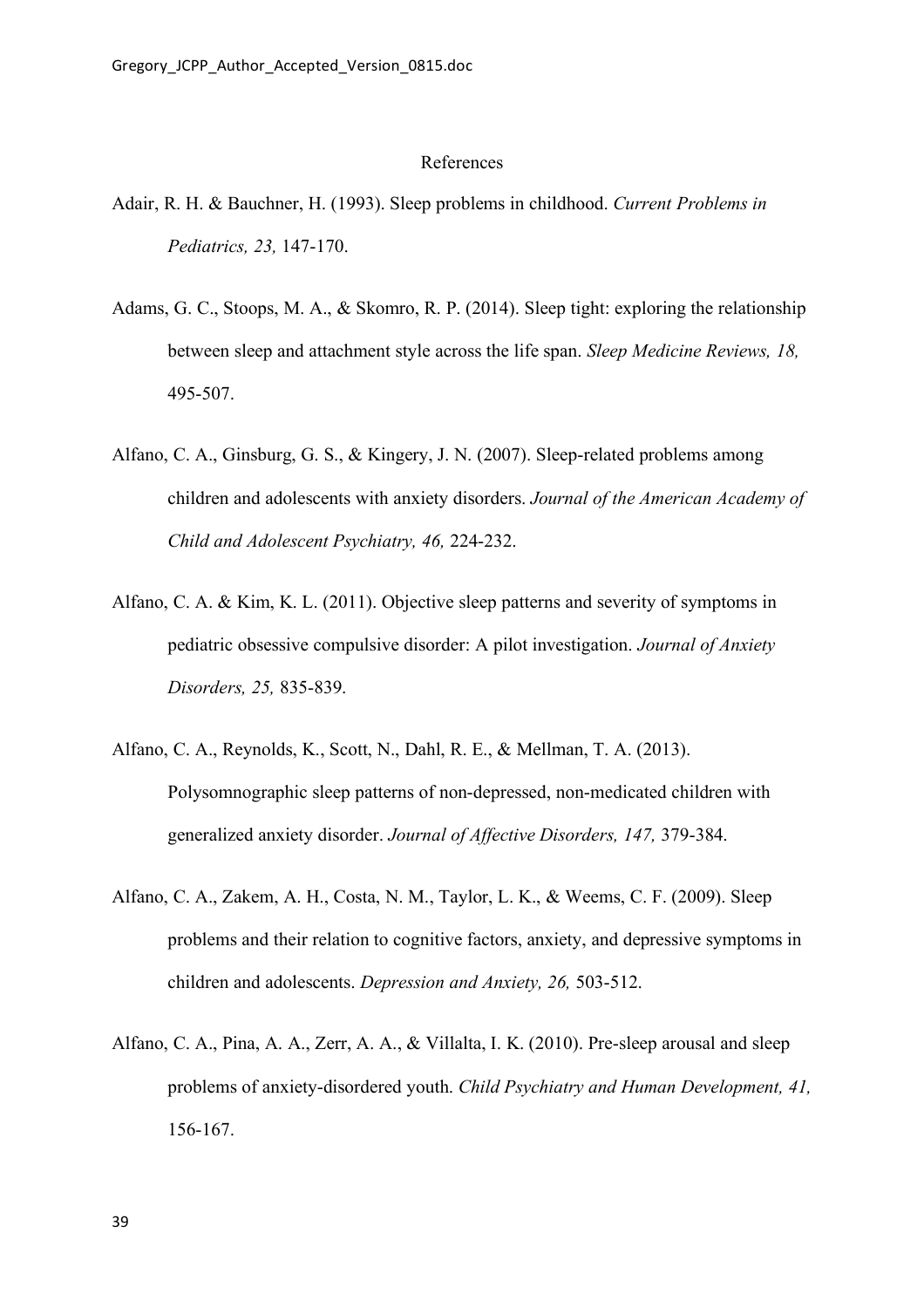- Allik, H., Larsson, J. O., & Smedje, H. (2006). Sleep patterns of school-age children with Asperger syndrome or high-functioning autism. *Journal of Autism and Developmental Disorders, 36,* 585-595.
- Alvaro, P. K., Roberts, R. M., & Harris, J. K. (2013). A systematic review assessing bidirectionality between sleep disturbances, anxiety, and depression. *Sleep, 36,* 1059- 1068.
- American Academy of Sleep Medicine (2014). *International classification of sleep disorders - third edition*. Darien, Illinois: American Academy of Sleep Medicine.
- American Psychiatric Association (2013). *Diagnostic and Statistical Manual of Mental Disorders - Fifth Edition*. (Fifth ed.) Washington, DC: American Psychiatric Association.
- Angold, A., Costello, E., & Erkanli, A. (1999). Comorbidity. *Journal of Child Psychology & Psychiatry, 40,* 57-87.
- Arana-Lechuga, Y., Nunez-Ortiz, R., Teran-Perez, G., Castillo-Montoya, C., Jimenez-Anguiano, A., Gonzalez-Robles, R. O. et al. (2008). Sleep-EEG patterns of school children suffering from symptoms of depression compared to healthy controls. *World Journal of Biological Psychiatry, 9,* 115-120.
- Armstrong, J. M., Ruttle, P. L., Klein, M. H., Essex, M. J., & Benca, R. M. (2014). Associations of child insomnia, sleep movement, and their persistence with mental health symptoms in childhood and adolescence. *Sleep, 37,* 901-909.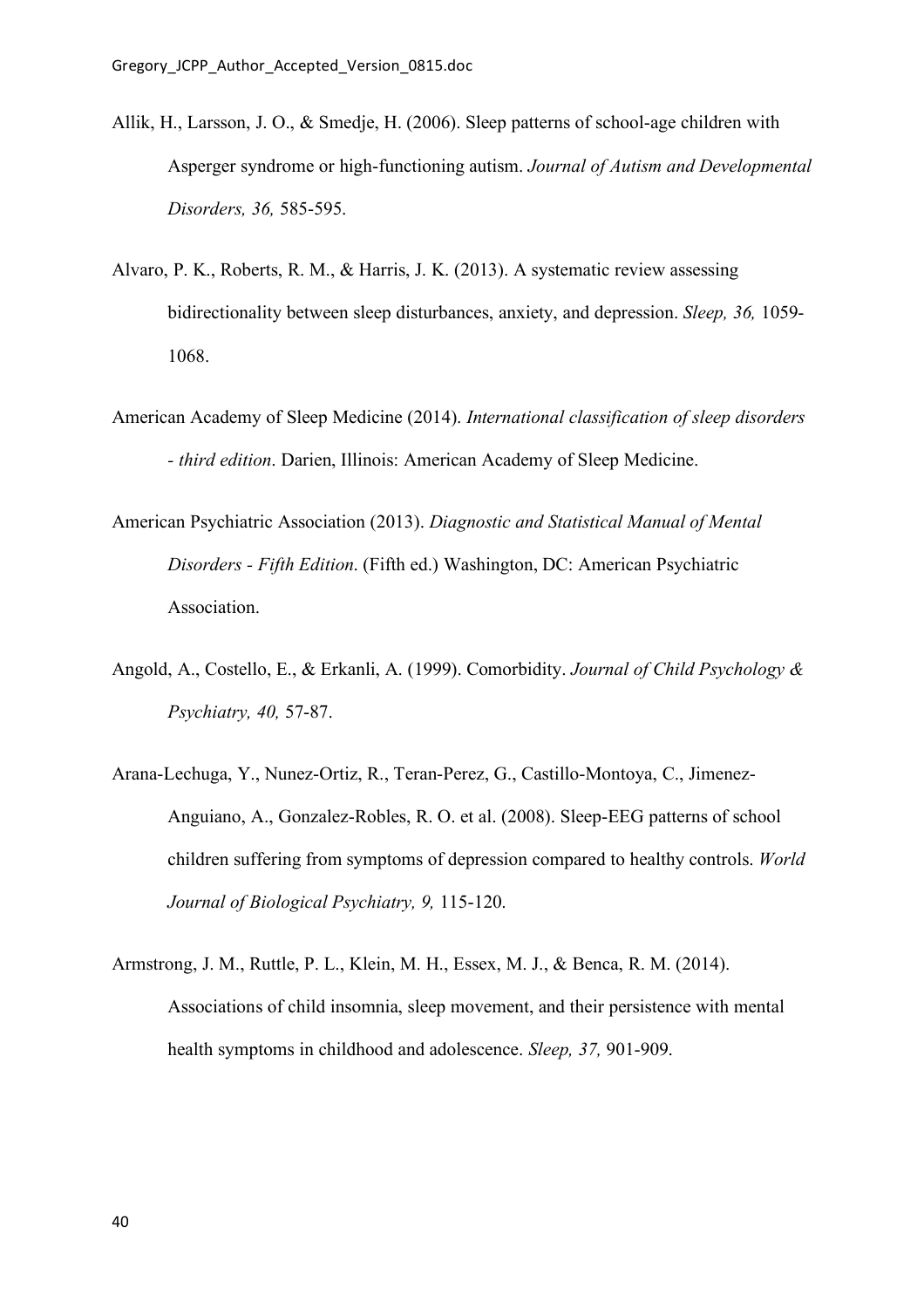- Ashworth, A., Hill, C. M., Karmiloff-Smith, A., & Dimitriou, D. (2013). Cross syndrome comparison of sleep problems in children with Down syndrome and Williams syndrome. *Research in Developmental Disabilities, 34,* 1572-1580.
- Austeng, M. E., Overland, B., Kvaerner, K. J., Andersson, E. M., Axelsson, S., Abdelnoor, M. et al. (2014). Obstructive sleep apnea in younger school children with Down syndrome. *International Journal of Pediatric Otorhinolaryngology, 78,* 1026-1029.
- Barclay, N., Eley, T., Maughan, B., Rowe, R., & Gregory, A. (2011). Associations between diurnal preference, sleep quality and externalizing behaviours: a behavioural genetic analysis. *Psychological Medicine, 41,* 1029-1040.
- Barclay, N. L. & Gregory, A. M. (2013). Quantitative genetic research on sleep: A review of normal sleep, sleep disturbances and associated emotional, behavioural, and healthrelated difficulties. *Sleep Medicine Reviews, 17,* 29-40.
- Barclay, N. L. & Gregory, A. M. (2014). Sleep in childhood and adolescence: Age-specific sleep characteristics, common sleep disturbances and associated difficulties. In S.L.Andersen & D. S. Pine (Eds.), *The Neurobiology of Childhood* (16 ed., pp. 337- 365). Berlin: Springer-Verlag.
- Barnett, A. & Wiggs, L. (2012). Sleep behaviour in children with developmental coordination disorder. *Child Care Health and Development, 38,* 403-411.
- Baroni, A., Hemandez, M., Grant, M. C., & Faedda, G. L. (2012). Sleep disturbances in pediatric bipolar disorder: a comparison between bipolar I and bipolar NOS. *Frontiers in Psychiatry, 3,* 1-5.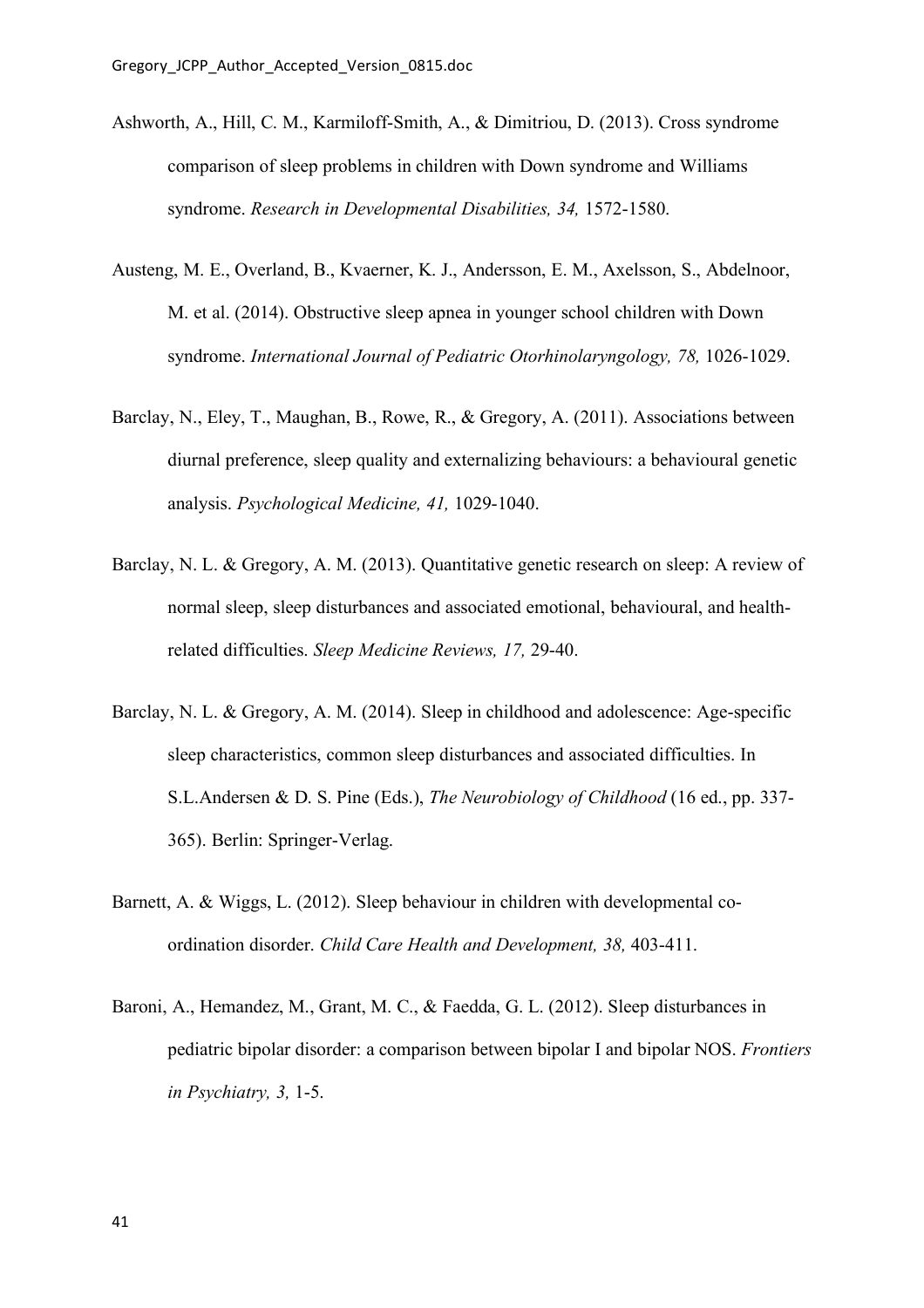- Behar, J., Roebuck, A., Domingos, J. S., Gederi, E., & Clifford, G. D. (2013). A review of current sleep screening applications for smartphones. *Physiological Measurement, 34,* R29-R46.
- Bertocci, M. A., Dahl, R. E., Williamson, D. E., Iosif, A. M., Birmaher, B., Axelson, D. et al. (2005). Subjective sleep complaints in pediatric depression: A controlled study and comparison with EEG measures of sleep and waking. *Journal of the American Academy of Child and Adolescent Psychiatry, 44,* 1158-1166.
- Borbely, A. A. (1982). A two process model of sleep regulation. *Human Neurobiology, 1,* 195-204.
- Bos, S. C., Soares, M. J., Marques, M., Maia, B., Pereira, A. T., Nogueira, V. et al. (2013). Disordered eating behaviors and sleep disturbances. *Eating Behaviors, 14,* 192-198.
- Braam, W., Keijzer, H., Boudier, H., Didden, R., Smits, M., & Curfs, L. (2013). CYP1A2 polymorphisms in slow melatonin metabolisers: a possible relationship with autism spectrum disorder? *Journal of Intellectual Disability Research, 57,* 993-1000.
- Brockmann, P. E., Bertrand, P., & Castro-Rodriguez, J. A. (2014). Influence of asthma on sleep disordered breathing in children: A systematic review. *Sleep Medicine Reviews, 18,* 393-397.
- Bruni, O., onso-Alconada, D., Besag, F., Biran, V., Braam, W., Cortese, S. et al. (2015). Current role of melatonin in pediatric neurology: Clinical recommendations. *European Journal of Paediatric Neurology, 19,* 122-133.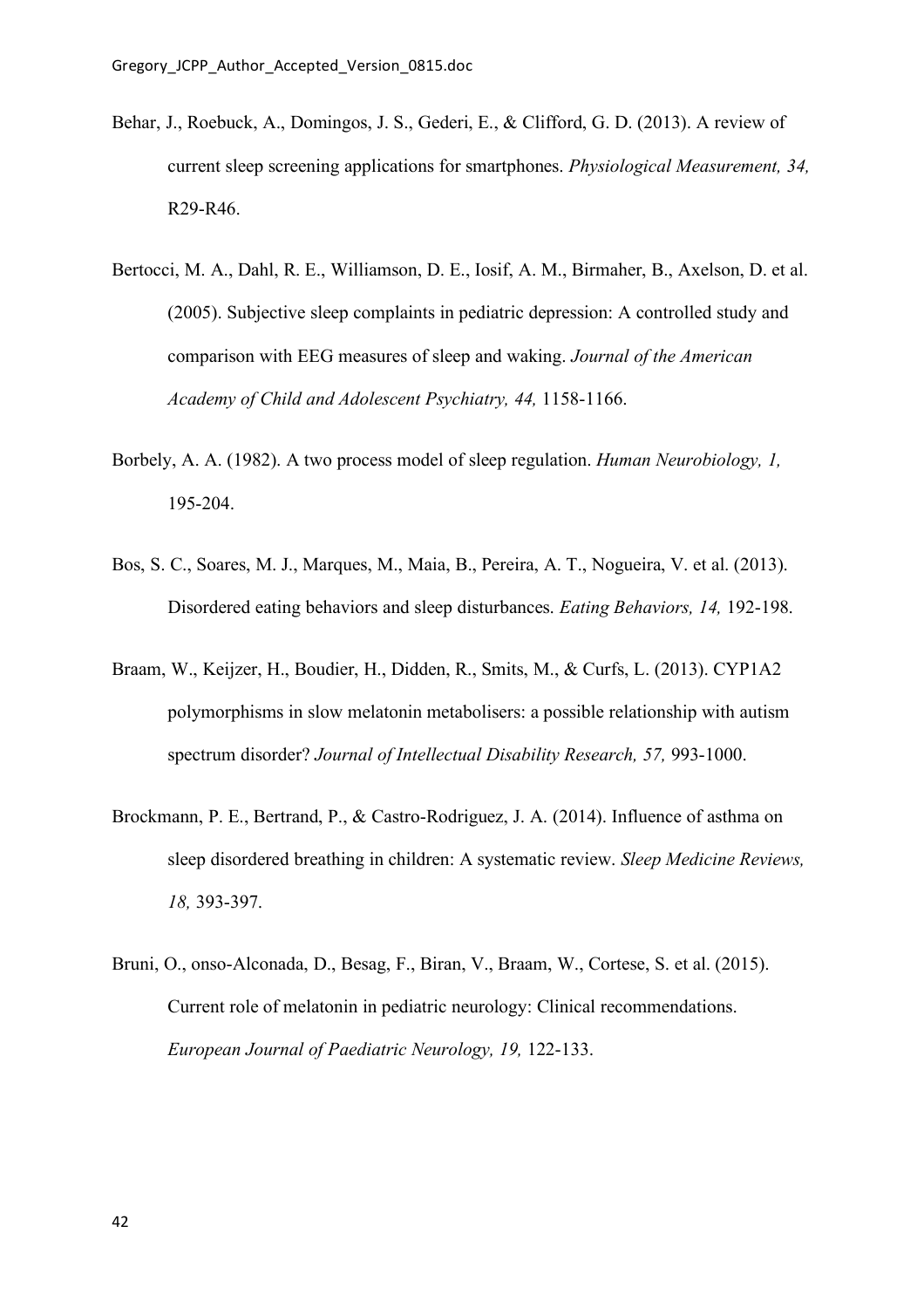- Camfferman, D., Kennedy, J., Gold, M., Simpson, C., & Lushington, K. (2013). Sleep and neurocognitive functioning in children with eczema. *International Journal of Psychophysiology, 89,* 265-272.
- Campbell, I. G., Darchia, N., Higgins, L. M., Dykan, I. V., Davis, N. M., de Bie, E. et al. (2011). Adolescent changes in homeostatic regulation of EEG activity in the delta and theta frequency bands during NREM sleep. *Sleep, 34,* 83-U89.
- Carli, V., Hoven, C. W., Wasserman, C., Chiesa, F., Guffanti, G., Sarchiapone, M. et al. (2014). A newly identified group of adolescents at "invisible" risk for psychopathology and suicidal behavior: findings from the SEYLE study. *World Psychiatry, 13,* 78-86.
- Carney, C. E., Buysse, D. J., Ancoli-Israel, S., Edinger, J. D., Krystal, A. D., Lichstein, K. L. et al. (2012). The consensus sleep diary: standardizing prospective sleep selfmonitoring. *Sleep, 35,* 287-302.
- Carotenuto, M., Esposito, M., D'Aniello, A., Rippa, C. D., Precenzano, F., Pascotto, A. et al. (2013). Polysomnographic findings in Rett syndrome: a case-control study. *Sleep and Breathing, 17,* 93-98.
- Carotenuto, M., Parisi, P., Esposito, M., Cortese, S., & Elia, M. (2014). Sleep alterations in children with refractory epileptic encephalopathies: A polysomnographic study. *Epilepsy & Behavior, 35,* 50-53.
- Carskadon, M. A., Acebo, C., & Jenni, O. G. (2004). Regulation of adolescent sleep: Implications for behavior. *Annals of the New York Academy of Sciences, 1021,* 276- 291.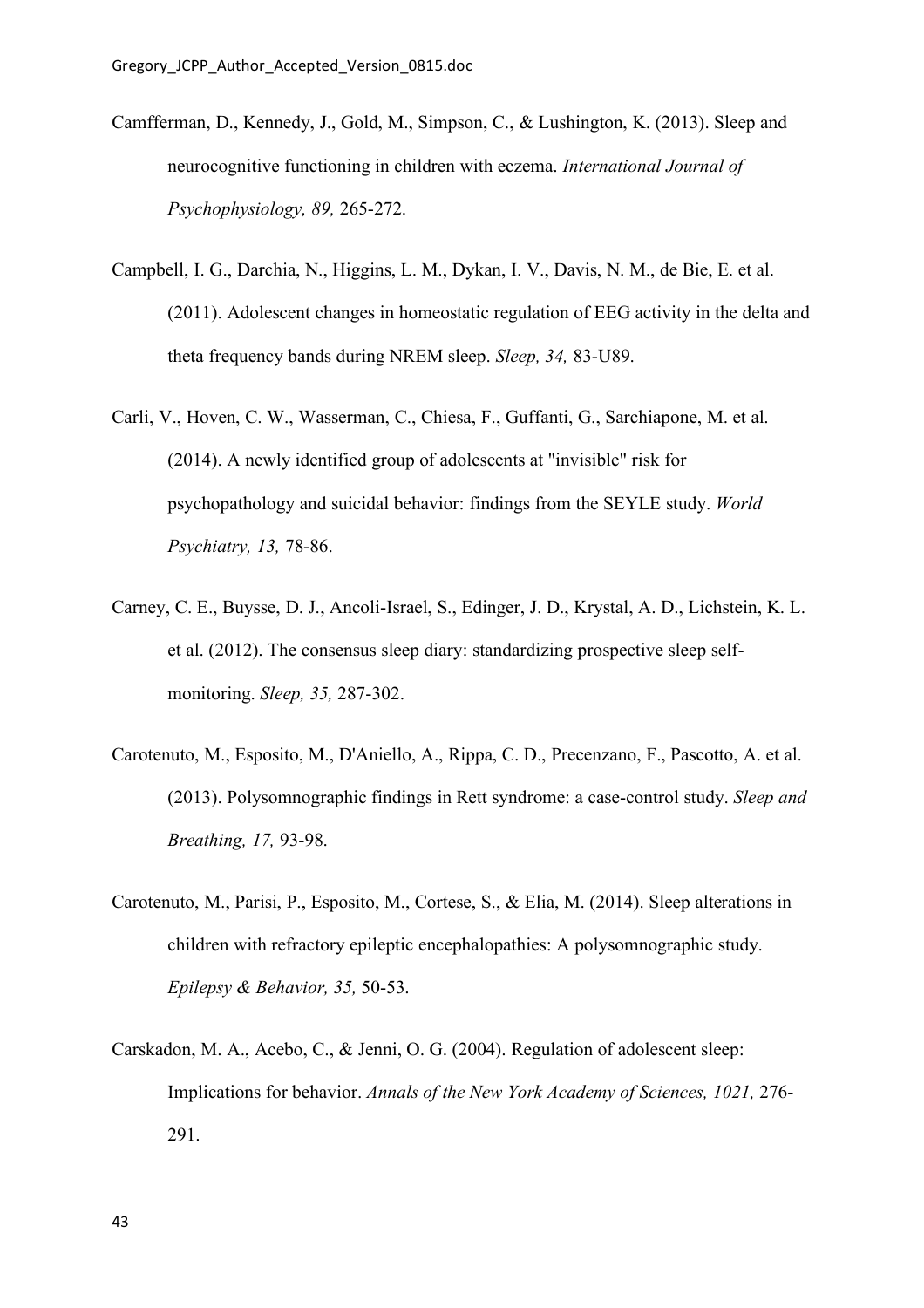- Carskadon, M. A. & Dement, W. C. (2011). Normal human sleep: an overview. In M.H.Kryger, T. Roth, & W. C. Dement (Eds.), *Principles and practice of sleep medicine* (5th ed., pp. 16-26). Philadelphia PA: Elsevier Saunders.
- Carskadon, M. A., Sharkey, K. M., Knopik, V. S., & McGeary, J. E. (2012). Short sleep as an environmental exposure: a preliminary study associating 5-HTTLPR genotype to selfreported sleep duration and depressed mood in first-year university students. *Sleep, 35,* 791-796.
- Carskadon, M. A., Vieira, C., & Acebo, C. (1993). Association between puberty and delayed phase preference. *Sleep, 16,* 258-262.
- Cecil, C., Viding, E. M., McCrory, E., & Gregory, A. M. (2015). Distinct mechanisms underlie associations between forms of childhood maltreatment and disruptive nocturnal behaviours. *Developmental Neuropsychology, In press*.
- Chan, J. K., Trinder, J., Andrewes, H. E., Colrain, I. M., & Nicholas, C. L. (2013). The acute effects of alcohol on sleep architecture in late adolescence. *Alcoholism-Clinical and Experimental Research, 37,* 1720-1728.
- Chang, Y. S., Chou, Y. T., Lee, J. H., Lee, P. L., Dai, Y. S., Sun, C. et al. (2014). Atopic dermatitis, melatonin, and sleep disturbance. *Pediatrics, 134,* E397-E405.
- Charuvastra, A. & Cloitre, M. (2009). Safe enough to sleep: sleep disruptions associated with trauma, posttraumatic stress, and anxiety in children and adolescents. *Child and Adolescent Psychiatric Clinics of North America, 18,* 877-891.
- Chase, R. M. & Pincus, D. B. (2011). Sleep-related problems in children and adolescents with anxiety disorders. *Behavioural Sleep Medicine, 9,* 224-236.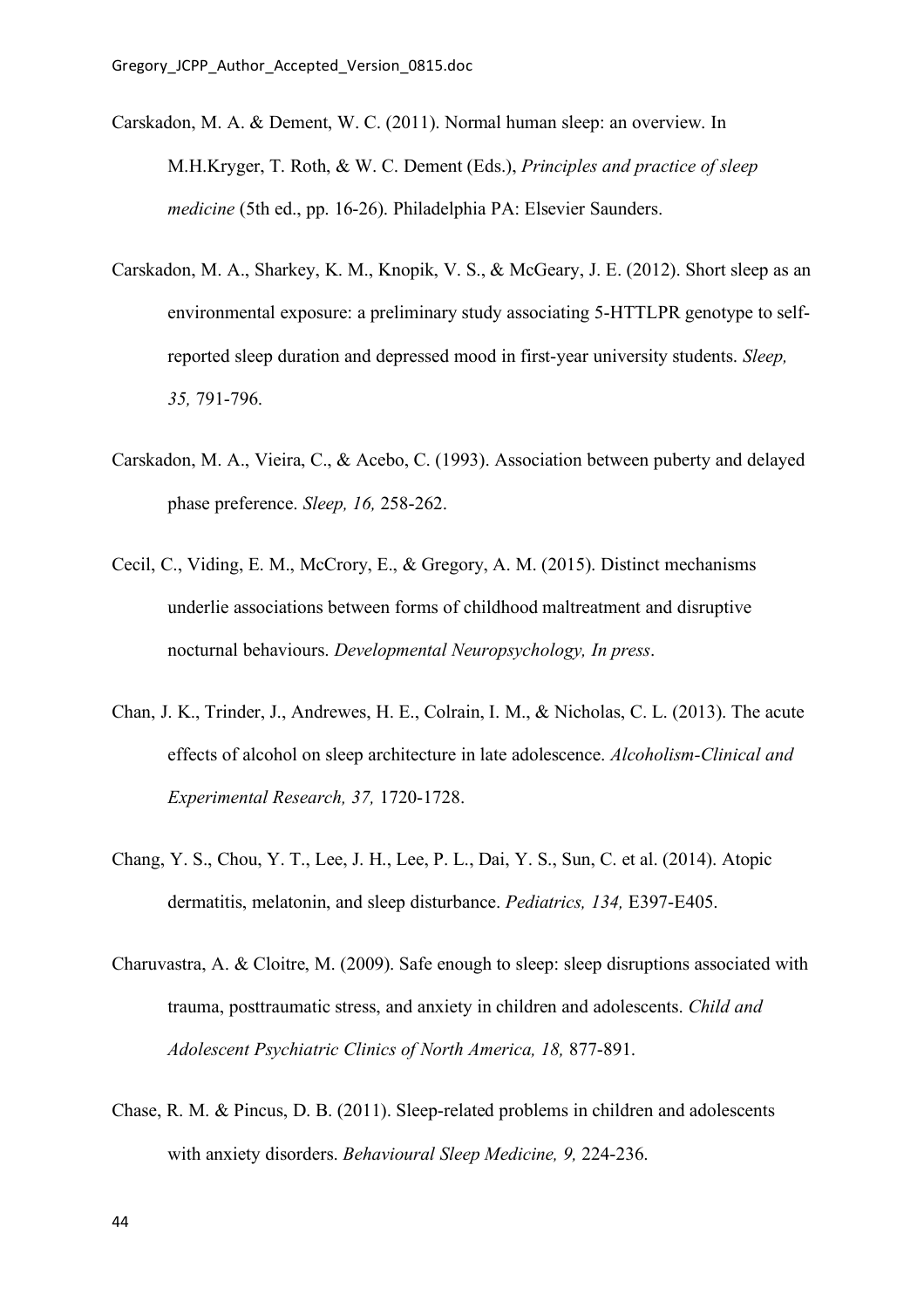- Chervin, R. D., Ruzicka, D. L., Hoban, T. F., Fetterolf, J. L., Garetz, S. L., Guire, K. E. et al. (2012). Esophageal pressures, polysomnography, and neurobehavioral outcomes of adenotonsillectomy in children. *Chest, 142,* 101-110.
- Chouinard, S., Poulin, J., Stip, E., & Godbout, R. (2004). Sleep in untreated patients with schizophrenia: a meta-analysis. *Schizophrenia Bulletin, 30,* 957-967.
- Churchill, S. S., Kieckhefer, G. M., Landis, C. A., & Ward, T. M. (2012). Sleep measurement and monitoring in children with Down syndrome: A review of the literature, 1960- 2010. *Sleep Medicine Reviews, 16,* 477-488.
- Clarke, G. & Harvey, A. G. (2012). The complex role of sleep in adolescent depression. *Child and Adolescent Psychiatric Clinics of North America, 21,* 385-400.
- Clementi, M. A. & Alfano, C. A. (2014). Targeted behavioural therapy for childhood generalized anxiety disorder: a time-series analysis of changes in anxiety and sleep. *Journal of Anxiety Disorders, 28,* 215-222.
- Cohen, S., Conduit, R., Lockley, S. W., Rajaratnam, S. M., & Cornish, K. M. (2014). The relationship between sleep and behavior in autism spectrum disorder (ASD): a review. *Journal of Neurodevelopmental Disorders, 6*.
- Conroy, D. A. & Arnedt, J. (2014). Sleep and substance use disorders: an update. *Current Psychiatry Reports, 16*.
- Cortese, S., Faraone, S. V., Konofal, E., & Lecendreux, M. (2009). Sleep in children with attention-deficit/hyperactivity disorder: meta-analysis of subjective and objective studies. *Journal of the American Academy of Child and Adolescent Psychiatry, 48,* 894-908.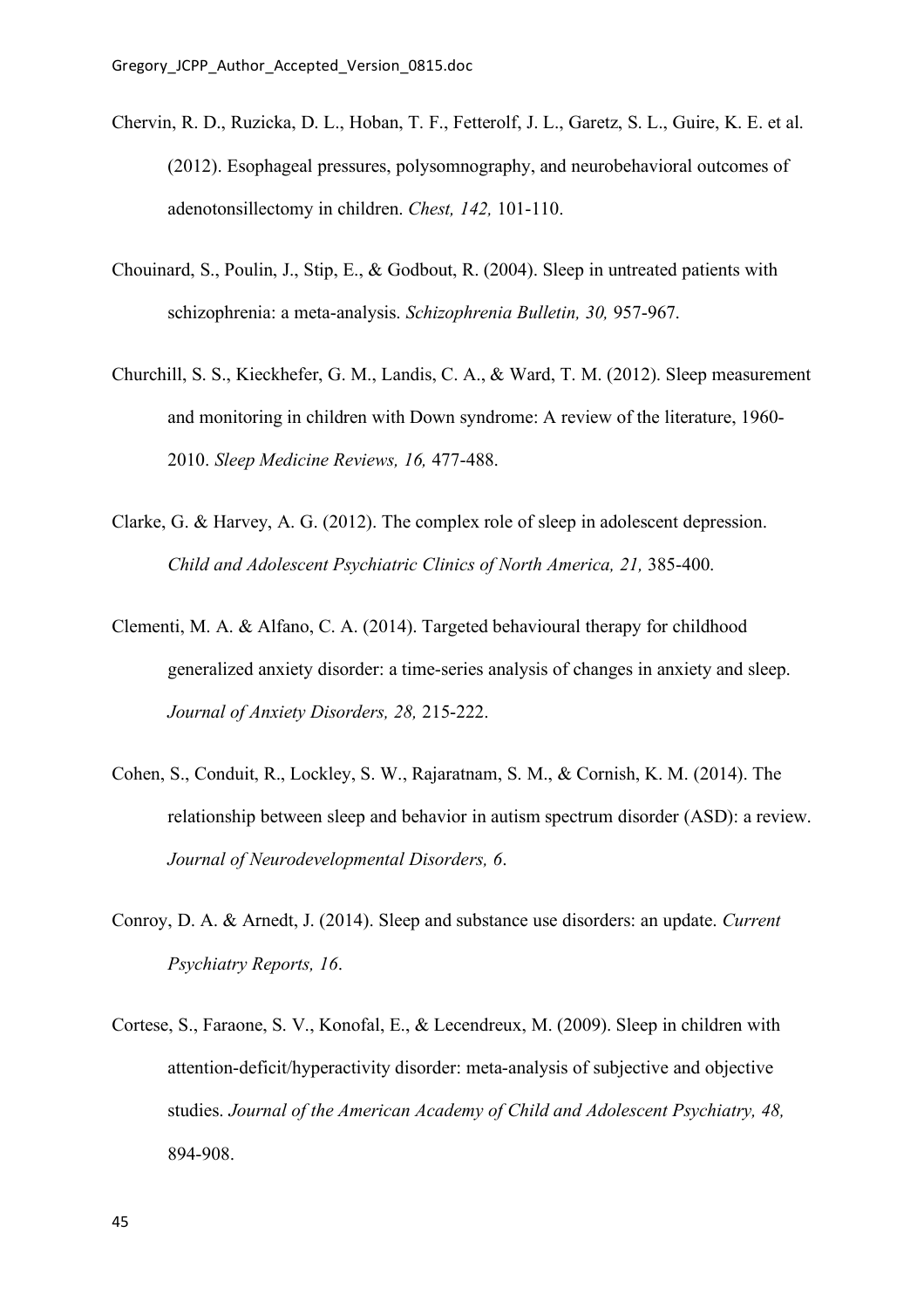- Cortese, S., Brown, T. E., Corkum, P., Gruber, R., O'Brien, L. M., Stein, M. et al. (2013). Assessment and management of sleep problems in youths with attentiondeficit/hyperactivity disorder. *Journal of the American Academy of Child and Adolescent Psychiatry, 52,* 784-796.
- Cortesi, F., Giannotti, F., Sebastiani, T., Panunzi, S., & Valente, D. (2012). Controlledrelease melatonin, singly and combined with cognitive behavioural therapy, for persistent insomnia in children with autism spectrum disorders: a randomized placebo-controlled trial. *Journal of Sleep Research, 21,* 700-709.
- Dahl, R. E. (1996). The regulation of sleep and arousal: Development and psychopathology. *Development and Psychopathology, 8,* 3-27.
- Dahl, R. E. & El-Sheikh, M. (2007). Considering sleep in a family context: Introduction to the special issue. *Journal of Family Psychology, 21,* 1-3.
- Dahl, R. E., Pelham, W. E., & Wierson, M. (1991). The role of sleep disturbances in attention-deficit disorder symptoms - a case-study. *Journal of Pediatric Psychology, 16,* 229-239.
- Dahl, R. E., Puig-Antich, J., Ryan, N. D., Nelson, B., Dachille, S., Cunningham, S. L. et al. (1990). EEG sleep in adolescents with major depression - the role of suicidality and inpatient status. *Journal of Affective Disorders, 19,* 63-75.
- Dewald-Kaufmann, J. F., Oort, F. J., & Meijer, A. M. (2014). The effects of sleep extension and sleep hygiene advice on sleep and depressive symptoms in adolescents: a randomized control trial. *Journal of Child Psychology and Psychiatry, 55,* 273-283.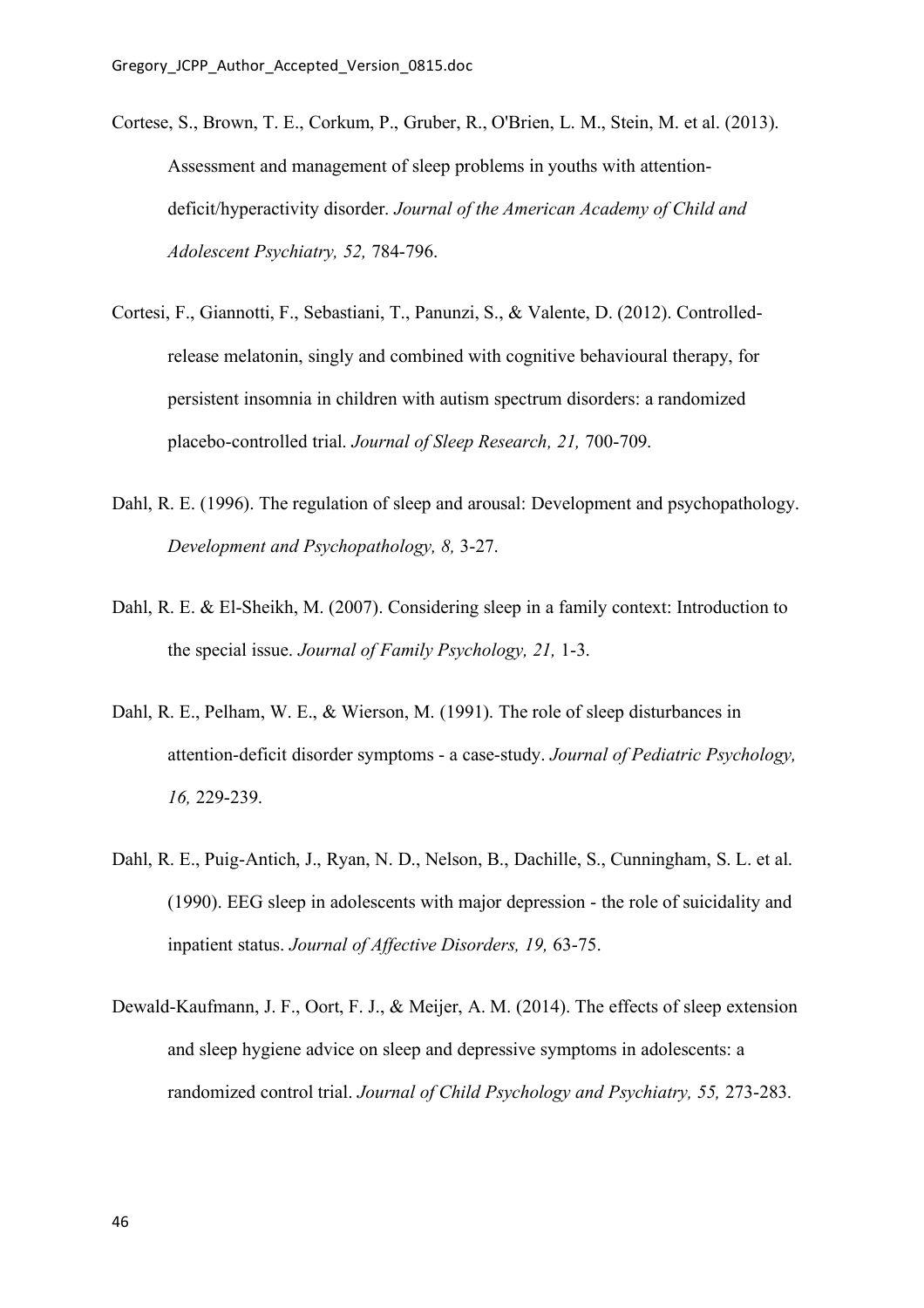- Digdon, N. & Landry, K. (2013). University students' motives for drinking alcohol are related to evening preference, poor sleep, and ways of coping with stress. *Biological Rhythm Research, 44,* 1-11.
- Do, Y. K., Shin, E., Bautista, M. A., & Foo, K. (2013). The associations between selfreported sleep duration and adolescent health outcomes: What is the role of time spent on internet use? *Sleep Medicine, 14,* 195-200.
- Doane, L. D., Gress-Smith, J. L., & Breitenstein, R. S. (2015). Multi-method assessments of sleep over the transition to college and the associations with depression and anxiety symptoms. *Journal of Youth and Adolescence, 44,* 389-404.
- Douglas, P. S. & Hill, P. S. (2013). Behavioral sleep interventions in the first six months of life do not improve outcomes for mothers or infants: a systematic review. *Journal of Developmental and Behavioral Pediatrics, 34,* 497-507.
- Duval, M., McDuff, P., & Zadra, A. (2013). Nightmare frequency, nightmare distress, and psychopathology in female victims of childhood maltreatment. *Journal of Nervous & Mental Disease, 201,* 767-772.
- Eley, T. C. (1997). General genes: A new theme in developmental psychopathology. *Current Directions in Psychological Science, 6,* 90-95.
- Elrod, M. G. & Hood, B. S. (2015). Sleep differences among children with autism spectrum disorders and typically developing peers: a meta-analysis. *Journal of developmental and behavioral pediatrics, 36,* 166-177.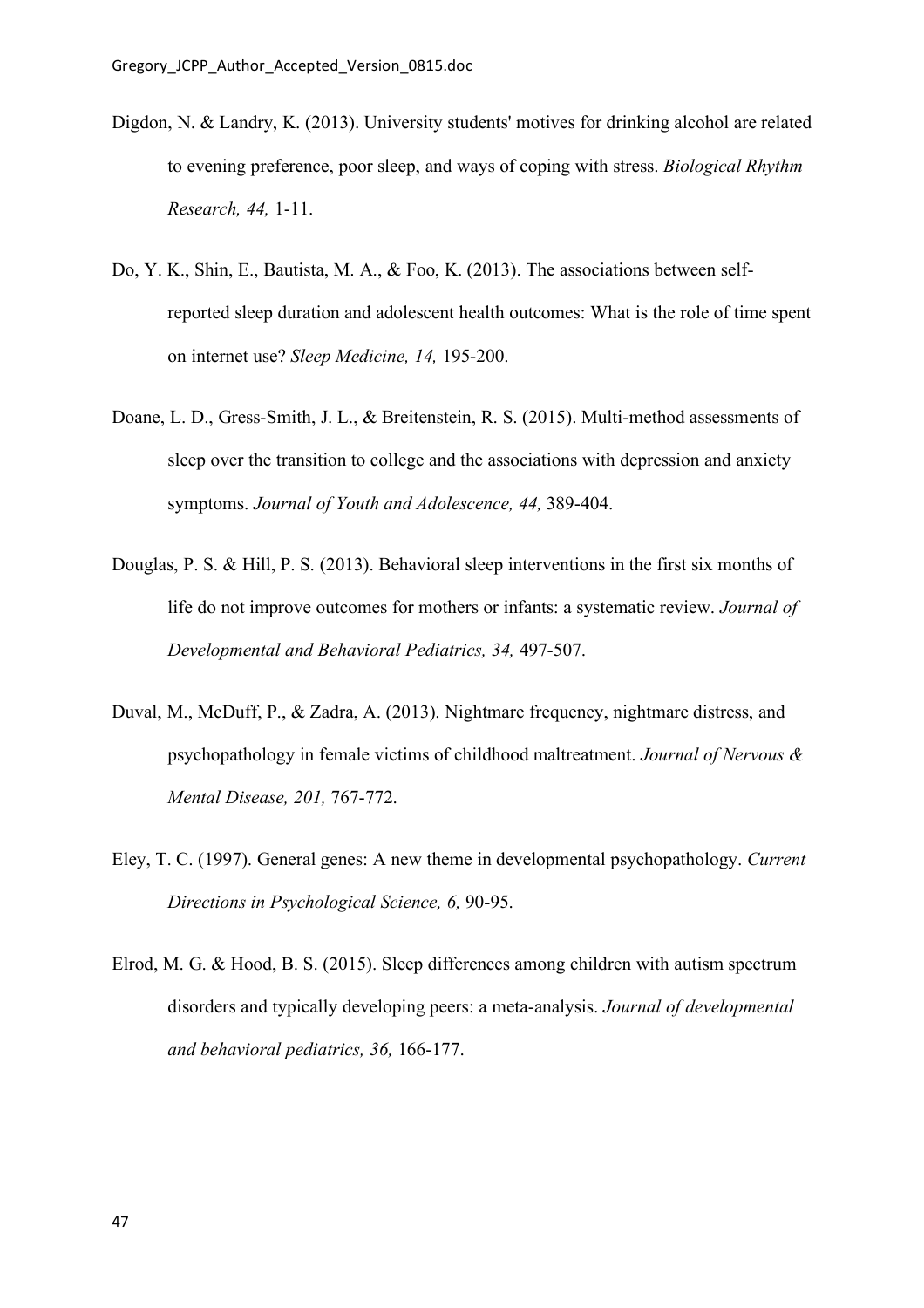- Emslie, G. J., Rush, A. J., Weinberg, W. A., Rintelmann, J. W., & Roffwarg, H. P. (1990). Children with major depression show reduced rapid eye-movement latencies. *Archives of General Psychiatry, 47,* 119-124.
- Faedda, G. L., Baldessarini, R. J., Glovinsky, I. P., & Austin, N. B. (2004). Pediatric bipolar disorder: phenomenology and course of illness. *Bipolar Disorders, 6,* 305-313.
- Fatima, Y., Doi, S. A. R., & Mamun, A. A. (2015). Longitudinal impact of sleep on overweight and obesity in children and adolescents: a systematic review and biasadjusted meta-analysis. *Obesity Reviews, 16,* 137-149.
- Feder, A., Coplan, J. D., Goetz, R. R., Mathew, S. J., Pine, D. S., Dahl, R. E. et al. (2004). Twenty-four-hour cortisol secretion patterns in prepubertal children with anxiety or depressive disorders. *Biological Psychiatry, 56,* 198-204.
- Feinberg, I. & Campbell, I. G. (2010). Sleep EEG changes during adolescence: An index of a fundamental brain reorganization. *Brain and cognition, 72,* 56-65.
- Finn Davis, K., Parker, K. P., & Montgomery, G. L. (2004). Sleep in infants and young children: Part 2: Common sleep problems. *Journal of Pediatric Health Care, 18,* 130- 137.
- Fisher, A., McDonald, L., van Jaarsveld, C., Llewellyn, C., Fildes, A., Schrempft, S. et al. (2014a). Sleep and energy intake in early childhood. *International Journal of Obesity, 38,* 926-929.
- Fisher, H. L., Lereya, S. T., Thompson, A., Lewis, G., Zammit, S., & Wolke, D. (2014b). Childhood parasomnias and psychotic experiences at age 12 years in a United Kingdom birth cohort. *Sleep, 37,* 475-482.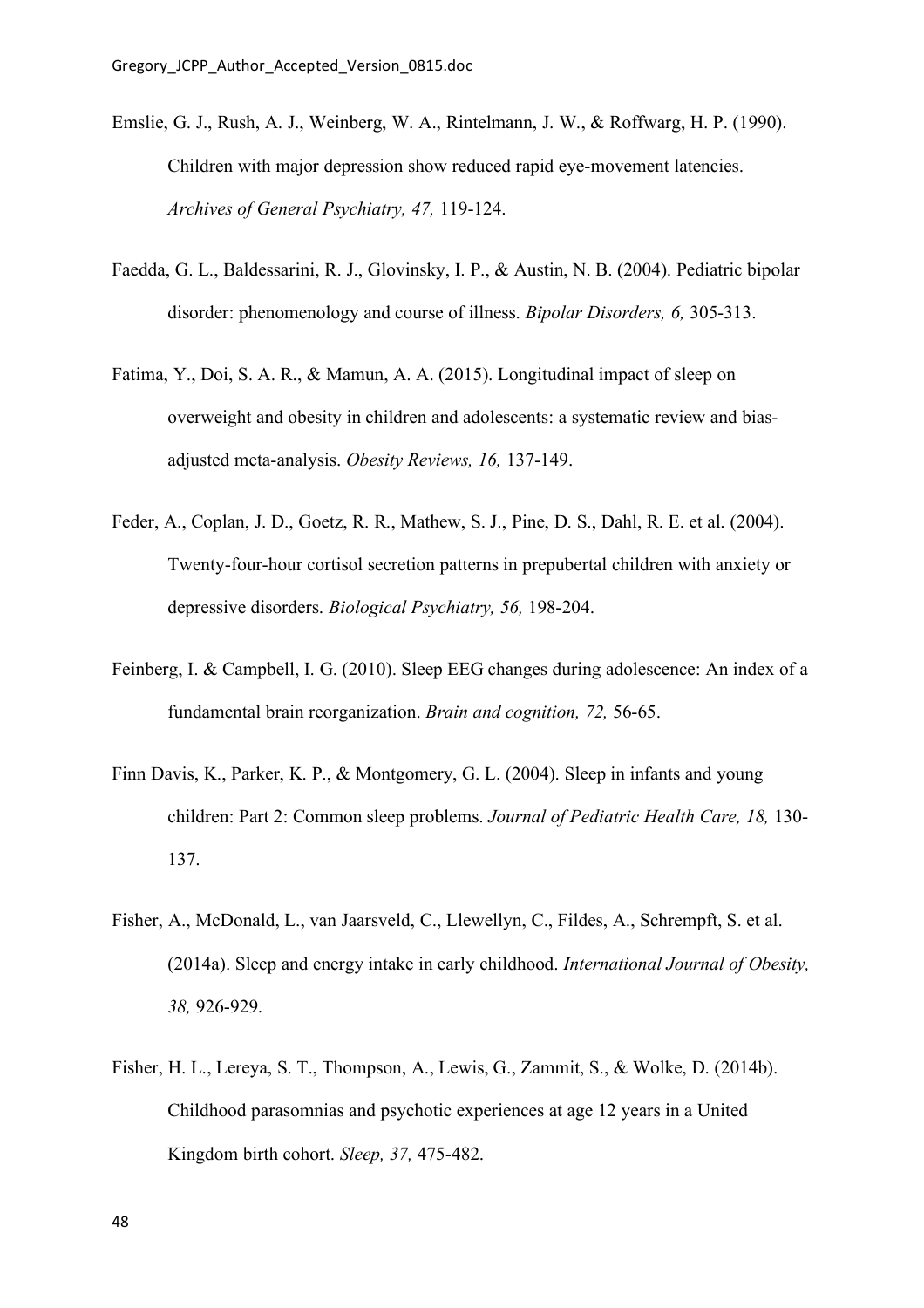- Forbes, E. E., Bertocci, M. A., Gregory, A. M., Ryan, N. D., Axelson, D. A., Birmaher, B. et al. (2008). Objective sleep in pediatric anxiety disorders and major depressive disorder. *Journal of the American Academic of Child and Adolescent Psychiatry, 47,* 148-155.
- Forbes, E. E., Williamson, D. E., Ryan, N. D., Birmaher, B., Axelson, D. A., & Dahl, R. E. (2006). Peri-sleep-onset cortisol levels in children and adolescents with affective disorders. *Biological Psychiatry, 59,* 24-30.
- Freeman, D., Stahl, D., McManus, S., Meltzer, H., Brugha, T., Wiles, N. et al. (2012). Insomnia, worry, anxiety and depression as predictors of the occurrence and persistence of paranoid thinking. *Social Psychiatry and Psychiatric Epidemiology, 47,* 1195-1203.
- Freeman, D., Startup, H., Myers, E., Harvey, A., Geddes, J., Yu, L. M. et al. (2013). The effects of using cognitive behavioural therapy to improve sleep for patients with delusions and hallucinations (the BEST study): study protocol for a randomized controlled trial. *Trials, 14*.
- Frick, P. J., Ray, J. V., Thornton, L. C., & Kahn, R. E. (2014). Annual Research Review: A developmental psychopathology approach to understanding callous-unemotional traits in children and adolescents with serious conduct problems. *Journal of Child Psychology and Psychiatry, 55,* 532-548.
- Galland, B. C., Taylor, B. J., Elder, D. E., & Herbison, P. (2012). Normal sleep patterns in infants and children: A systematic review of observational studies. *Sleep Medicine Reviews, 16,* 213-222.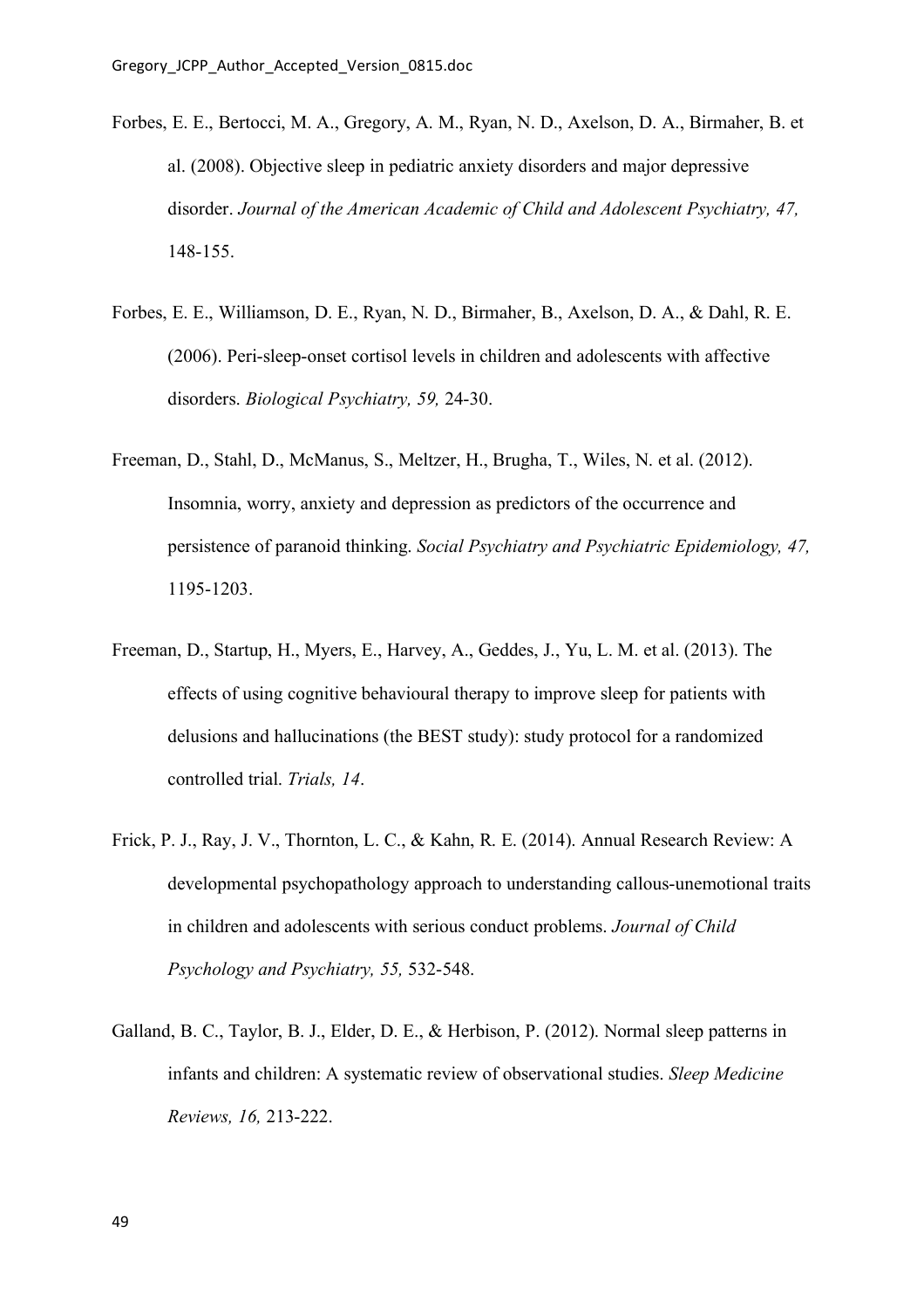- Gehrman, P. R., Meltzer, L. J., Moore, M., Pack, A. I., Perlis, M. L., Eaves, L. J. et al. (2011). Heritability of insomnia symptoms in youth and their relationship to depression and anxiety. *Sleep, 34,* 1641-1646.
- Germain, A., Buysse D.J., Shear, M. K., Fayyad, R., & Austin, C. (2004). Clinical correlates of poor sleep quality in posttraumatic stress disorder. *Journal of Traumatic Stress, 17,* 477-484.
- Ghosh, D., Rajan, P. V., Das, D., Datta, P., Rothner, A., & Erenberg, G. (2014). Sleep disorders in children with Tourette syndrome. *Pediatric Neurology, 51,* 31-35.
- Giordani, B., Hodges, E. K., Guire, K. E., Ruzicka, D. L., Dillon, J. E., Weatherly, R. A. et al. (2012). Changes in neuropsychological and behavioral functioning in children with and without obstructive sleep apnea following tonsillectomy. *Journal of the International Neuropsychological Society, 18,* 212-222.
- Glod, C. A., Teicher, M. H., Hartman, C. R., & Harakal, T. (1997). Increased nocturnal activity and impaired sleep maintenance in abused children. *Journal of the American Academy of Child and Adolescent Psychiatry, 36,* 1236-1243.
- Goldbart, A. D., Greenberg-Dotan, S., & Tal, A. (2012). Montelukast for children with obstructive sleep apnea: a double-blind, placebo-controlled study. *Pediatrics, 130,* E575-E580.
- Goldman, S. E., Adkins, K. W., Calcutt, M., Carter, M. D., Goodpaster, R. L., Wang, L. et al. (2014). Melatonin in children with autism spectrum disorders: endogenous and pharmacokinetic profiles in relation to sleep. *Journal of Autism and Developmental Disorders, 44,* 2525-2535.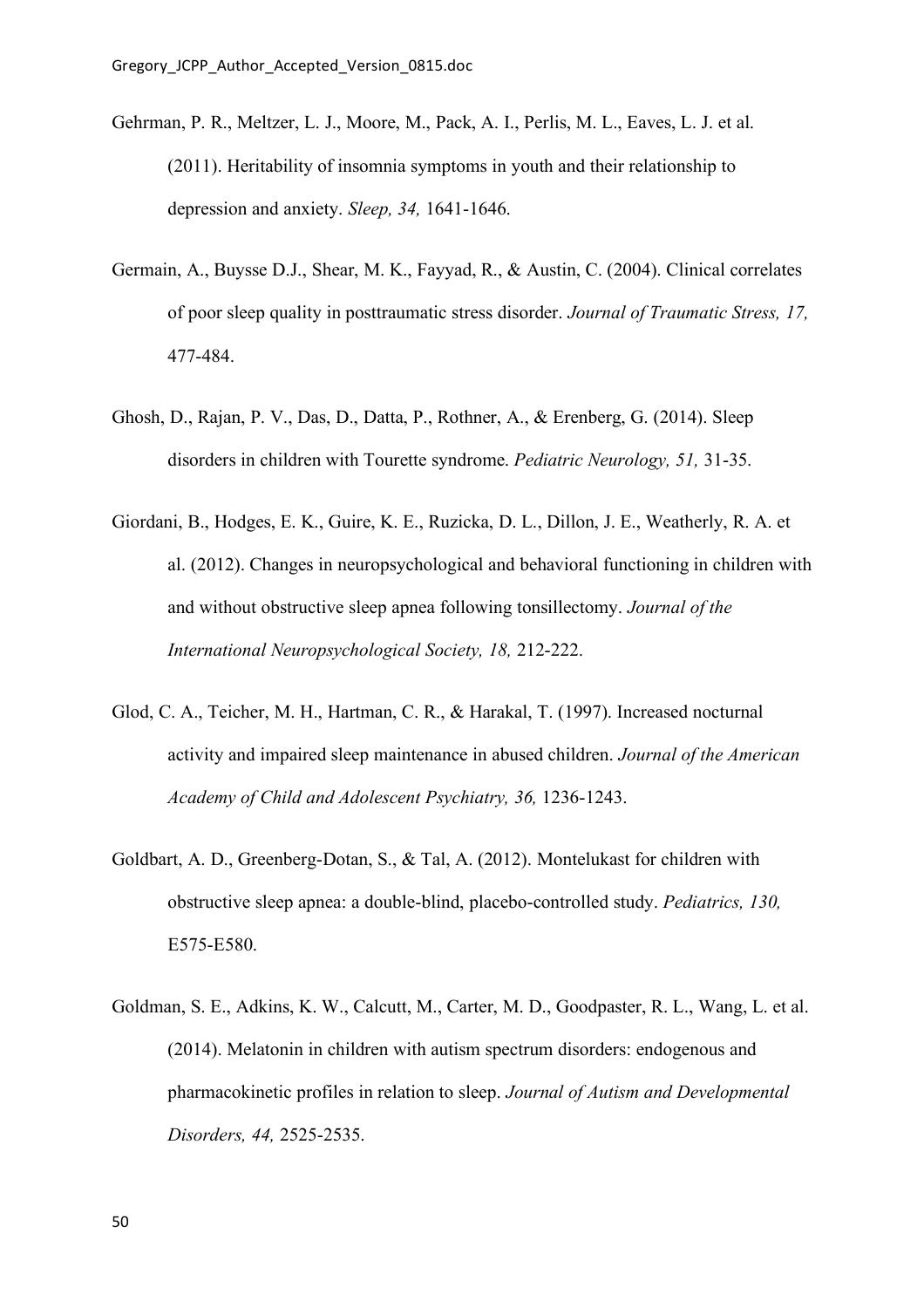- Goldman-Mellor, S., Gregory, A. M., Caspi, A., Harrington, H., Parsons, M., Poulton, R. et al. (2014). Mental health antecedents of early midlife insomnia: Evidence from a fourdecade longitudinal study. *Sleep, 37,* 1767-1775.
- Goldstein, A. N. & Walker, M. P. (2014). The role of sleep in emotional brain function. *Annual Review of Clinical Psychology, 10,* 679-708.
- Gombos, F., Bodizs, R., & Kovacs, I. (2011). Atypical sleep architecture and altered EEG spectra in Williams syndrome. *Journal of Intellectual Disability Research, 55,* 255- 262.
- Goodlin-Jones, B. L., Tang, K., Liu, J., & Anders, T. F. (2008). Sleep patterns in preschoolage children with autism, developmental delay, and typical development. *Journal of the American Academy of Child and Adolescent Psychiatry, 47,* 930-938.
- Goodnight, J. A., Bates, J. E., Staples, A. D., Petit, G. S., & Dodge, K. A. (2007). Temperamental resistance to control increases the association between sleep problems and externalizing behavior development. *Journal of Family Psychology, 21,* 39-48.
- Greene, G., Gregory, A. M., Fone, D., & White, J. (2015). Childhood sleeping difficulties and depression in adulthood: the 1970 British Cohort Study. *Journal of Sleep Research, 24,* 19-23.
- Greenfield, E. A., Lee, C., Friedman, E. L., & Springer, K. W. (2011). Childhood abuse as a risk factor for sleep problems in adulthood: Evidence from a U.S. national study. *Annals of Behavioural Medicine, 42,* 245-256.
- Gregory, A. M., Caspi, A., Eley, T. C., Moffitt, T. E., O'Connor, T. G., & Poulton, R. (2005). Prospective longitudinal associations between persistent sleep problems in childhood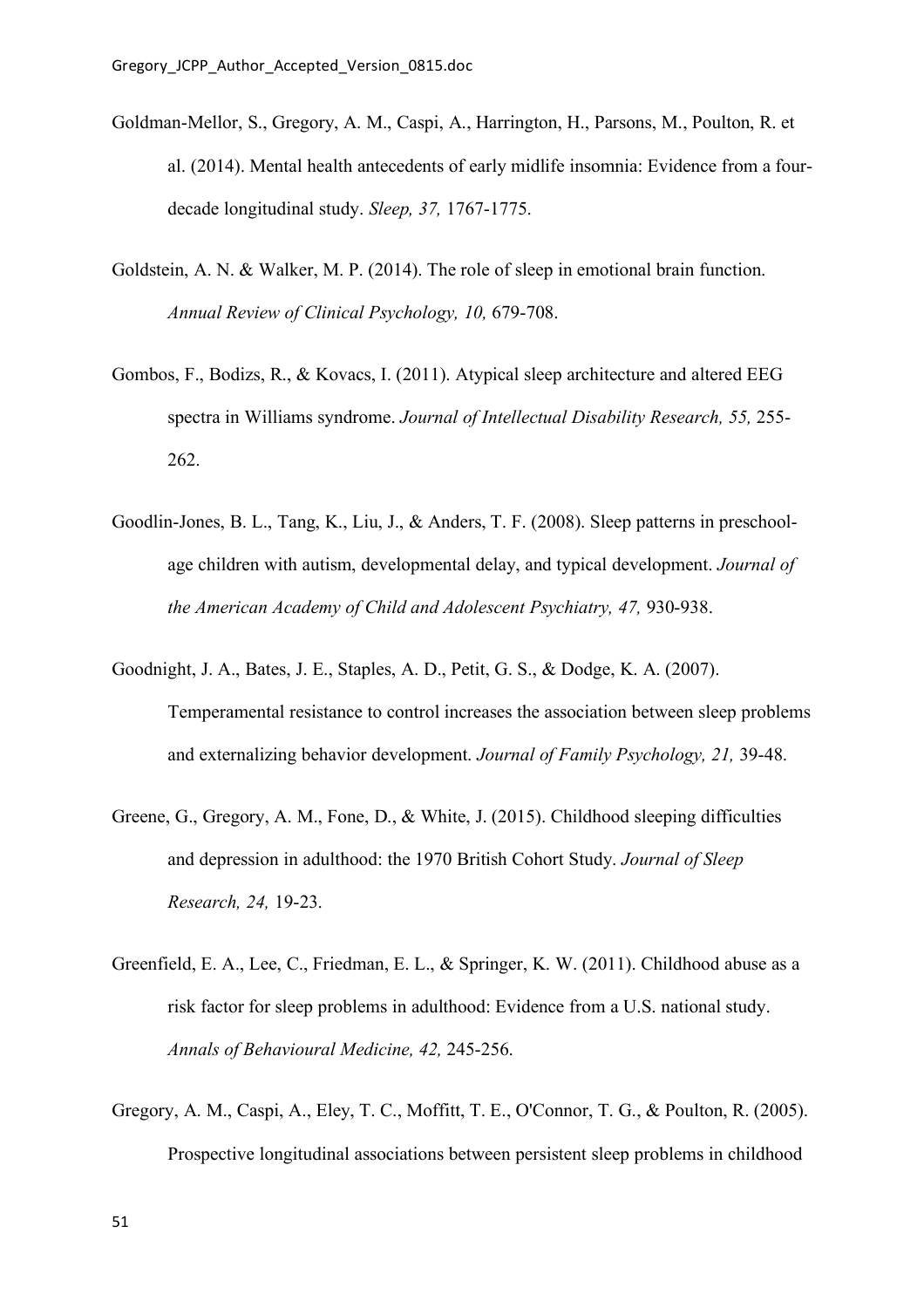and anxiety and depression disorders in adulthood. *Journal of Abnormal Child Psychology, 33,* 157-163.

- Gregory, A. M., Caspi, A., Moffitt, T. E., & Poulton, R. (2006a). Family conflict in childhood: a predictor of later insomnia. *Sleep, 29,* 1063-1067.
- Gregory, A. M., Caspi, A., Moffitt, T. E., & Poulton, R. (2009a). Sleep problems in childhood predict neuropsychological functioning in adolescence. *Pediatrics, 123,* 1171-1176.
- Gregory, A. M. & Eley, T. C. (2005). Sleep problems, anxiety and cognitive style in schoolaged children. *Infant and Child Development, 14,* 435-444.
- Gregory, A. M. & O'Connor, T. G. (2002). Sleep problems in childhood: A longitudinal study of developmental change and association with behavioral problems. *Journal of the American Academy of Child and Adolescent Psychiatry, 41,* 964-971.
- Gregory, A. M., Rijsdijk, F. V., Dahl, R. E., McGuffin, P., & Eley, T. C. (2006b). Associations between sleep problems, anxiety and depression in twins at 8 years of age. *Pediatrics, 118,* 1124-1132.
- Gregory, A. M., Rijsdijk, F. V., & Eley, T. C. (2006c). A twin-study of sleep difficulties in school-aged children. *Child Development, 77,* 1668-1679.
- Gregory, A. M., Rijsdijk, F. V., Lau, J. F., Dahl, R. E., & Eley, T. C. (2009b). The direction of longitudinal associations between sleep problems and depression symptoms: a study of twins aged 8 and 10 years. *Sleep, 32,* 189-199.
- Gregory, A. M. & Sadeh, A. (2012). Sleep, emotional and behavioral difficulties in children and adolescents. *Sleep Medicine Reviews,* 129-136.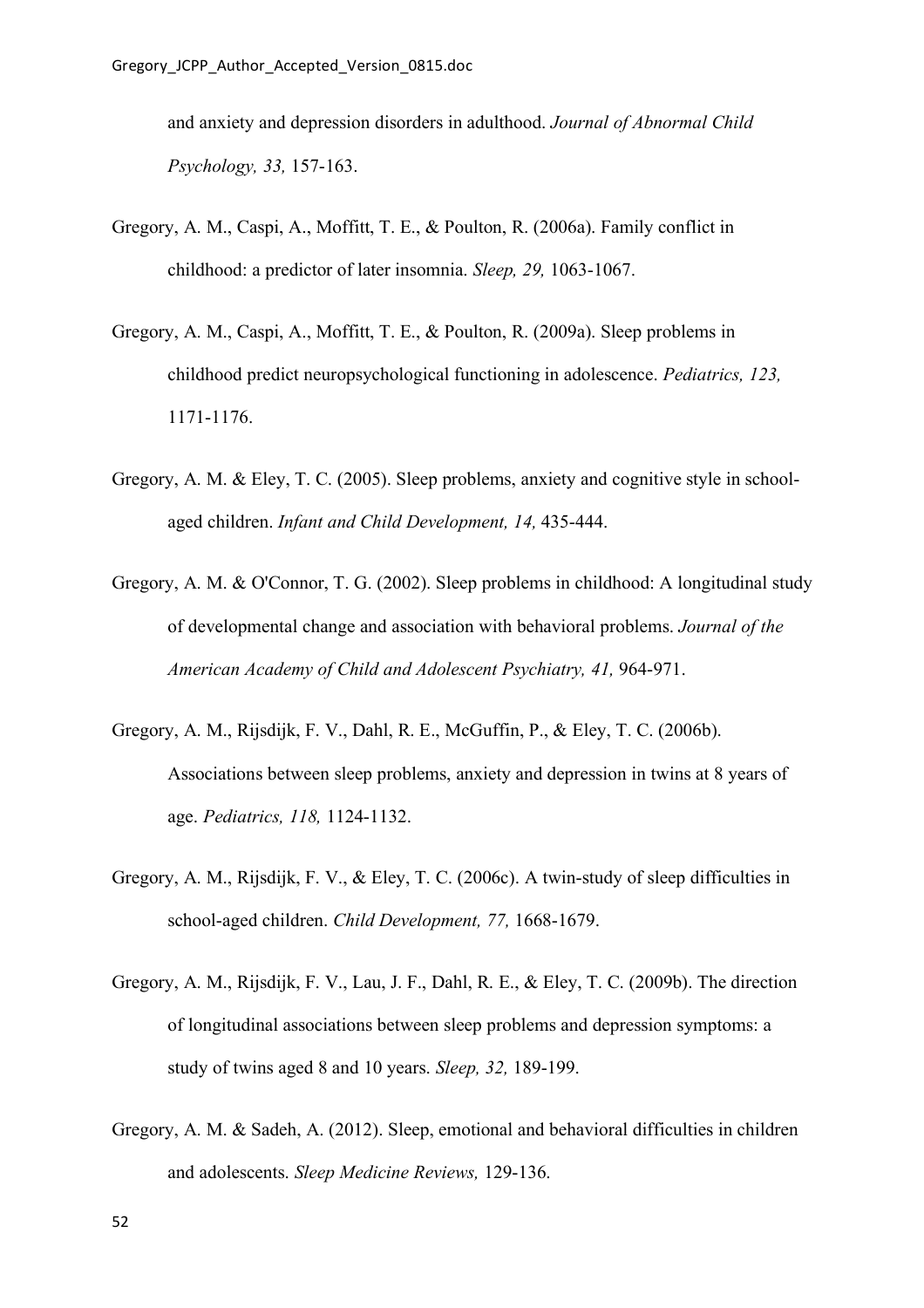- Gregory, A. M., Willis, T. A., Wiggs, L., & Harvey, A. G. (2008). Pre-sleep arousal and sleep disturbances in children. *Sleep, 31,* 1745-1747.
- Gregory, A. M., Buysse, D. J., Willis, T. A., Rijsdijk, F. V., Maughan, B., Rowe, R. et al. (2011a). Associations between sleep quality and anxiety and depression symptoms in a sample of young adult twins and siblings. *Journal of Psychosomatic Research, 71,* 250-255.
- Gregory, A. M., Cousins, J. C., Forbes, E. E., Trubnick, L., Ryan, N. D., Axelson, D. A. et al. (2011b). Sleep items in the Child Behavior Checklist: A comparison with sleep diaries, actigraphy, and polysomnography. *Journal of the American Academy of Child and Adolescent Psychiatry, 50,* 499-507.
- Gruber, R., Grizenko, N., Schwartz, G., Ben Amor, L., Gauthier, J., de Guzman, R. et al. (2006). Sleep and COMT polymorphism in ADHD children: Preliminary actigraphic data. *Journal of the American Academy of Child and Adolescent Psychiatry, 45,* 982- 989.
- Gruber, R., Grizenko, N., Schwartz, G., Bellingham, J., Guzman, R., & Joober, R. (2007). Performance on the continuous performance test in children with ADHD is associated with sleep efficiency. *Sleep, 30,* 1003-1009.
- Guidetti, V., Dosi, C., & Bruni, O. (2014). The relationship between sleep and headache in children: Implications for treatment. *Cephalalgia, 34,* 767-776.
- Gujar, N., Yoo, S. S., Hu, P., & Walker, M. P. (2011). Sleep deprivation amplifies reactivity of brain reward networks, biasing the appraisal of positive emotional experiences. *Journal of Neuroscience, 31,* 4466-4474.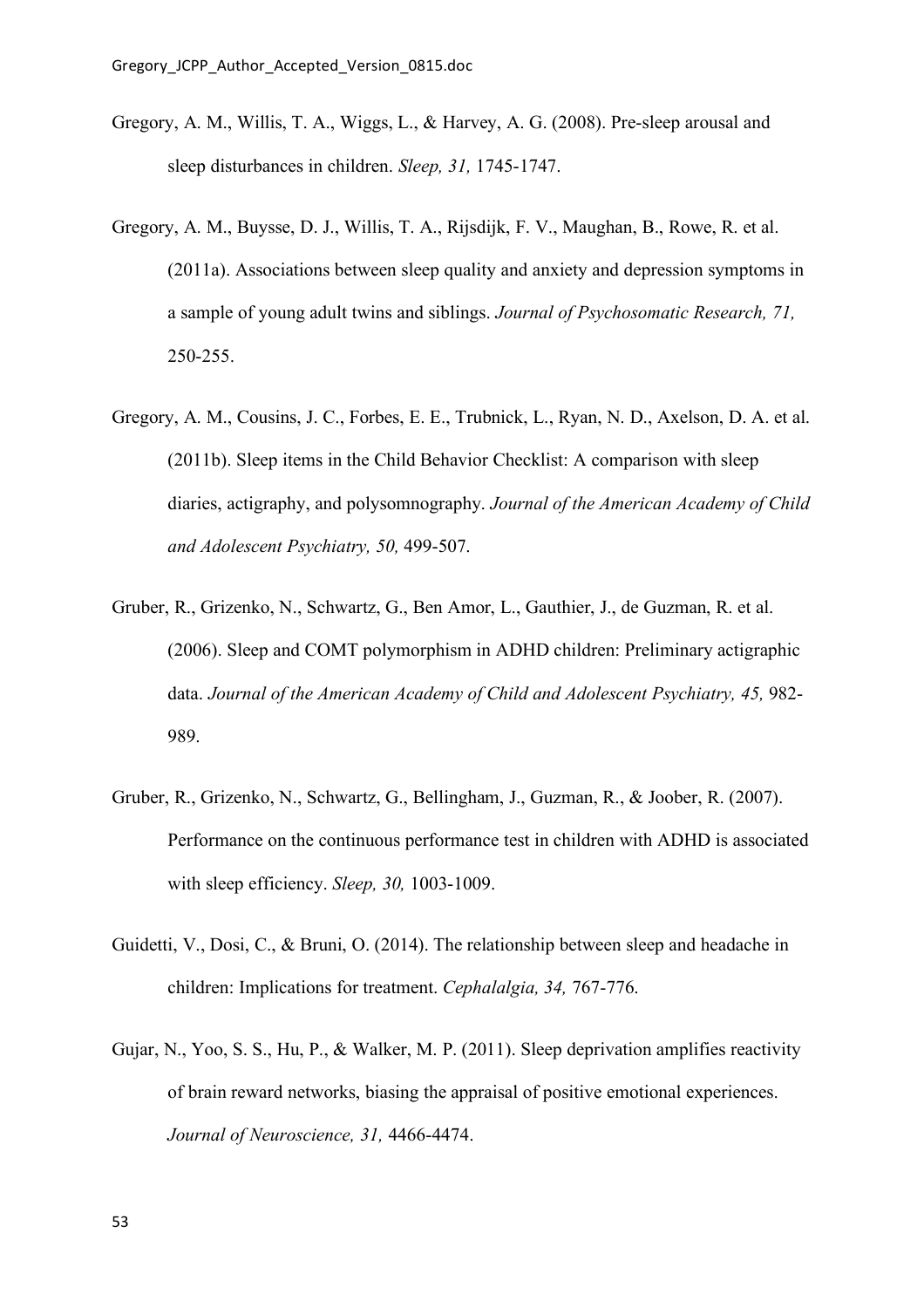Hansen, K., Hoefling, V., Kroener-Borowik, T., Stangier, U., & Steil, R. (2013). Efficacy of psychological interventions aiming to reduce chronic nightmares: A meta-analysis. *Clinical Psychology Review, 33,* 146-155.

Hariri, A. R. (2015). *Looking inside the disordered brain*. Sunderland, MA: Sinauer.

- Harvey, A. G. (2001). Insomnia: symptom or diagnosis? *Clinical Psychology Review, 21,* 1037-1059.
- Harvey, A. G. (2009). The adverse consequences of sleep disturbance in pediatric bipolar disorder: implications for intervention. *Child and Adolescent Psychiatric Clinics of North America, 18,* 321-338.
- Harvey, A. G., Jones, C., & Schmidt, D. A. (2003). Sleep and posttraumatic stress disorder: a review. *Clinical Psychology Review, 23,* 377-407.
- Harvey, A. G., Mullin, B. C., & Hinshaw, S. P. (2006). Sleep and circadian rhythms in children and adolescents with bipolar disorder. *Development and Psychopathology, 18,* 1147-1168.
- Hasler, B. P., Martin, C. S., Wood, D., Rosario, B., & Clark, D. B. (2014a). Longitudinal study of insomnia and other sleep complaints in adolescents with and without alcohol use disorders. *Alcoholism-Clinical and Experimental Research, 38,* 2225-2233.
- Hasler, B. P., Smith, L. J., Cousins, J. C., & Bootzin, R. R. (2012). Circadian rhythms, sleep, and substance abuse. *Sleep Medicine Reviews, 16,* 67-81.
- Hasler, B. P., Soehner, A. M., & Clark, D. B. (2014b). Circadian rhythms and risk for substance use disorders in adolescence. *Current Opinion in Psychiatry, 27,* 460-466.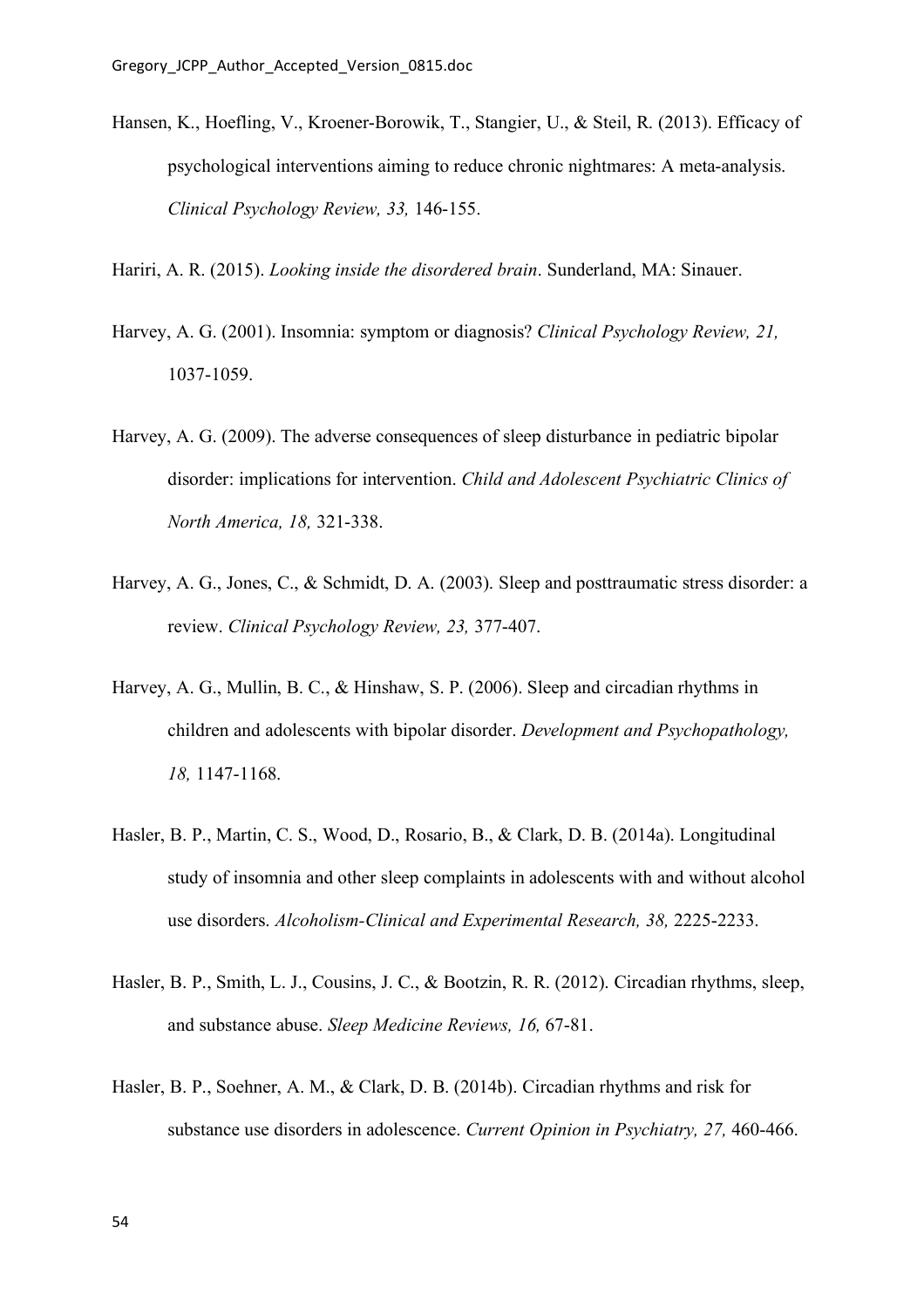- Henderson, J. M., France, K. G., & Blampied, N. M. (2011). The consolidation of infants' nocturnal sleep across the first year of life. *Sleep Medicine Reviews, 15,* 211-220.
- Henderson, J. M., France, K. G., Owens, J. L., & Blampied, N. M. (2010). Sleeping through the night: The consolidation of self-regulated sleep across the first year of Life. *Pediatrics, 126,* E1081-E1087.
- Hill, A. B. (1965). Environment and disease association or causation? *Proceedings of the Royal Society of Medicine, 58,* 295-300.
- Hodge, D., Carollo, T. M., Lewin, M., Hoffman, C. D., & Sweeney, D. P. (2014). Sleep patterns in children with and without autism spectrum disorders: Developmental comparisons. *Research in Developmental Disabilities, 35,* 1631-1638.
- Howell, M. J., Schenck, C. H., & Crow, S. J. (2009). A review of nighttime eating disorders. *Sleep Medicine Reviews, 13,* 23-34.
- Huang, Y. S., Guilleminault, C., Lee, L. A., Lin, C. H., & Hwang, F. M. (2014). Treatment outcomes of adenotonsillectomy for children with obstructive sleep apnea: a prospective longitudinal study. *Sleep, 37,* 71-76.
- Hysing, M., Harvey, A. G., Torgersen, L., Ystrom, E., Reichborn-Kjennerud, T., & Sivertsen, B. (2014). Trajectories and predictors of nocturnal awakenings and sleep duration in infants. *Journal of Developmental and Behavioral Pediatrics, 35,* 309-316.
- Immanuel, S. A., Pamula, Y., Kohler, M., Martin, J., Kennedy, D., Nalivaiko, E. et al. (2014). Heartbeat evoked potentials during sleep and daytime behavior in children with sleepdisordered breathing. *American Journal of Respiratory and Critical Care Medicine, 190,* 1149-1157.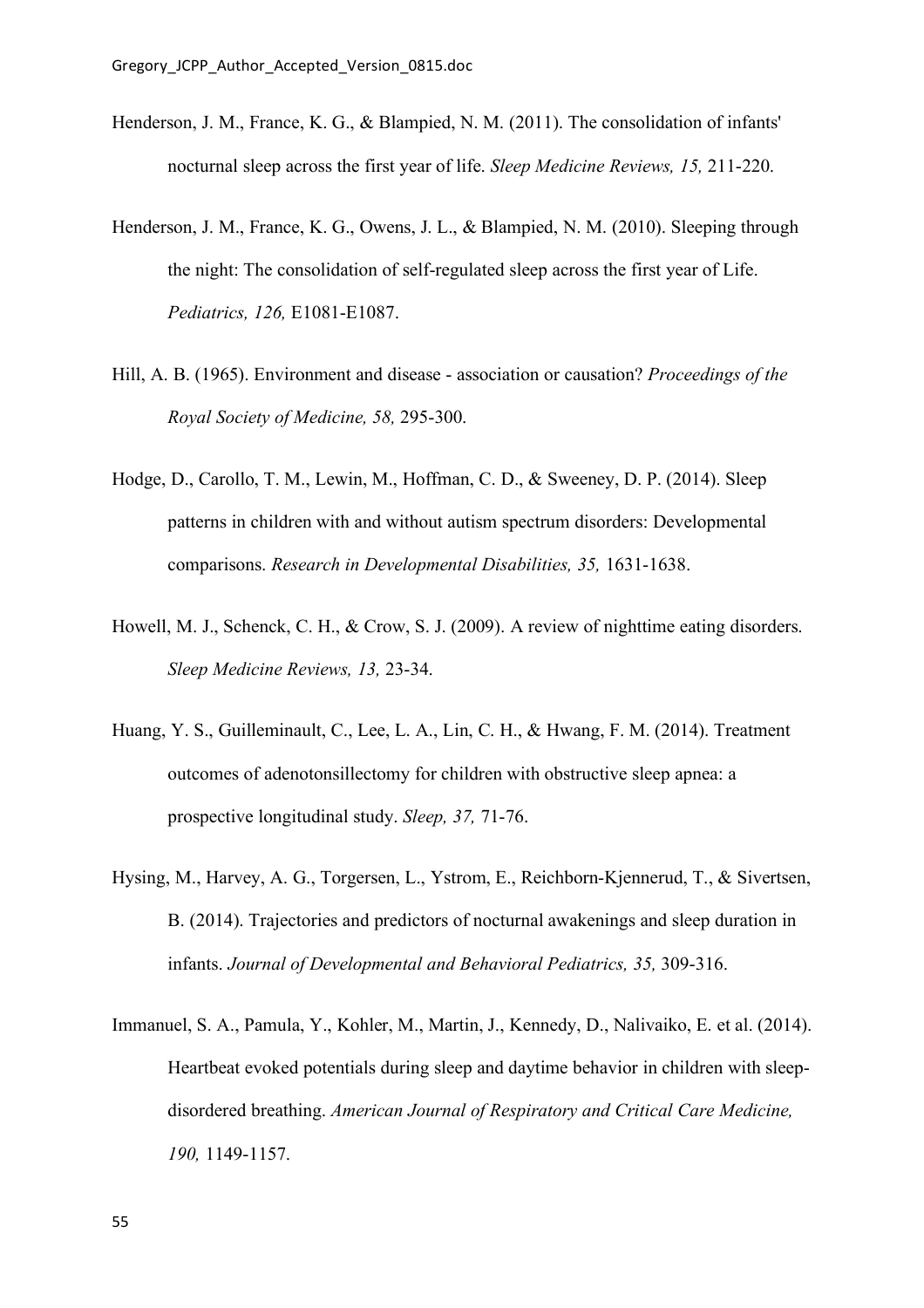- Ivanenko, A., Crabtree, V. M., & Gozal, D. (2005). Sleep and depression in children and adolescents. *Sleep Medicine Reviews, 9,* 115-129.
- Ivarsson, T. & Skarphedinsson, G. (2015). Sleep problems and cognitive behavior therapy in pediatric obsessive-compulsive disorder have bidirectional effects. *Journal of Anxiety Disorders, 30,* 28-33.
- Jansen, P. W., Saridjan, N. S., Hofman, A., Jaddoe, V. W. V., Verhulst, F. C., & Tiemeier, H. (2011). Does disturbed sleeping precede symptoms of anxiety or depression in toddlers? The generation R study. *Psychosomatic Medicine, 73,* 242-249.
- Johnson, E. O., Chilcoat, H. D., & Breslau, N. (2000). Trouble sleeping and anxiety/depression in childhood. *Psychiatry Research, 94,* 93-102.
- Kahn, M., Sheppes, G., & Sadeh, A. (2013). Sleep and emotions: Bidirectional links and underlying mechanisms. *International Journal of Psychophysiology, 89,* 218-228.
- Kajeepeta, S., Gelaye, B., Jackson, C. L., & Williams, M. A. (2015). Adverse childhood experiences are associated with adult sleep disorders: a systematic review. *Sleep Medicine, In press*.
- Kamphuis, J., Meerlo, P., Koolhaas, J. M., & Lancel, M. (2012). Poor sleep as a potential causal factor in aggression and violence. *Sleep Medicine, 13,* 327-334.
- Kelly, R. J. & El-Sheikh, M. (2014). Reciprocal relations between children's sleep and their adjustment over time. *Developmental Psychology, 50,* 1137-1147.
- Kerr, S. M., Jowett, S. A., & Smith, L. N. (1996). Preventing sleep problems in infants: A randomized controlled trial. *Journal of Advanced Nursing, 24,* 938-942.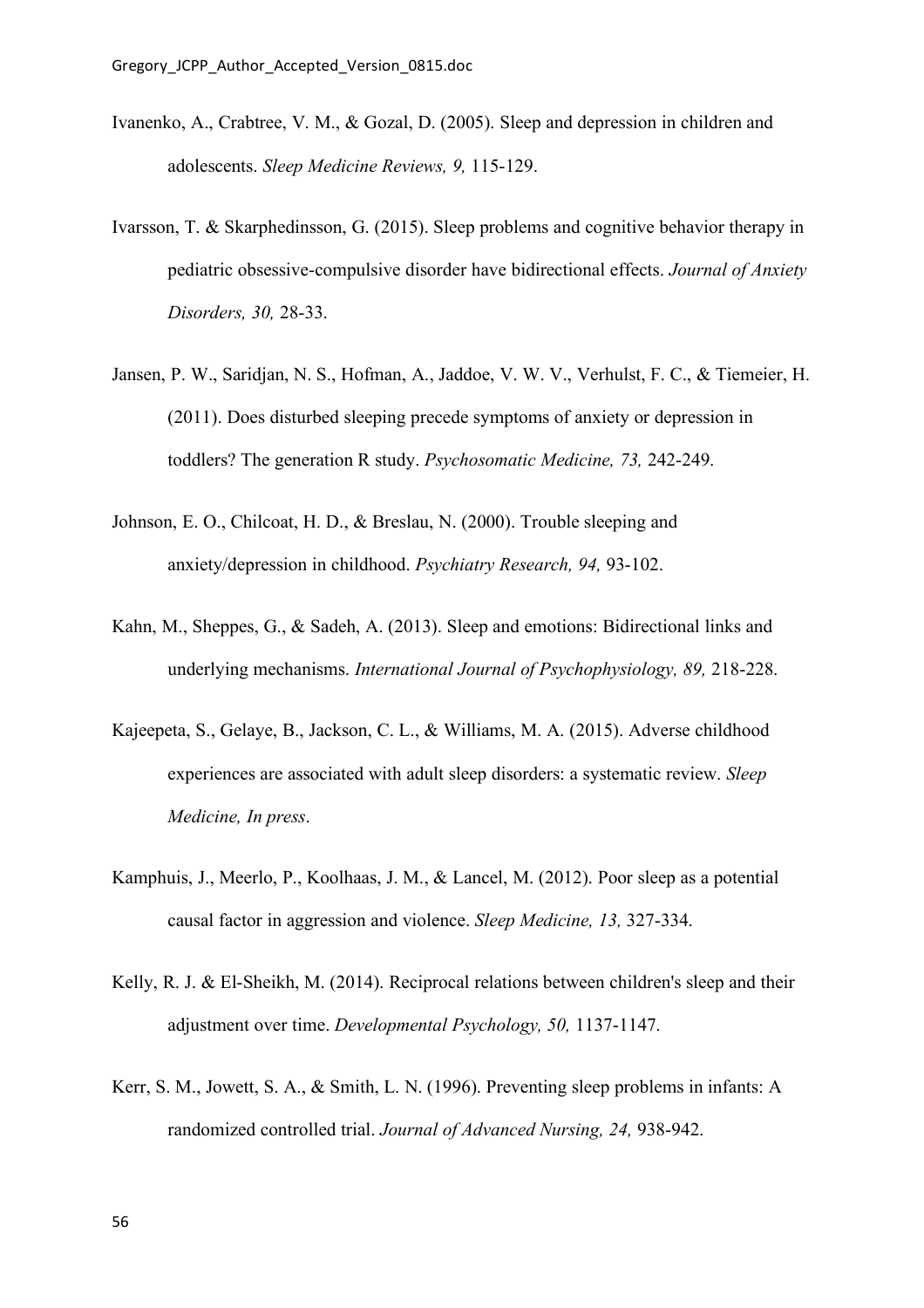- Kessler, R. C., Avenevoli, S., Costello, E. J., Georgiades, K., Green, J. G., Gruber, M. J. et al. (2012). Prevalence, persistence, and sociodemographic correlates of DSM-IV disorders in the national comorbidity survey replication adolescent supplement. *Archives of General Psychiatry, 69,* 372-380.
- Kheirandish-Gozal, L., Yoder, K., Kulkarni, R., Gozal, D., & Decety, J. (2014). Preliminary functional MRI neural correlates of executive functioning and empathy in children with obstructive sleep apnea. *Sleep, 37,* 587-592.
- Kim-Cohen, J., Caspi, A., Moffitt, T. E., Harrington, H., Milne, B. J., & Poulton, R. (2003). Prior juvenile diagnoses in adults with mental disorder - Developmental follow-back of a prospective-longitudinal cohort. *Archives of General Psychiatry, 60,* 709-717.
- Kovachy, B., O'Hara, R., Hawkins, N., Gershon, A., Primeau, M. M., Madej, J. et al. (2013). Sleep disturbance in pediatric PTSD: Current findings and future directions. *Journal of Clinical Sleep Medicine, 9,* 501-510.
- Kowatch, R. A., Youngstrom, E. A., Danielyan, A., & Findling, R. L. (2005). Review and meta-analysis of the phenomenology and clinical characteristics of mania in children and adolescents. *Bipolar Disorders, 7,* 483-496.
- Krakow, B., Hollifield, M., Johnston, L., Koss, M., Schrader, R., Warner, T. D. et al. (2001a). Imagery rehearsal therapy for chronic nightmares in sexual assault survivors with posttraumatic stress disorder. *Journal of the American Medical Association,* 537-545.
- Krakow, B., Johnston, L., Melendrez, D., Hollifield, M., Warner, T. D., Chavez-Kennedy, D. et al. (2001b). An open-label trial of evidence-based cognitive behavior therapy for nightmares and insomnia in victims with PTSD. *American Journal of Psychiatry, 158,* 2043-2047.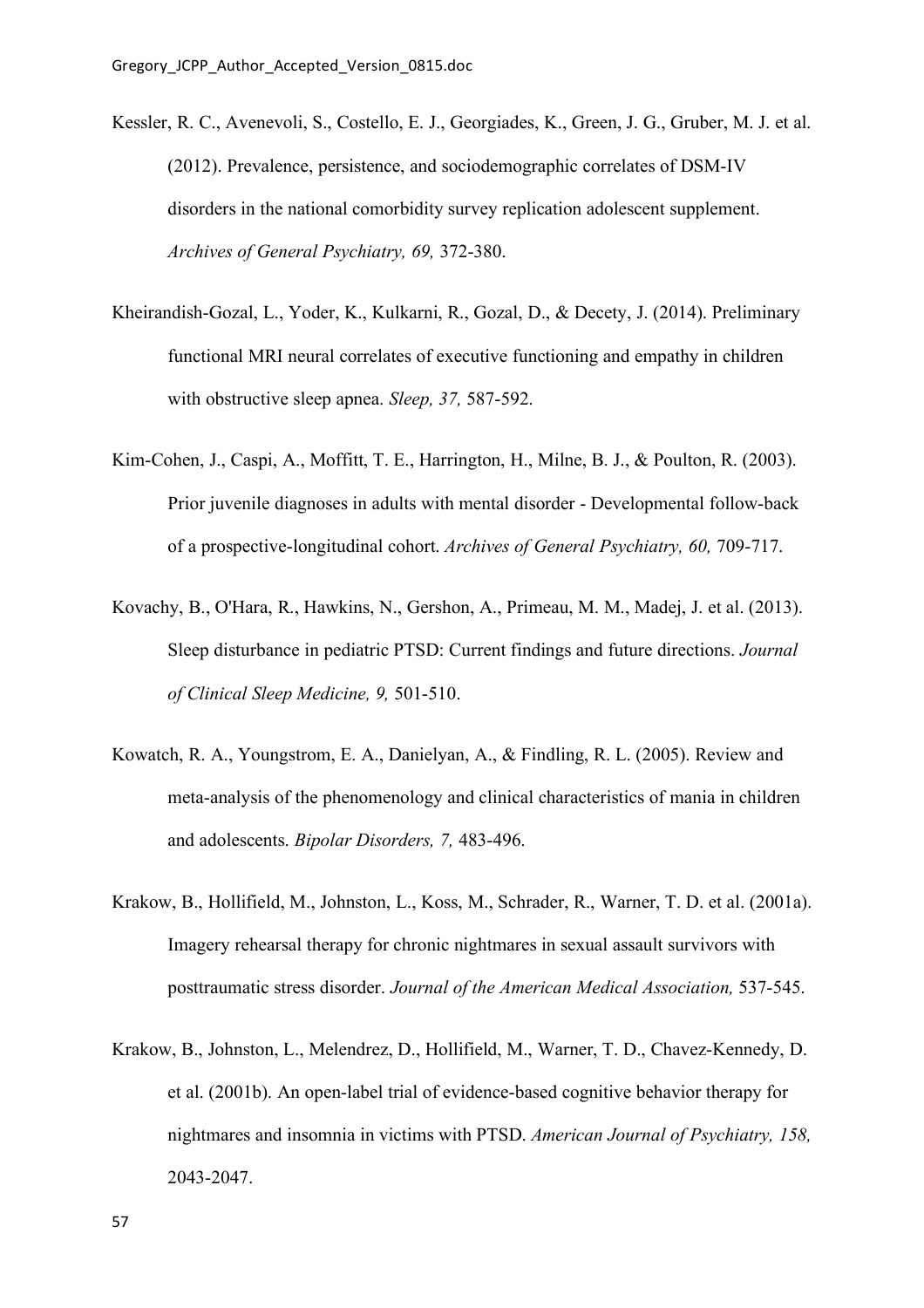- Kruger, A. K., Reither, E. N., Peppard, P. E., Krueger, P. M., & Hale, L. (2014). Do sleepdeprived adolescents make less-healthy food choices? *British Journal of Nutrition, 111,* 1898-1904.
- Kuhle, S., Urschitz, M. S., Eitner, S., & Poets, C. F. (2009). Interventions for obstructive sleep apnea in children: A systematic review. *Sleep Medicine Reviews, 13,* 123-131.
- Kupfer, D. J. (1976). REM latency: a psychobiological marker for primary depressive disease. *Biological Psychiatry, 11,* 159-174.
- Kurth, S., Ringli, M., Geiger, A., LeBourgeois, M., Jenni, O. G., & Huber, R. (2010). Mapping of cortical activity in the first two decades of life: A high-density sleep electroencephalogram study. *Journal of Neuroscience, 30,* 13211-13219.
- Lahmeyer, H. W., Poznanski, E. O., & Bellur, S. N. (1983). EEG sleep in depressed adolescents. *American Journal of Psychiatry, 140,* 1150-1153.
- Lam, P., Hiscock, H., & Wake, M. (2003). Outcomes of infant sleep problems: A longitudinal study of sleep, behavior, and maternal well-being. *Pediatrics, 111,* e203 e207.
- Lask, B. (1988). Novel and non-toxic treatment for night terrors. *British Medical Journal, 297,* 592.
- Lauer, C. J. & Krieg, J. C. (2004). Sleep in eating disorders. *Sleep Medicine Reviews, 8,* 109- 118.
- Leahy, E. & Gradisar, M. (2012). Dismantling the bidirectional relationship between peadiatric sleep and anxiety. *Clinical Psychologist, 16,* 44-56.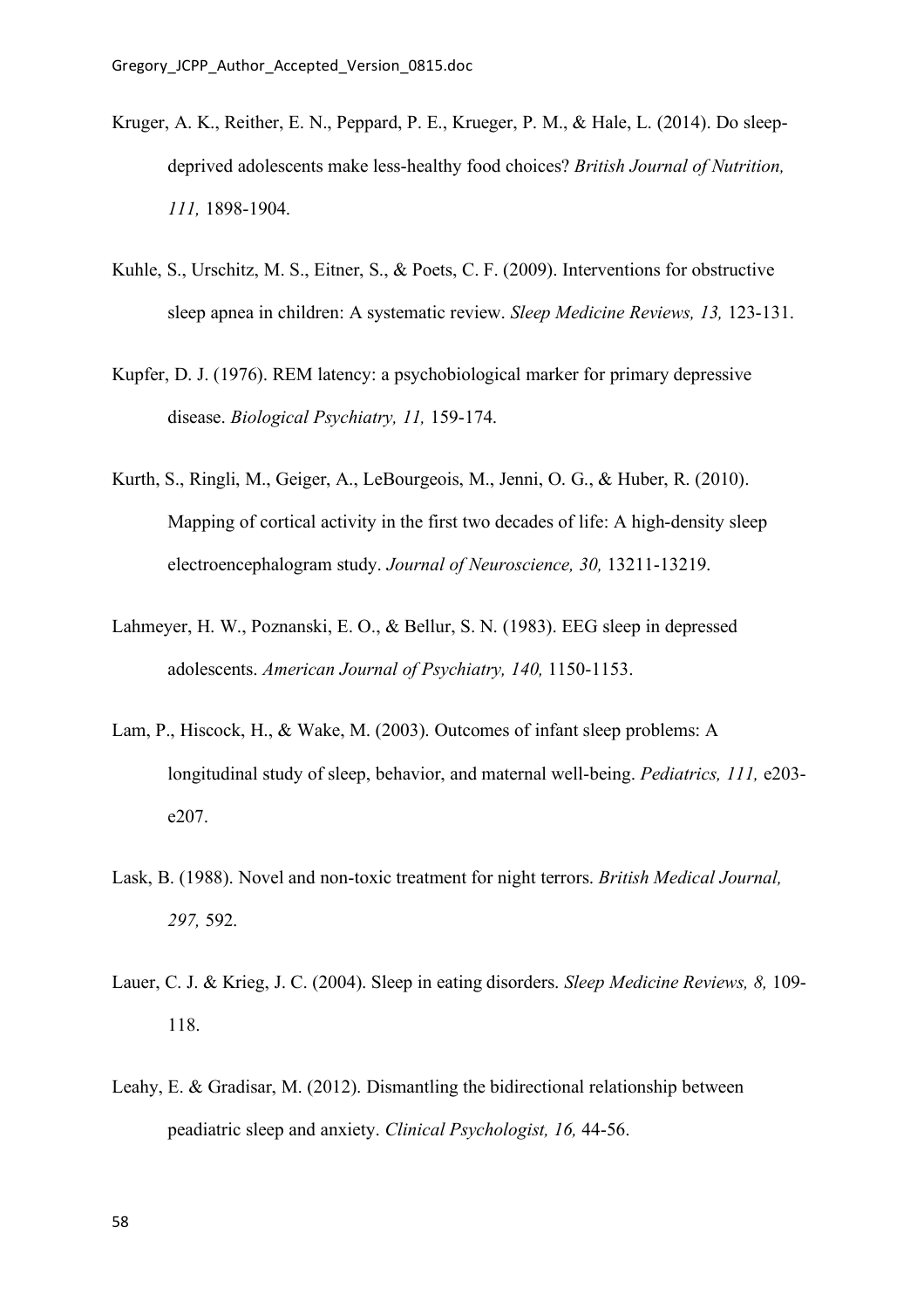- Lee, Y. J., Cho, S.-J., Cho, I. H., Jang, J. H., & Kim, S. J. (2012). The relationship between psychotic-like experiences and sleep disturbances in adolescents. *Sleep Medicine, 13,* 1021-1027.
- Lin, Y. H. & Gau, S. S.-F. (2013). Association between morningness-eveningness and the severity of compulsive Internet use: the moderating role of gender and parenting style. *Sleep Medicine, 14,* 1398-1404.
- Liu, X. & Buysse, D. J. (2005). Sleep and youth suicidal behavior: a neglected field. *Current Opinion in Psychiatry, 19,* 288-293.
- Liu, X. C., Buysse, D. J., Gentzler, A. L., Kiss, E., Mayer, L., Kapornai, K. et al. (2007). Insomnia and hypersomnia associated with depressive phenomenology and comorbidity in childhood depression. *Sleep, 30,* 83-90.
- Lofthouse, N., Fristad, M., Splaingard, M., & Kelleher, K. (2007). Parent and child reports of sleep problems associated with early-onset bipolar spectrum disorders. *Journal of Family Psychology, 21,* 114-123.
- Lofthouse, N., Fristad, M. A., Splaingard, M., Kelleher, K., Hayes, J., & Resko, S. (2010). Web-survey of pharmacological and non-pharmacological sleep interventions for children with early-onset bipolar spectrum disorders. *Journal of Affective Disorders, 120,* 267-271.
- Lofthouse, N., Gilchrist, R., & Splaingard, M. (2009). Mood-related sleep problems in children and adolescents. *Child and Adolescent Psychiatric Clinics of North America, 18,* 893-916.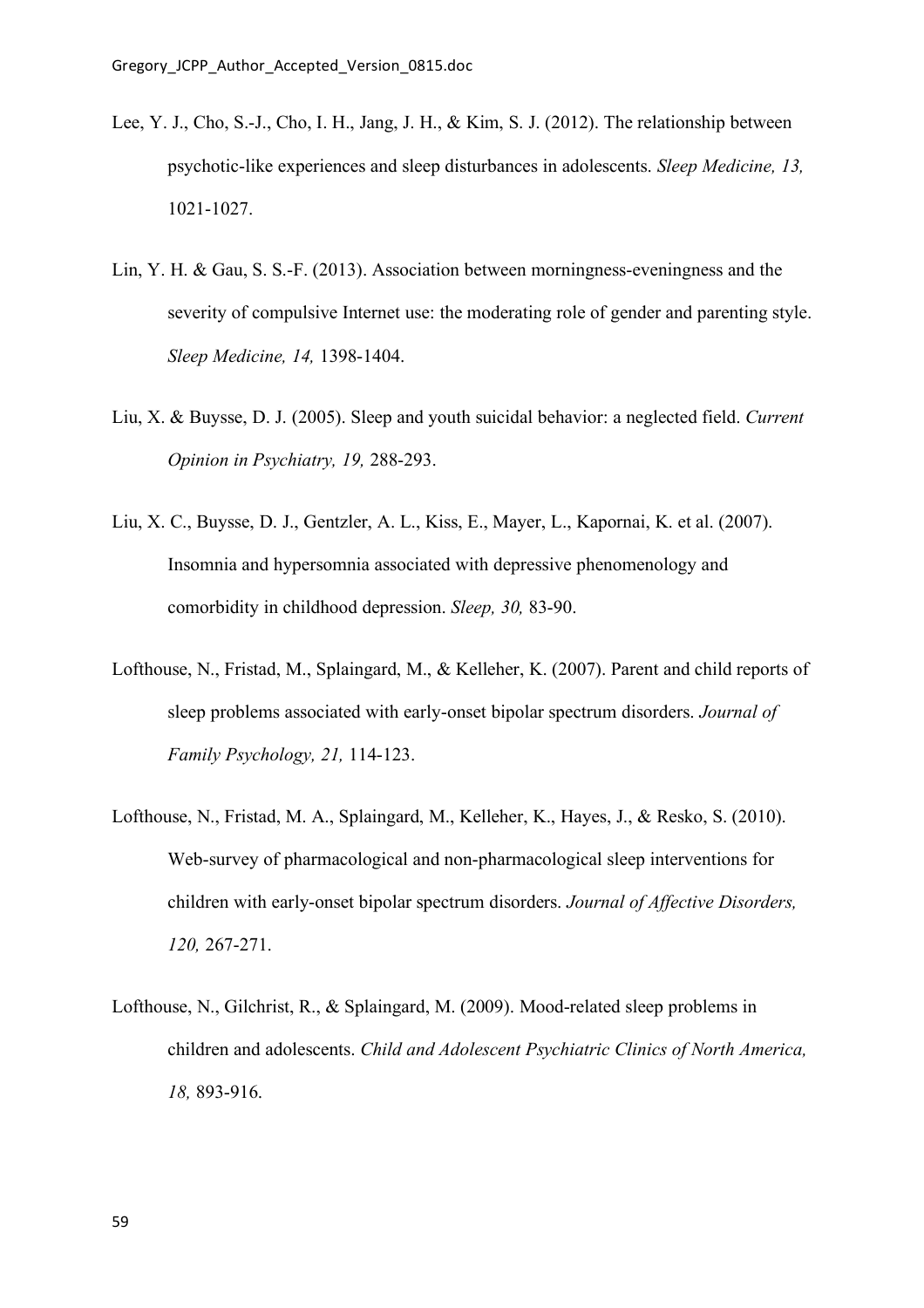- Loth, A. K., Drabick, D. A., Leibenluft, E., & Hulvershorn, L. A. (2014). Do childhood externalizing disorders predict adult depression? A meta-analysis. *Journal of Abnormal Child Psychology, 42,* 1103-1113.
- Louis, J., Cannard, C., Bastuji, H., & Challamel, M. J. (1997). Sleep ontogenesis revisited: A longitudinal 24-hour home polygraphic study on 15 normal infants during the first two years of life. *Sleep, 20,* 323-333.
- Lovato, N. & Gradisar, M. (2014). A meta-analysis and model of the relationship between sleep and depression in adolescents: Recommendations for future research and clinical practice. *Sleep Medicine Reviews, 18,* 521-529.
- Lunsford-Avery, J. R., Judd, C. M., Axelson, D. A., & Miklowitz, D. J. (2012). Sleep impairment, mood symptoms, and psychosocial functioning in adolescent bipolar disorder. *Psychiatry Research, 200,* 265-271.
- Lunsford-Avery, J. R. & Mittal, V. A. (2013). Sleep dysfunction prior to the onset of schizophrenia: A review and neurodevelopmental diathesis-stress conceptualization. *Clinical Psychology: Science and Practice, 20,* 291-320.
- Lunsford-Avery, J. R., Orr, J. M., Gupta, T., Pelletier-Baldelli, A., Dean, D. J., Smith Watts, A. K. et al. (2013). Sleep dysfunction and thalamic abnormalities in adolescents at ultra high-risk for psychosis. *Schizophrenia Research, 151,* 148-153.
- Lycett, K., Mensah, F. K., Hiscock, H., & Sciberras, E. (2014). A prospective study of sleep problems in children with ADHD. *Sleep Medicine, 15,* 1354-1361.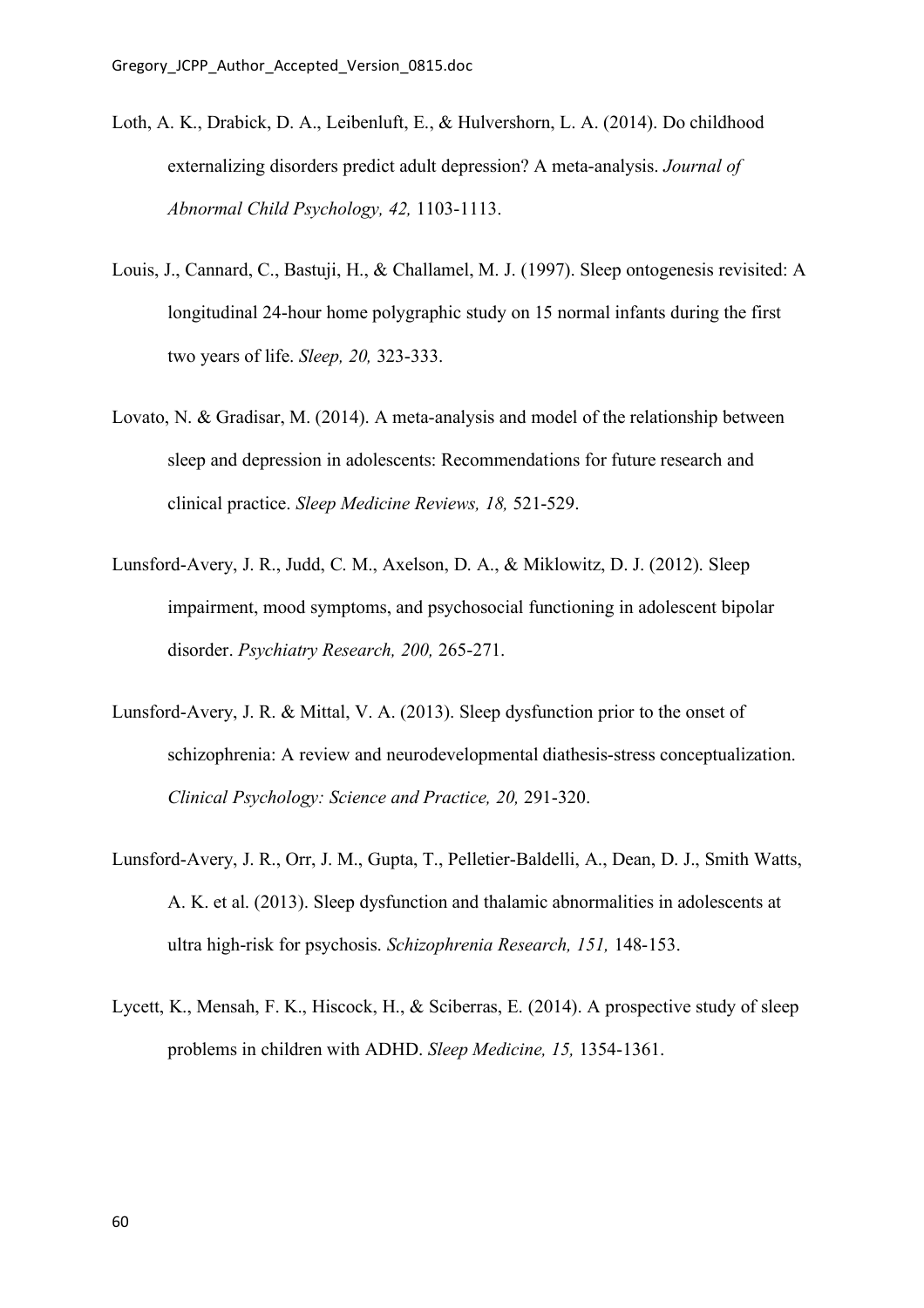- Machado, R., Woodley, F. W., Skaggs, B., Di Lorenzo, C., Splaingard, M., & Mousa, H. (2013). Gastroesophageal reflux causing sleep interruptions in infants. *Journal of Pediatric Gastroenterology and Nutrition, 56,* 431-435.
- Malow, B., Adkins, K. W., McGrew, S. G., Wang, L., Goldman, S. E., Fawkes, D. et al. (2012). Melatonin for sleep in children with autism: a controlled trial examining dose, tolerability, and outcomes. *Journal of Autism and Developmental Disorders, 42,* 1729-1737.
- Marcus, C. L., Moore, R. H., Rosen, C. L., Giordani, B., Garetz, S. L., Taylor, G. et al. (2013). A randomized trial of adenotonsillectomy for childhood sleep apnea. *New England Journal of Medicine, 368,* 2366-2376.
- Markwald, R. R., Melanson, E. L., Smith, M. R., Higgins, J., Perreault, L., Eckel, R. H. et al. (2013). Impact of insufficient sleep on total daily energy expenditure, food intake, and weight gain. *Proceedings of the National Academy of Sciences of the United States of America, 110,* 5695-5700.
- Maslowsky, J. & Ozer, E. J. (2014). Developmental trends in sleep duration in adolescence and young adulthood: Evidence from a national United States sample. *Journal of Adolescent Health, 54,* 691-697.
- Matricciani, L., Olds, T., & Petkov, J. (2012). In search of lost sleep: Secular trends in the sleep time of school-aged children and adolescents. *Sleep Medicine Reviews, 16,* 203- 211.
- Meltzer, L. J. & Mindell, J. A. (2007). Relationship between child sleep disturbances and maternal sleep, mood and parenting stress: A pilot study. *Journal of Family Psychology, 21,* 67-73.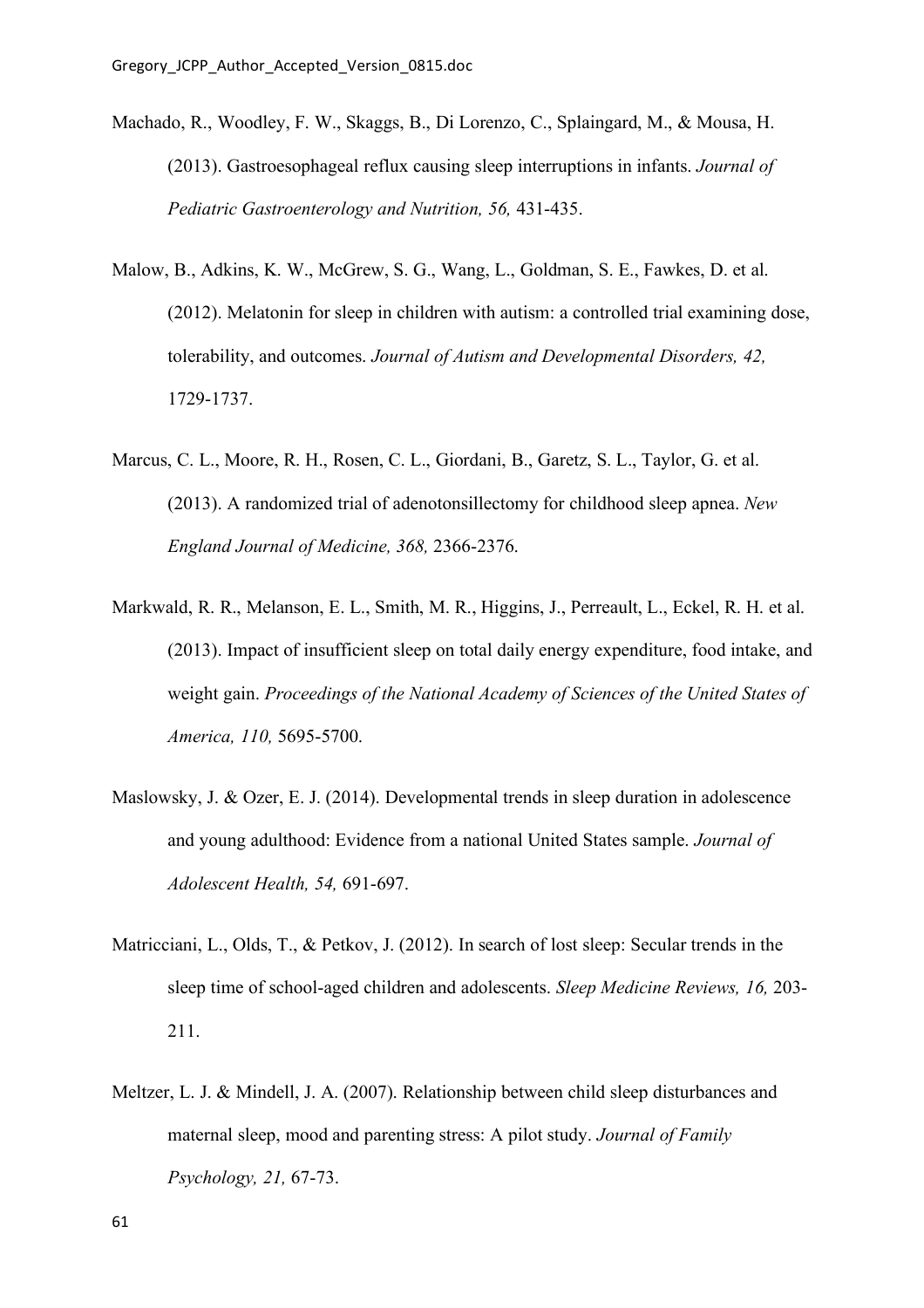- Meltzer, L. J. & Mindell, J. A. (2014). Systematic review and meta-analysis of behavioral interventions for pediatric insomnia. *Journal of Pediatric Psychology, 39,* 932-948.
- Meltzer, L. J., Walsh, C. M., Traylor, J., & Westin, A. M. (2012). Direct comparison of two new actigraphs and polysomnography in children and adolescents. *Sleep, 35,* 159-166.
- Miano, S., Bruni, O., Leuzzi, V., Elia, M., Verrillo, E., & Ferri, R. (2004). Sleep polygraphy in Angelman syndrome. *Clinical Neurophysiology, 115,* 938-945.
- Miller, A. L., Lumeng, J. C., & LeBourgeois, M. K. (2015). Sleep patterns and obesity in childhood. *Current Opinion in Endocrinology Diabetes and Obesity, 22,* 41-47.
- Mindell, J. A. & Barrett, K. M. (2002). Nightmares and anxiety in elementary-aged children: is there a relationship? *Child Care Health and Development, 28,* 317-322.
- Mindell, J. A., Du Mond, C., Sadeh, A., Telofski, L. S., Kulkarni, N., & Gunn, E. (2011a). Efficacy of an internet-based intervention for infant and toddler sleep disturbances. *Sleep, 34,* 451-458.
- Mindell, J. A., Du Mond, C., Sadeh, A., Telofski, L. S., Kulkarni, N., & Gunn, E. (2011b). Long-term efficacy of an internet-based intervention for infant and toddler sleep disturbances: one year follow-up. *Journal of Clinical Sleep Medicine, 7,* 507-511.
- Mindell, J. A., Kuhn, B., Lewin, D. S., Meltzer, L. J., & Sadeh, A. (2006). Behavioral treatment of bedtime problems and night wakings in infants and young children - An American Academy of Sleep Medicine review. *Sleep, 29,* 1263-1276.
- Mindell, J. A., Meltzer, L. J., Carskadon, M. A., & Chervin, R. D. (2009). Developmental aspects of sleep hygiene: Findings from the 2004 National Sleep Foundation Sleep in America Poll. *Sleep Medicine, 10,* 771-779.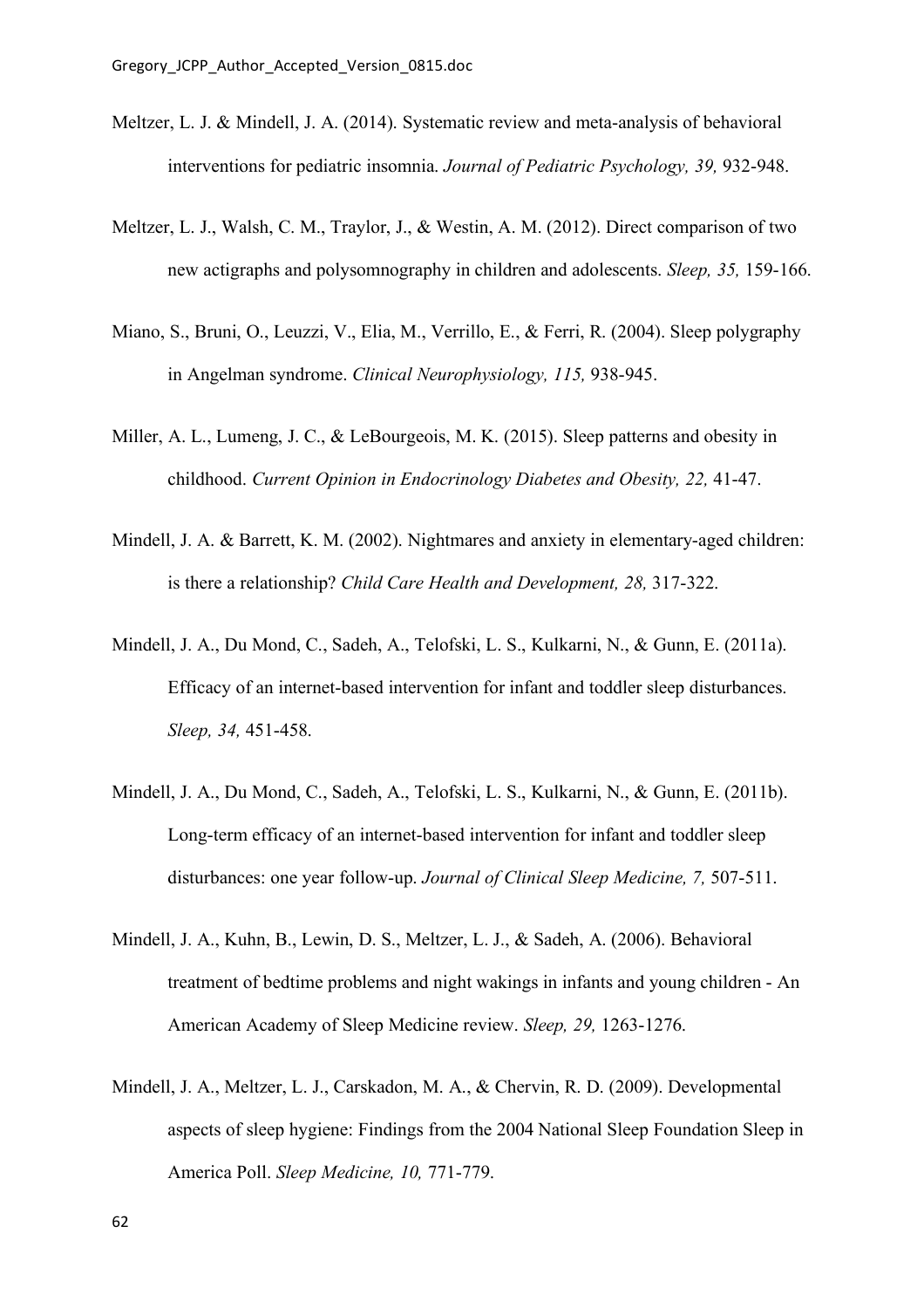- Mirmiran, M. & Van Someren, E. (1993). The importance of REM-sleep for brain maturation. *Journal of Sleep Research, 2,* 188-192.
- Monti, J. M. & Monti, D. (2005). Sleep disturbance in schizophrenia. *International Review of Psychiatry, 17,* 247-253.
- Morgenthaler, T. I., Lee-Chiong, T., Alessi, C., Friedman, L., Aurora, R., Boehlecke, B. et al. (2007). Practice parameters for the clinical evaluation and treatment of circadian rhythm sleep disorders. *Sleep, 30,* 1445-1459.
- Muzur, A., Pace-Schott, E. F., & Hobson, J. A. (2002). The prefrontal cortex in sleep. *Trends in Cognitive Sciences, 6,* 475-481.
- Noll, J. G., Trickett, P. K., Susman, E. J., & Putnam, F. W. (2006). Sleep disturbances and childhood sexual abuse. *Journal of Pediatric Psychology, 31,* 469-480.
- Noone, D. M., Willis, T. A., Cox, J., Harkness, F., Ogilvie, J., Forbes, E. et al. (2014). Catastrophizing and poor sleep quality in early adolescent females. *Behavioral Sleep Medicine, 12,* 41-52.
- Owens, J. A. (2005). The ADHD and sleep conundrum: A review. *Journal of Developmental and Behavioral Pediatrics, 26,* 312-322.
- Paavonen, E. J., Vehkalahti, K., Vanhala, R., von Wendt, L., Wendt, T. N., & Aronen, E. T. (2008). Sleep in children with Asperger syndrome. *Journal of Autism and Developmental Disorders, 38,* 41-51.
- Paine, S. & Gradisar, M. (2011). A randomised controlled trial of cognitive-behaviour therapy for behavioural insomnia of childhood in school-aged children. *Behaviour Research and Therapy, 49,* 379-388.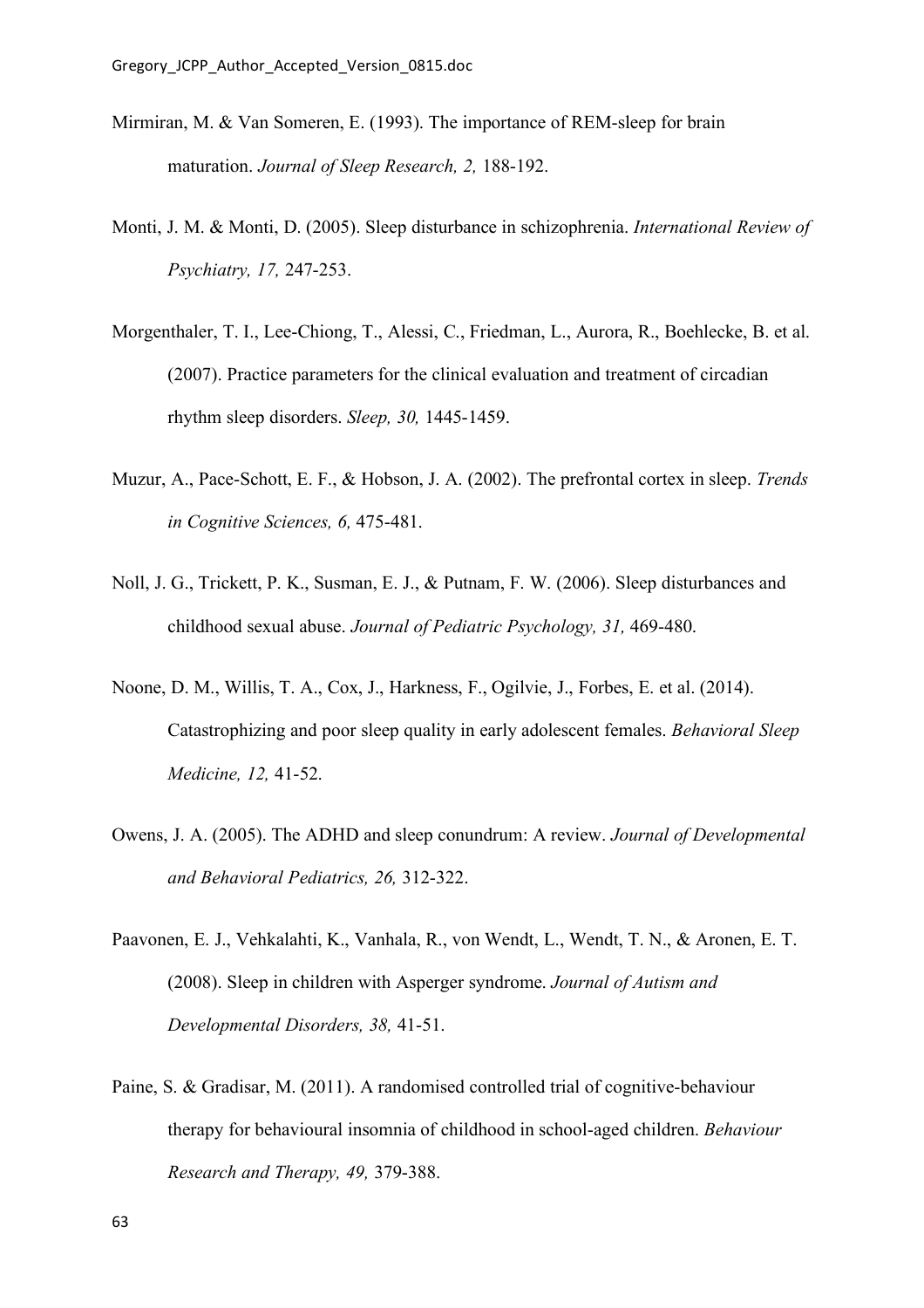- Parker, G., Malhi, G., Hadzi-Pavlovic, D., & Parker, K. (2006). Sleeping in? The impact of age and depressive sub-type on hypersomnia. *Journal of Affective Disorders, 90,* 73- 76.
- Paterson, J. L., Reynolds, A. C., Ferguson, S. A., & Dawson, D. (2013). Sleep and obsessivecompulsive disorder (OCD). *Sleep Medicine Reviews, 17,* 465-474.
- Pereira, A. M., Bruni, O., Ferri, R., Palmini, A., & Nunes, M. L. (2012). The impact of epilepsy on sleep architecture during childhood. *Epilepsia, 53,* 1519-1525.
- Pesonen, A. K., Martikainen, S., Heinonen, K., Wehkalampi, K., Lahti, J., Kajantie, E. et al. (2014). Continuity and change in poor sleep from childhood to early adolescence. *Sleep, 37,* 289-297.
- Peterman, J. S., Carper, M. M., & Kendall, P. C. (2014). Anxiety disorders and comorbid sleep problems in school-aged youth: Review and future research directions. *Child Psychiatry & Human Development, 45,* 1-17.
- Petrovsky, N., Ettinger, U., Hill, A., Frenzel, L., Meyhofer, I., Wagner, M. et al. (2014). Sleep deprivation disrupts prepulse inhibition and induces psychosis-like symptoms in healthy humans. *The Journal of Neuroscience, 34,* 9134-9140.
- Pigeon, W. R., Campbell, C. E., Possemato, K., & Ouimette, P. (2013). Longitudinal relationships of insomnia, nightmares, and PTSD severity in recent combat vetrans. *Journal of Psychosomatic Research, 75,* 546-550.
- Poulton, R., Caspi, A., Moffitt, T. E., Cannon, M., Murray, R., & Harrington, H. (2000). Children's self-reported psychotic symptoms and adult schizophreniform disorder - A 15-year longitudinal study. *Archives of General Psychiatry, 57,* 1053-1058.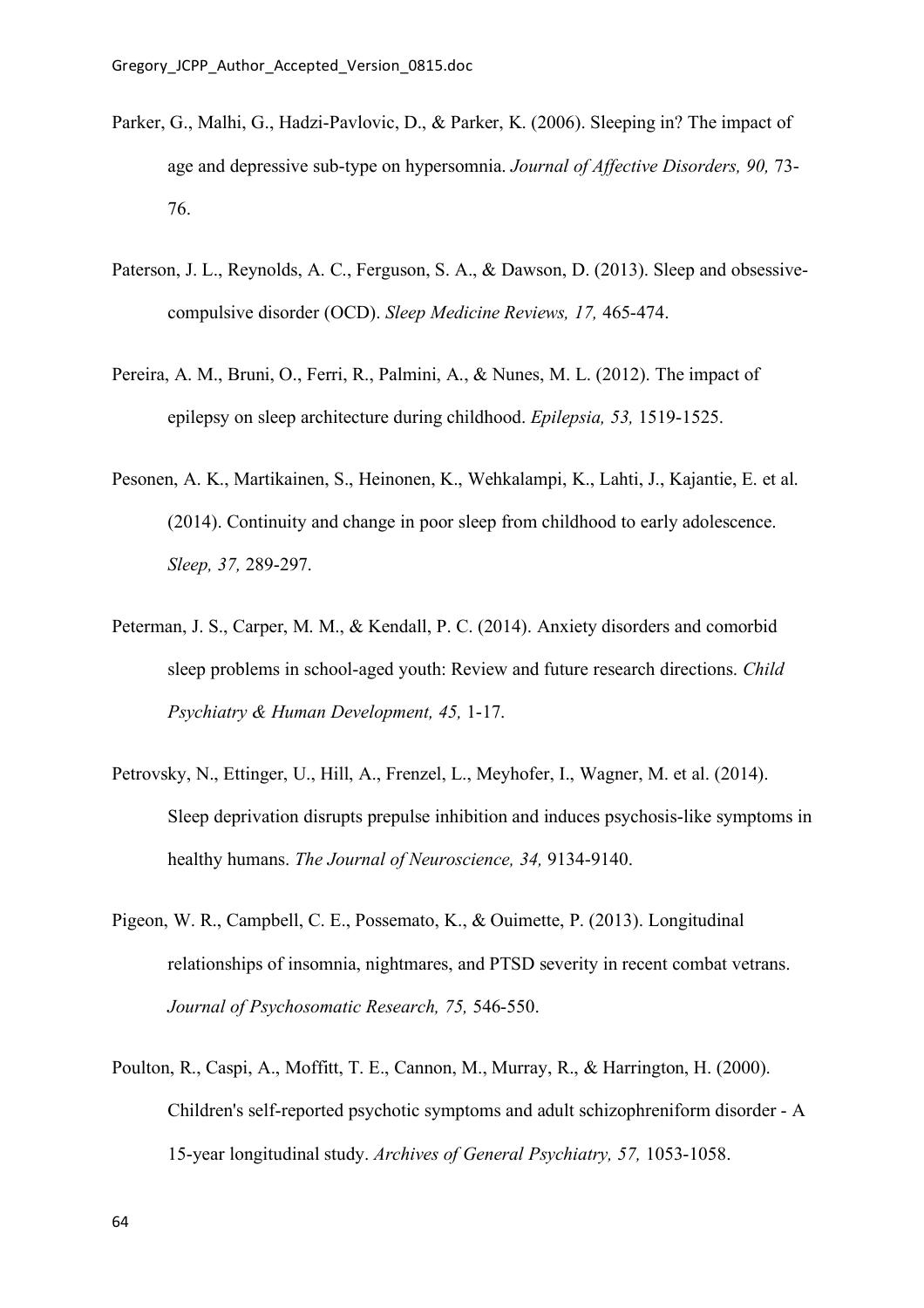- Prather, A. A., Bogdan, R., & Hariri, A. R. (2013). Impact of sleep quality on amygdala reactivity, negative affect, and perceived stress. *Psychosomatic Medicine, 75,* 350- 358.
- Price, A. M., Brown, J. E., Bittman, M., Wake, M., Quach, J., & Hiscock, H. (2014). Children's sleep patterns from 0 to 9 years: Australian population longitudinal study. *Archives of Disease in Childhood, 99,* 119-125.
- Puig-Antich, J., Goetz, R., Hanlon, C., Davies, M., Thompson, J., Chambers, W. J. et al. (1982). Sleep architecture and REM-Sleep measures in prepubertal children with major depression - A controlled study. *Archives of General Psychiatry, 39,* 932-939.
- Rapoport, J., Elkins, R., Langer, D. H., Sceery, W., Buchsbaum, M. S., Gillin, J. C. et al. (1981). Childhood obsessive-compulsive disorder. *American Journal of Psychiatry, 138,* 1545-1554.
- Richdale, A. L. & Schreck, K. A. (2009). Sleep problems in autism spectrum disorders: Prevalence, nature, & possible biopsychosocial aetiologies. *Sleep Medicine Reviews, 13,* 403-411.
- Roane, B. M. & Taylor, D. J. (2008). Adolescent insomnia as a risk factor for early adult depression and substance abuse. *Sleep, 31,* 1351-1356.
- Roberts, R. E. & Duong, H. T. (2013). Depression and insomnia among adolescents: A prospective perspective. *Journal of Affective Disorders, 148,* 66-71.
- Roffwarg, H. P., Muzio, J. N., & Dement, W. C. (1966). Ontogenetic development of human sleep-dream cycle. *Science, 152,* 604-619.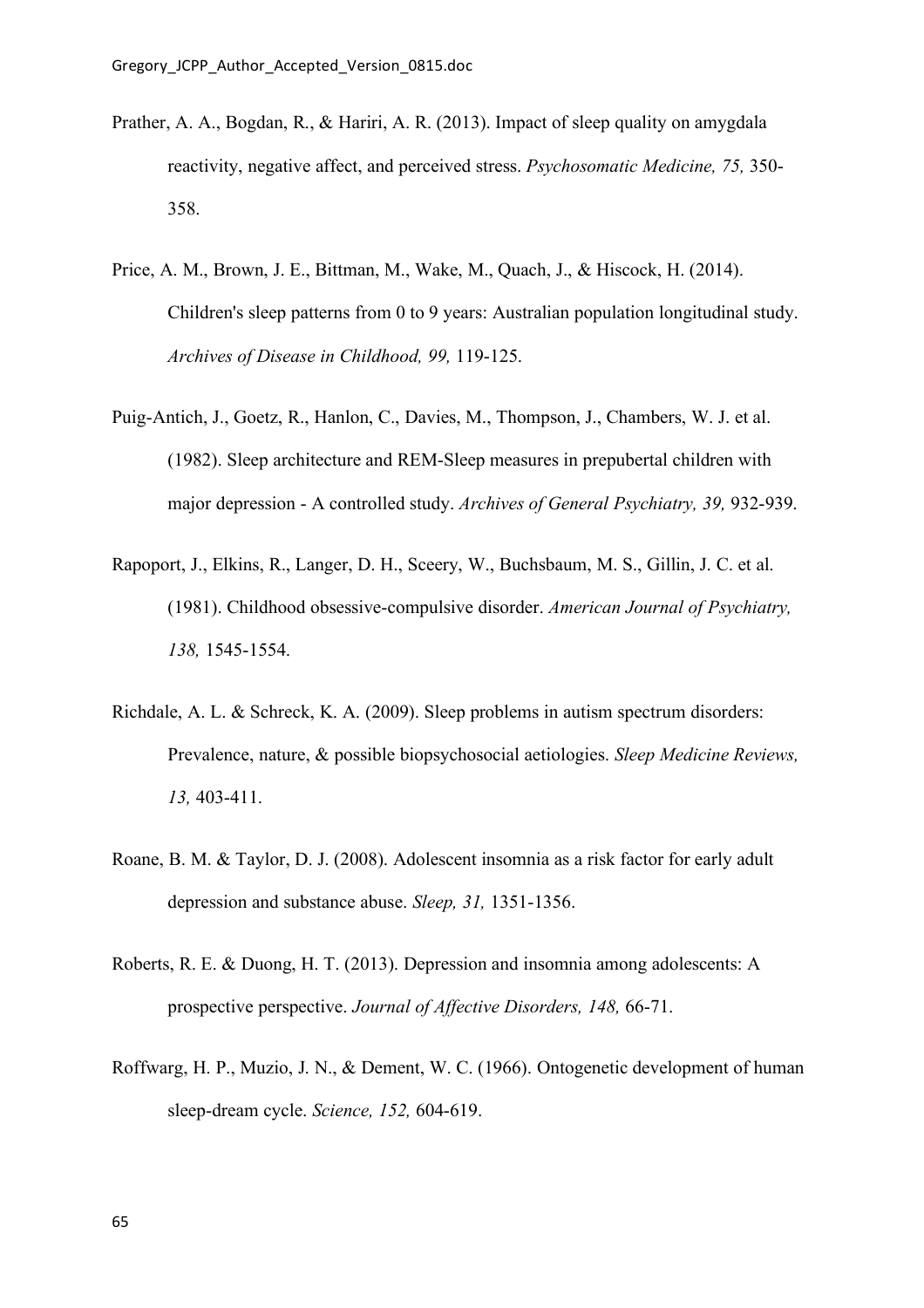- Roth, T. & Ancoli-Israel, S. (1999). Daytime consequences and correlates of insomnia in the United States: Results of the 1991 National Sleep Foundation Survey II. *Sleep, 22,* S354-S358.
- Roybal, D. J., Chang, K. D., Chen, M. C., Howe, M. E., Gotlib, I. H., & Singh, M. K. (2011). Characterization and factors associated with sleep quality in adolescents with bipolar I disorder. *Child Psychiatry & Human Development, 42,* 724-740.
- Ruhrmann, S., Schultze-Lutter, F., Salokangas, R. K. R., Heinimaa, M., Linszen, D., Dingemans, P. et al. (2010). Prediction of psychosis in adolescents and young adults at high risk. *Archives of General Psychiatry, 67,* 241-251.
- Ryan, N. D., Puig-Antich, J., Ambrosini, P., Rabinovich, H., Robinson, D., Nelson, B. et al. (1987). The clinical picture of major depression in children and adolescents. *Archives of General Psychiatry, 44,* 854-861.
- Sadeh, A. (1996). Stress, trauma, and sleep in children. *Child and Adolescent Psychiatric Clinics of North America, 5,* 685-700.
- Sadeh, A. & Acebo, C. (2002). The role of actigraphy in sleep medicine. *Sleep Medicine Reviews, 6,* 113-124.
- Sadeh, A., Gruber, R., & Raviv, A. (2003). The effects of sleep restriction and extension on school-age children: What a difference an hour makes. *Child Development, 74,* 444- 455.
- Sadeh, A., McGuire, J. P. D., Sachs, H., Seifer, R., Tremblay, A., Civita, R. et al. (1995). Sleep and psychological characteristics of children on a psychiatric inpatient unit. *Journal of the American Academic of Child and Adolescent Psychiatry, 34,* 813-819.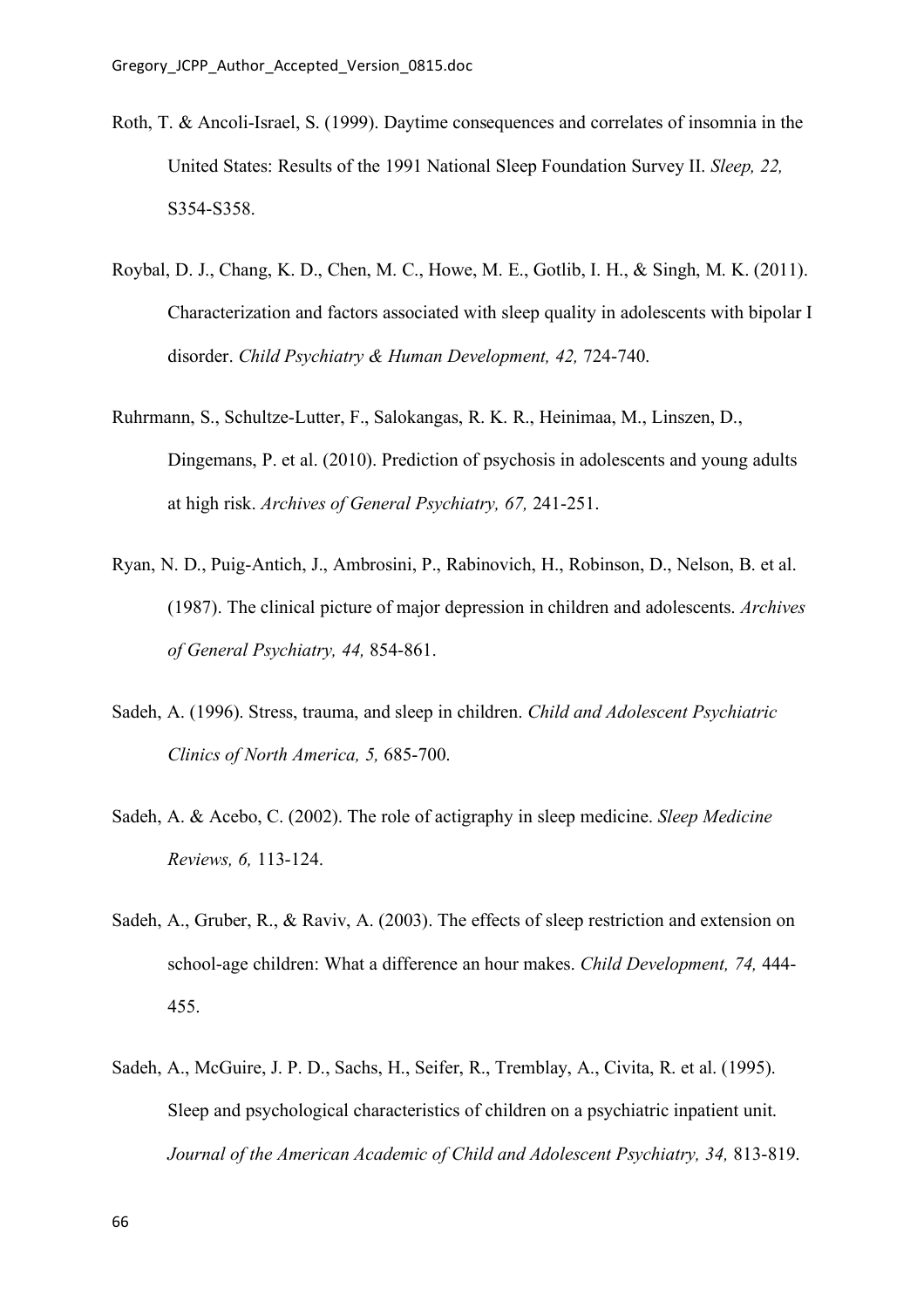- Sadeh, A., Pergamin, L., & Bar-Haim, Y. (2006). Sleep in children with attention-deficit hyperactivity disorder: A meta-analysis of polysomnographic studies. *Sleep Medicine Reviews, 10,* 381-398.
- Sadeh, A., Tikotzky, L., & Kahn, M. (2014). Sleep in infancy and childhood: implications for emotional and behavioral difficulties in adolescence and beyond. *Current Problems in Pediatrics, 27,* 453-459.
- Sadeh, A. (2015). Sleep assessment methods. *Monographs of the Society for Research in Child Development, 80,* 33-48.
- Scharf, R. J., Demmer, R. T., Silver, E. J., & Stein, R. E. (2013). Nighttime sleep duration and externalizing behaviors of preschool children. *Journal of Developmental and Behavioral Pediatrics, 34,* 384-391.
- Schmid, G., Schreier, A., Meyer, R., & Wolke, D. (2011). Predictors of crying, feeding and sleeping problems: a prospective study. *Child Care Health and Development, 37,* 493- 502.
- Scott, N., Blair, P. S., Emond, A. M., Fleming, P. J., Humphreys, J. S., Henderson, J. et al. (2013). Sleep patterns in children with ADHD: a population-based cohort study from birth to 11years. *Journal of Sleep Research, 22,* 121-128.
- Sedky, K., Bennett, D. S., & Carvalho, K. S. (2014). Attention deficit hyperactivity disorder and sleep disordered breathing in pediatric populations: A meta-analysis. *Sleep Medicine Reviews, 18,* 349-356.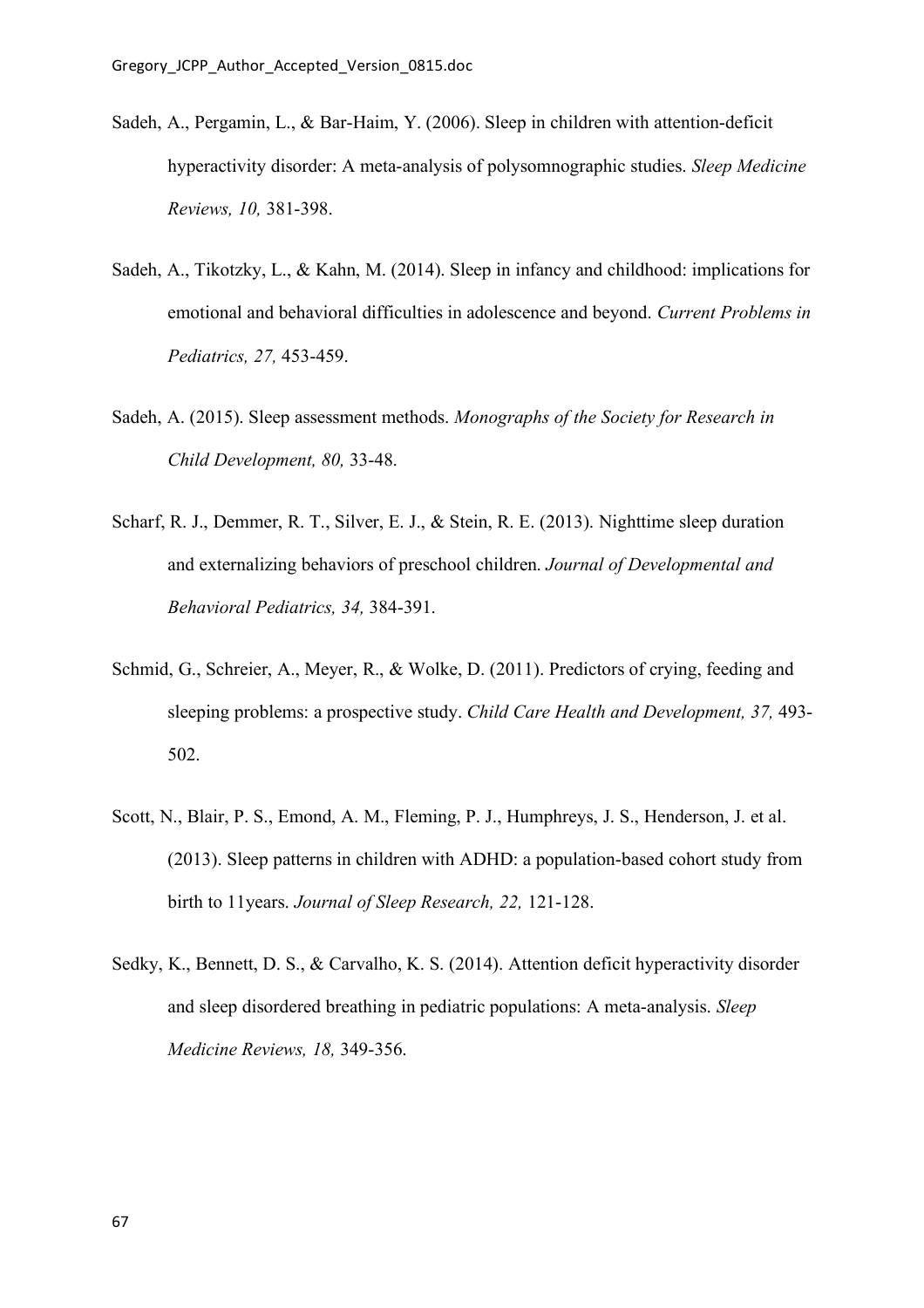- Sham, P. C., MacLean, C. J., & Kendler, K. S. (1994). A typological model of schizophrenia based on age of onset, sex and familial morbidity. *Acta Psychiatrica Scandinavica, 89,* 135-141.
- Shanahan, L., Copeland, W. E., Angold, A., Bondy, C. L., & Costello, E. J. (2014). Sleep problems predict and are predicted by generalized anxiety/ depression and oppositional defiant disorder. *Journal of the American Academic of Child and Adolescent Psychiatry, 53,* 550-558.
- Sheridan, A., Murray, L., Cooper, P. J., Evangeli, M., Byram, V., & Halligan, S. L. (2013). A longitudinal study of child sleep in high and low risk families: Relationship to early maternal settling strategies and child psychological functioning. *Sleep Medicine, 14,* 266-273.
- Simola, P., Liukkonen, K., Pitkaranta, A., Pirinen, T., & Aronen, E. (2014). Psychosocial and somatic outcomes of sleep problems in children: a 4-year follow-up study. *Child Care Health and Development, 40,* 60-67.
- Sivertsen, B., Harvey, A. G., Lundervold, A. J., & Hysing, M. (2014). Sleep problems and depression in adolescence: results from a large population-based study of Norwegian adolescents aged 16-18 years. *European Child & Adolescent Psychiatry, 23,* 681-689.
- Spruyt, K. & Gozal, D. (2011). Pediatric sleep questionnaires as diagnostic or epidemiological tools: a review of currently available instruments. *Sleep Medicine Reviews, 15,* 19-32.
- Spruyt, K., Molfese, D. L., & Gozal, D. (2011). Sleep duration, sleep regularity, body weight, and metabolic homeostasis in school-aged children. *Pediatrics, 127,* E345-E352.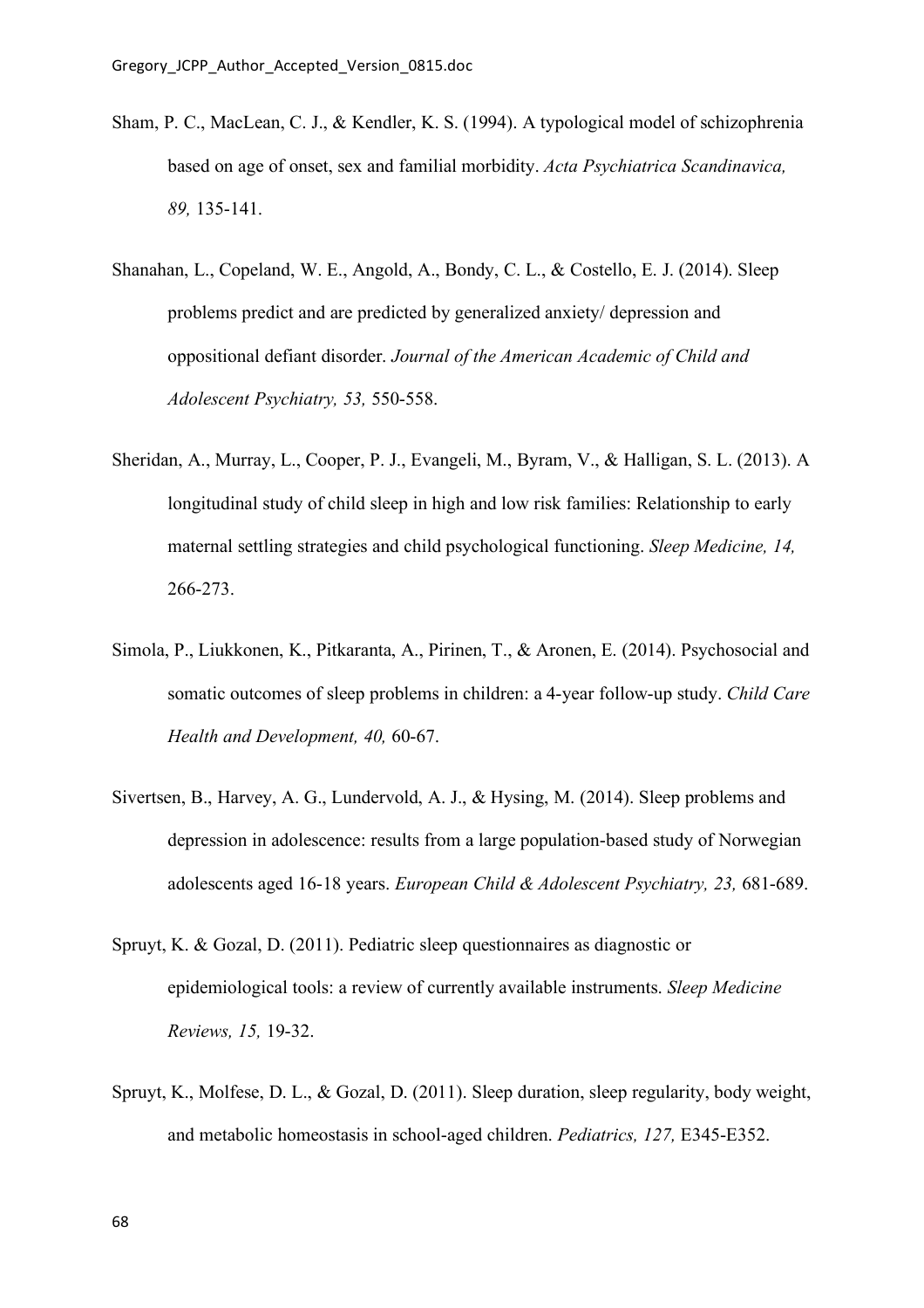- St-Onge, M., Mercier, P., & De Koninck, J. (2009). Imagery rehearsal therapy for frequent nightmares in children. *Behavioral Sleep Medicine, 7,* 81-98.
- Staton, D. (2008). The impairment of pediatric bipolar sleep: Hypotheses regarding a core defect and phenotype-specific sleep disturbances. *Journal of Affective Disorders, 108,* 199-206.
- Storch, E. A., Murphy, T. K., Lack, C. W., Geffken, G. R., Jacob, M. L., & Goodman, W. K. (2008). Sleep-related problems in pediatric obsessive-compulsive disorder. *Journal of Anxiety Disorders, 22,* 877-885.
- Suchecki, D., Tiba, P. A., & Machado, R. B. (2012). REM sleep rebound as an adaptive response to stressful situations. *Frontiers in Neurology, 3,* 1-12.
- Talbot, L. S., McGlinchey, E. L., Kaplan, K. A., Dahl, R. E., & Harvey, A. G. (2010). Sleep deprivation in adolescents and adults: changes in affect. *Emotion, 10,* 831-841.
- Tarokh, L., Carskadon, M., & Achermann, P. (2010). Developmental changes in brain connectivity assessed using the Sleep EEG. *Neuroscience, 171,* 622-634.
- Tauman, R., Levine, A., Avni, H., Nehama, H., Greenfeld, M., & Sivan, Y. (2011). Coexistence of sleep and feeding disturbances in young children. *Pediatrics, 127,* E615-E621.
- Taylor, M. J., Gregory, A. M., Freeman, D., & Ronald, A. (2015). Do sleep disturbances and psychotic experiences in adolescence share genetic and environmental influences? *Journal of Abnormal Psychology, In press*.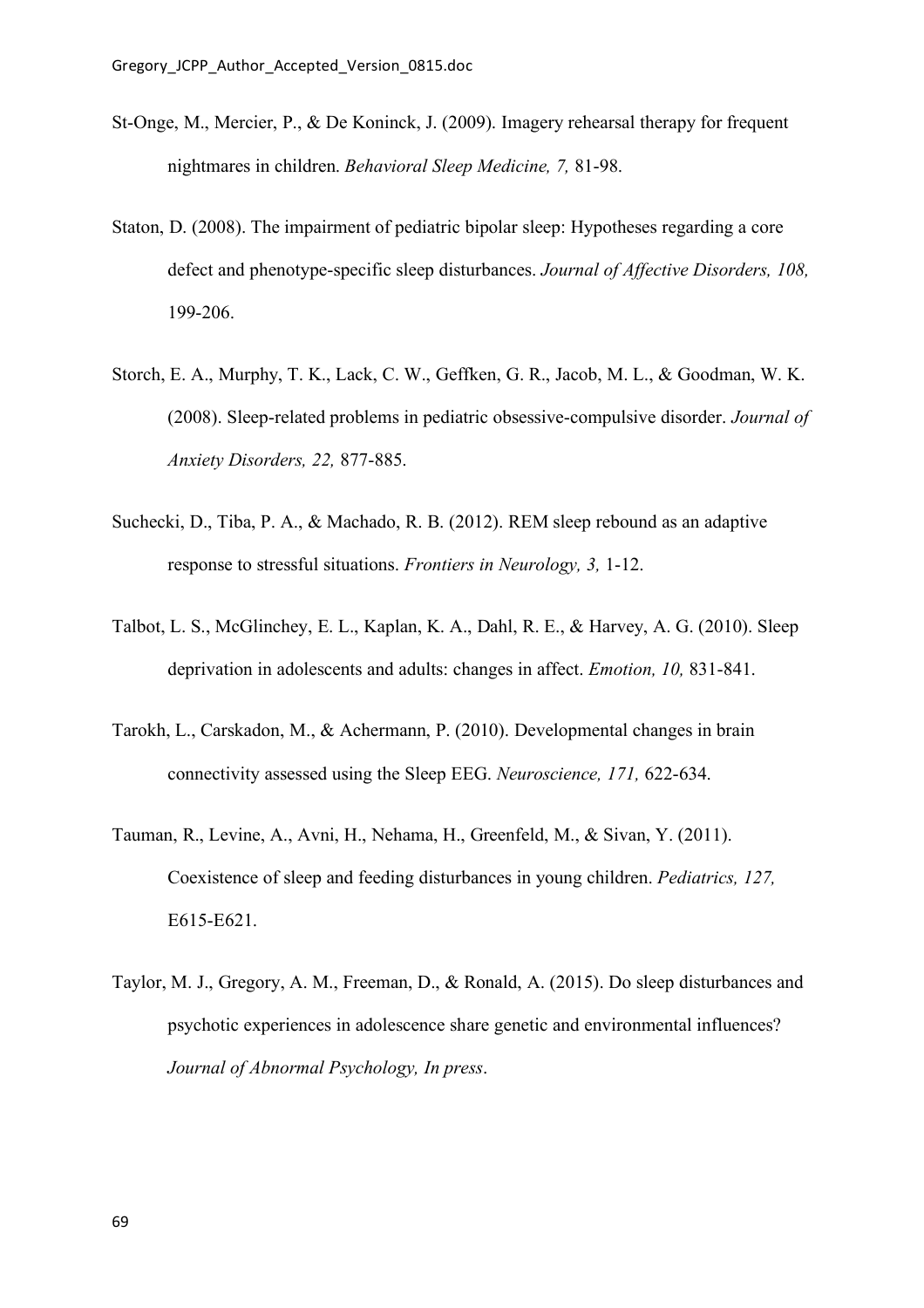- Telzer, E. H., Fuligni, A. J., Lieberman, M. D., & Galvan, A. (2013). The effects of poor quality sleep on brain function and risk taking in adolescence. *Neuroimage, 71,* 275- 283.
- Tesler, N., Gerstenberg, M., & Huber, R. (2013). Developmental changes in sleep and their relationships to psychiatric illnesses. *Current Opinion in Psychiatry, 26,* 572-579.
- Thorpy, M. J. (2015). Update on therapy for narcolepsy. *Current Treatment Options in Neurology, 17*.
- Tordjman, S., Anderson, G. M., Pichard, N., Charbuy, H., & Touitou, Y. (2005). Nocturnal excretion of 6-sulphatoxymelatonin in children and adolescents with autistic disorder. *Biological Psychiatry, 57,* 134-138.
- Touchette, E., Petit, D., Seguin, J. R., Boivin, M., Tremblay, R. E., & Montplaisir, J. Y. (2007). Associations between sleep duration patterns and behavioral/ cognitive functioning at school entry. *Sleep, 30,* 1213-1219.
- Urrila, A. S., Karlsson, L., Kiviruusu, O., Pankakoski, M., Pelkonen, M., Strandholm, T. et al. (2014). Sleep complaints in adolescent depression: one year naturalistic follow-up study. *BMC Psychiatry, 14,* 283.
- Urrila, A. S., Karlsson, L., Kiviruusu, O., Pelkonen, M., Strandholm, T., & Marttunen, M. (2012). Sleep complaints among adolescent outpatients with major depressive disorder. *Sleep Medicine, 13,* 816-823.
- Van den Oord, E. J. C. G., Boomsma, D. I., & Verhulst, F. C. (2000). A study of genetic and environmental effects on the co-occurrence of problem behaviors in three-year-old twins. *Journal of Abnormal Psychology, 109,* 360-372.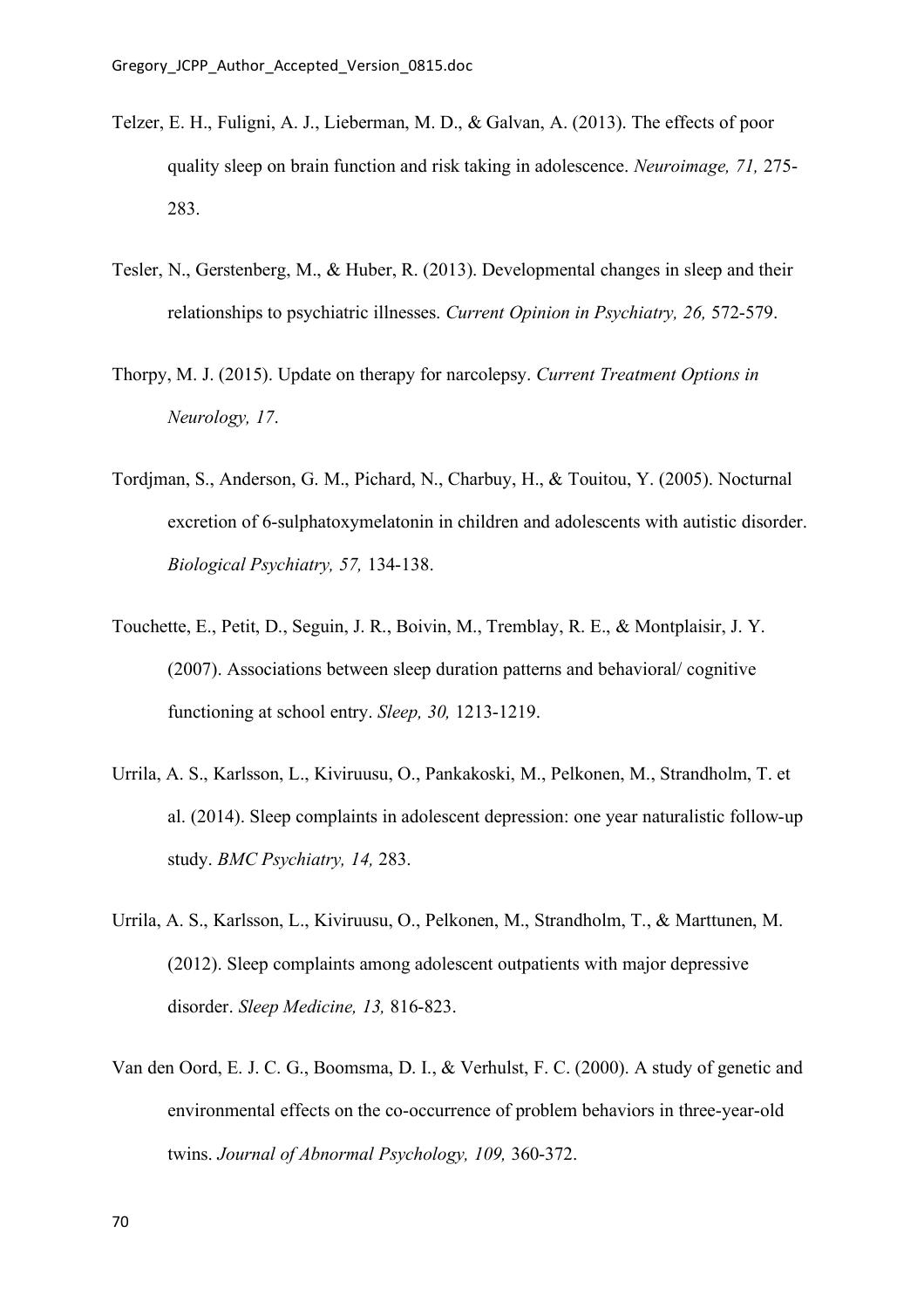- van Geijlswijk, I. M., Korzilius, H. P., & Smits, M. G. (2010). The use of exogenous melatonin in delayed sleep phase disorder: A meta-analysis. *Sleep, 33,* 1605-1614.
- Venkatraman, V., Huettel, S. A., Chuah, L. Y., Payne, J. W., & Chee, M. W. (2011). Sleep deprivation biases the neural mechanisms underlying economic preferences. *Journal of Neuroscience, 31,* 3712-3718.
- Wang, G., Xu, G., Liu, Z., Lu, N., Ma, R., & Zhang, E. (2013). Sleep patterns and sleep disturbances among Chinese school-aged children: Prevalence and associated factors. *Sleep Medicine, 14,* 45-52.
- Wiggs, L. (2001). Sleep problems in children with developmental disorders. *Journal of the Royal Society of Medicine, 94,* 177-179.
- Wiggs, L. (2007). Are children getting enough sleep? Implications for parents. *Sociological Research Online, 12*.
- Wiggs, L. & Stores, G. (1996). Severe sleep disturbance and daytime challenging behaviour in children with severe learning disabilities. *Journal of Intellectual Disability Research, 40,* 518-528.
- Wiggs, L. & Stores, G. (2001). Behavioural treatment for sleep problems in children with severe intellectual disabilities and daytime challenging behaviour: Effect on mothers and fathers. *British Journal of Health Psychology, 6,* 257-269.
- Williams, J. A., Zimmerman, F. J., & Bell, J. F. (2013). Norms and trends of sleep time among US children and adolescents. *JAMA Pediatrics, 167,* 55-60.
- Willis, T. A. & Gregory, A. M. (2015). Anxiety disorders and sleep in children and adolescents. *Sleep Medicine Clinics, in press*.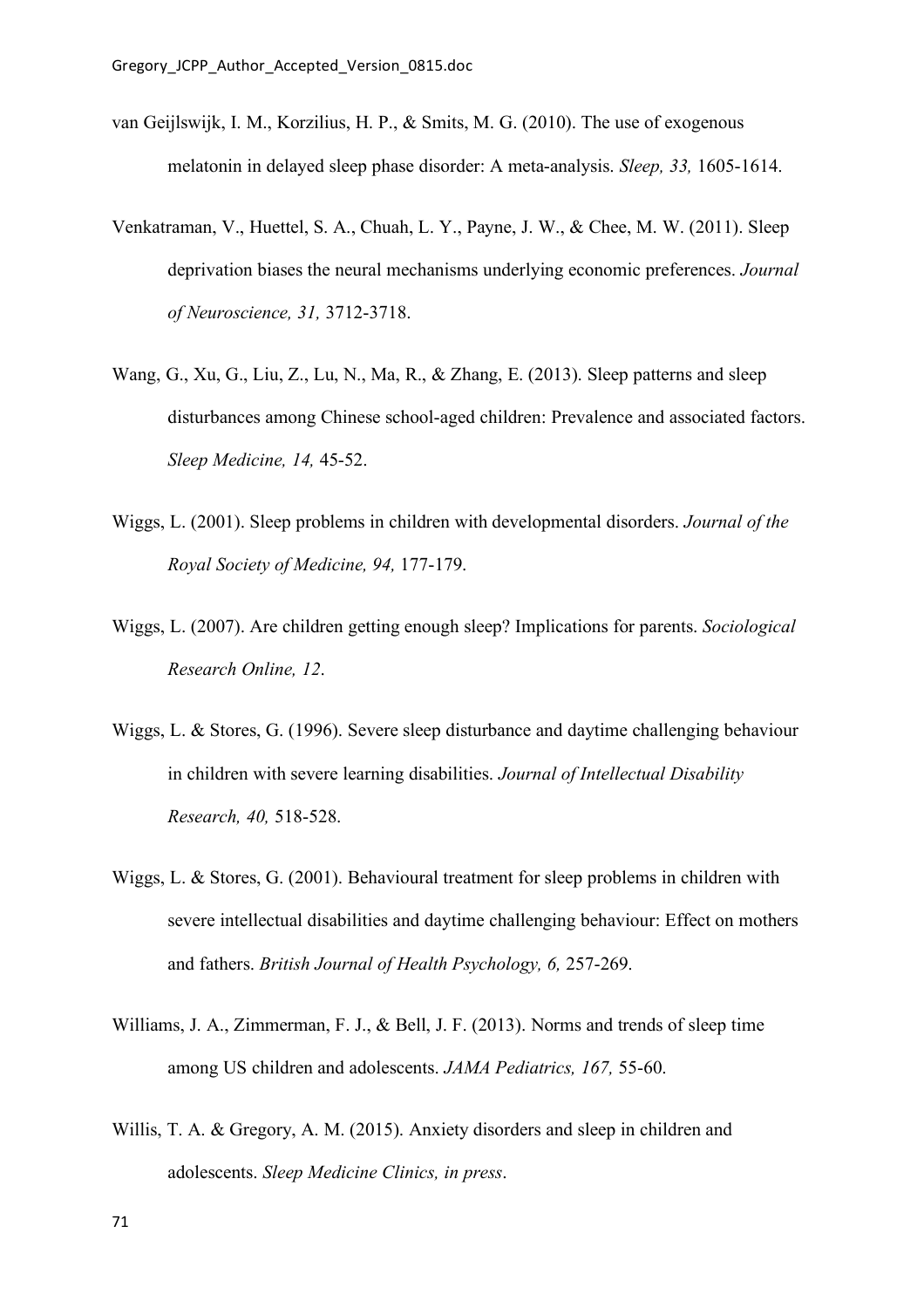- Witkiewitz, K., King, K., McMahon, R. J., Wu, J., Luk, J., Bierman, K. L. et al. (2013). Evidence for a multi-dimensional latent structural model of externalizing disorders. *Journal of Abnormal Child Psychology, 41,* 223-237.
- Womack, S. D., Hook, J. N., Reyna, S. H., & Ramos, M. (2013). Sleep loss and risk-taking behavior: a review of the literature. *Behavioral Sleep Medicine, 11,* 343-359.
- Wong, M. M., Brower, K. J., Nigg, J. T., & Zucker, R. A. (2010). Childhood sleep problems, response inhibition, and alcohol and drug outcomes in adolescence and young adulthood. *Alcoholism-Clinical and Experimental Research, 34,* 1033-1044.
- Yeh, S. S. S. & Brown, R. F. (2014). Disordered eating partly mediates the relationship between poor sleep quality and high body mass index. *Eating Behaviors, 15,* 291-297.
- Yilmaz, E., Sedky, K., & Bennett, D. S. (2013). The relationship between depressive symptoms and obstructive sleep apnea in pediatric populations: a meta-analysis. *Journal of Clinical Sleep Medicine, 9,* 1213-1220.
- Yoo, S. S., Gujar, N., Hu, P., Jolesz, F. A., & Walker, M. P. (2007). The human emotional brain without sleep - a prefrontal amygdala disconnect. *Current Biology, 17,* R877- R878.
- Zhou, X., Wu, X., An, Y., & Fu, F. (2014). Longitudinal relationships between posttraumatic stress symptoms and sleep problems in adolescent survivors following the Wenchuan earthquake in China. *PloS one, 9*.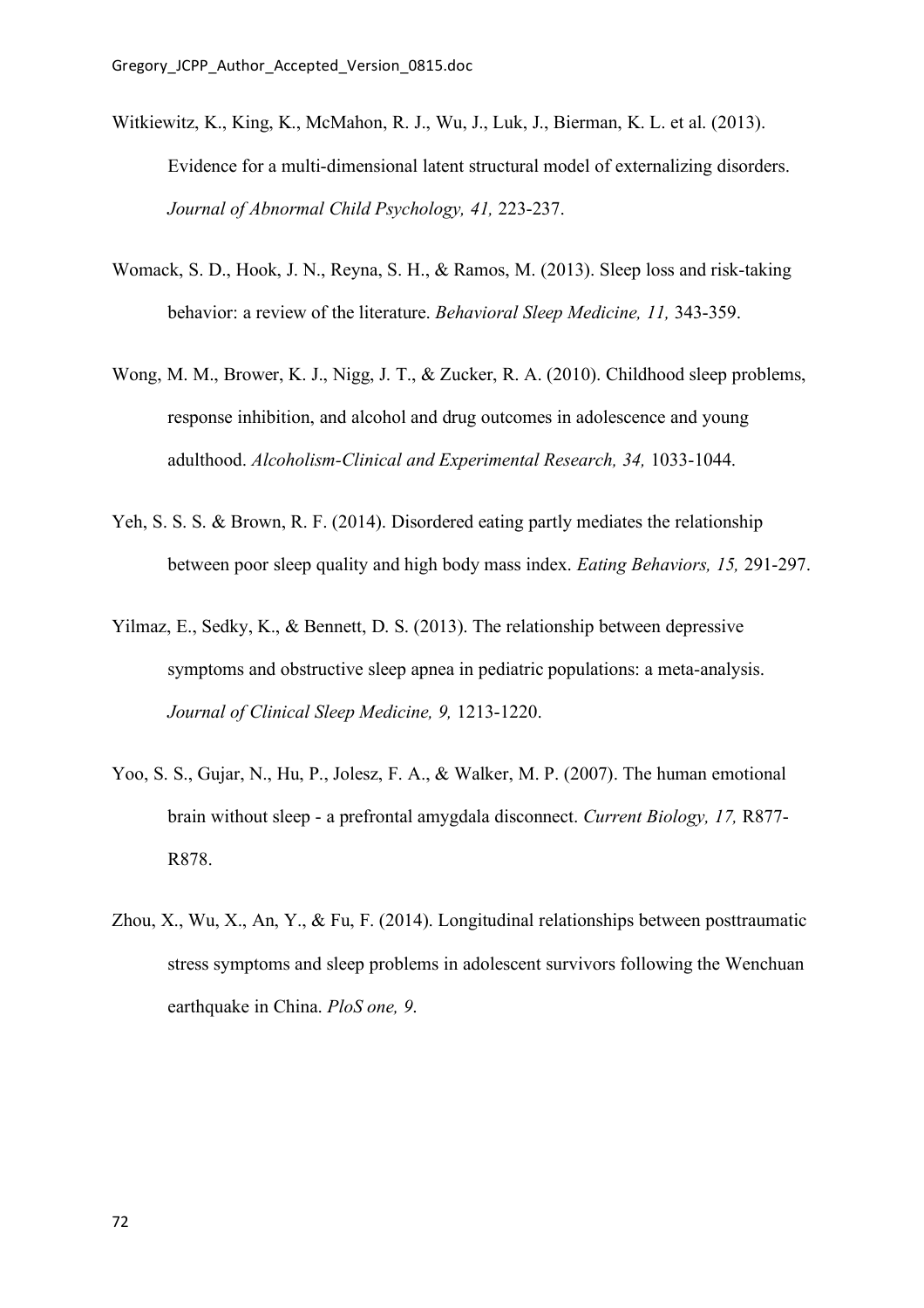| Method of assessment | Details                               | Further comments               |
|----------------------|---------------------------------------|--------------------------------|
| Polysomnography      | Physiological information (e.g. brain | Often considered the 'gold-    |
| (PSG)                | activity and eye-movement) is used    | standard' for assessing sleep, |
|                      | to draw inferences about sleep stages | but sometimes considered       |
|                      |                                       | infeasible for large-scale     |
|                      |                                       | studies                        |
| Actigraphy           | A watch-like device measures          | The role of actigraphy in      |
|                      | movement from which inferences        | sleep medicine is discussed    |
|                      | can be drawn about sleep/ wake        | elsewhere (Sadeh & Acebo,      |
|                      |                                       | 2002)                          |
| Sleep diaries        | Typically completed in the morning    | For a consensus sleep diary,   |
|                      | and comprises self (or rater) report  | see elsewhere (Carney et al.,  |
|                      | of variables including sleep timing   | 2012)                          |
|                      | and quality the night before          |                                |
| Questionnaires       | Questions about sleep are completed   | For a discussion of pediatric  |
|                      | by children themselves (or by a rater | sleep questionnaires, see      |
|                      | such as their parents)                | elsewhere (Spruyt & Gozal,     |
|                      |                                       | 2011)                          |
| Smartphone           | These utilise high quality sensors    | These techniques are often     |
| applications         | (e.g. those detecting movement and    | not validated (see Behar et    |
|                      | sound) to draw inferences about       | al., 2013)                     |
|                      | aspects of sleep (e.g. sleep apnoea)  |                                |

## Table 1. Common methods used to assess sleep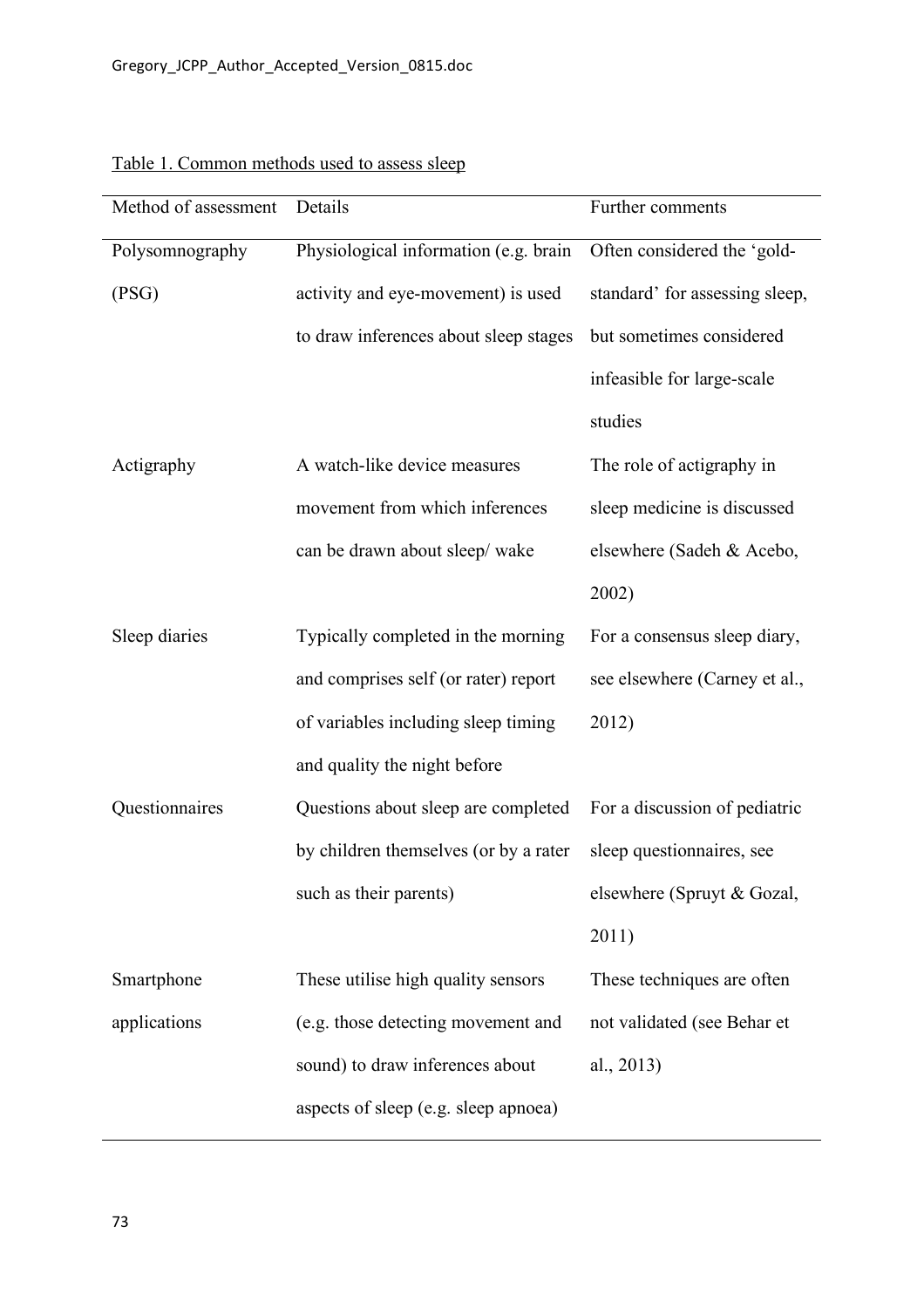| Category                                 | Description                           |
|------------------------------------------|---------------------------------------|
| Insomnia                                 | Persistent sleep difficulty           |
|                                          | Adequate opportunity for sleep        |
|                                          | Daytime impairment                    |
|                                          | E.g. Chronic Insomnia Disorder        |
| <b>Sleep Related Breathing Disorders</b> | Abnormal respiration during sleep     |
|                                          | E.g. Obstructive Sleep Apnea (OSA)    |
| Central Disorders of Hypersomnolence     | <b>Excessive sleepiness</b>           |
|                                          | Not caused by poor sleep or circadian |
|                                          | rhythm misalignment                   |
|                                          | E.g. Narcolepsy<br>-                  |
| Circadian Rhythm Sleep-Wake Disorders    | Misalignment of timing of sleep-wake  |
|                                          | propensity and the external           |
|                                          | environment                           |
|                                          | E.g. Delayed Sleep-Wake Phase         |
|                                          | Disorder                              |
| Parasomnias                              | Physical events/ experiences during   |
|                                          | sleep (or transition to/ from sleep)  |
|                                          | E.g. Sleep Terrors<br>۳               |
| <b>Sleep Related Movement Disorders</b>  | Characterised by movements that       |
|                                          | prevent or disrupt sleep              |
|                                          | E.g. Restless Legs Syndrome           |

## Table 2. Six main categories of sleep disorders